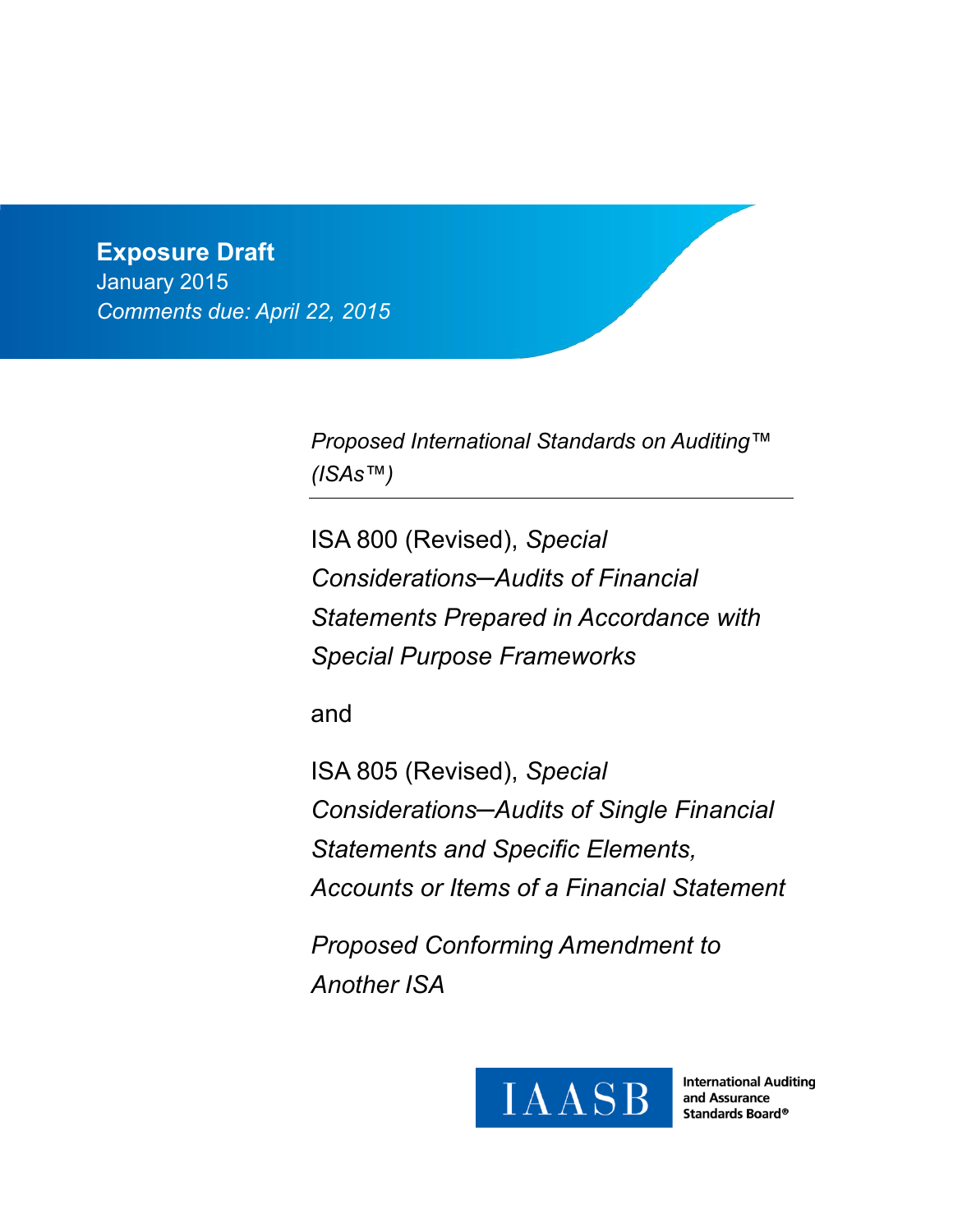

**International Auditing** and Assurance **Standards Board®** 

This Exposure Draft was developed and approved by the International Auditing and Assurance Standards Board (IAASB<sup>®</sup>).

The IAASB develops auditing and assurance standards and guidance for use by all professional accountants under a shared standard-setting process involving the Public Interest Oversight Board, which oversees the activities of the IAASB, and the IAASB Consultative Advisory Group, which provides public interest input into the development of the standards and guidance.

The objective of the IAASB is to serve the public interest by setting high-quality auditing, assurance, and other related standards and by facilitating the convergence of international and national auditing and assurance standards, thereby enhancing the quality and consistency of practice throughout the world and strengthening public confidence in the global auditing and assurance profession.

The structures and processes that support the operations of the IAASB are facilitated by the International Federation of Accountants $^@$  (IFAC $^@$ ).

Copyright © January 2015 by IFAC $^{\circledR}$ . The IAASB logo, name and acronym, and the names of the pronouncements it issues and related acronyms, are trademarks. For copyright, trademark, and permissions information, please see page 60.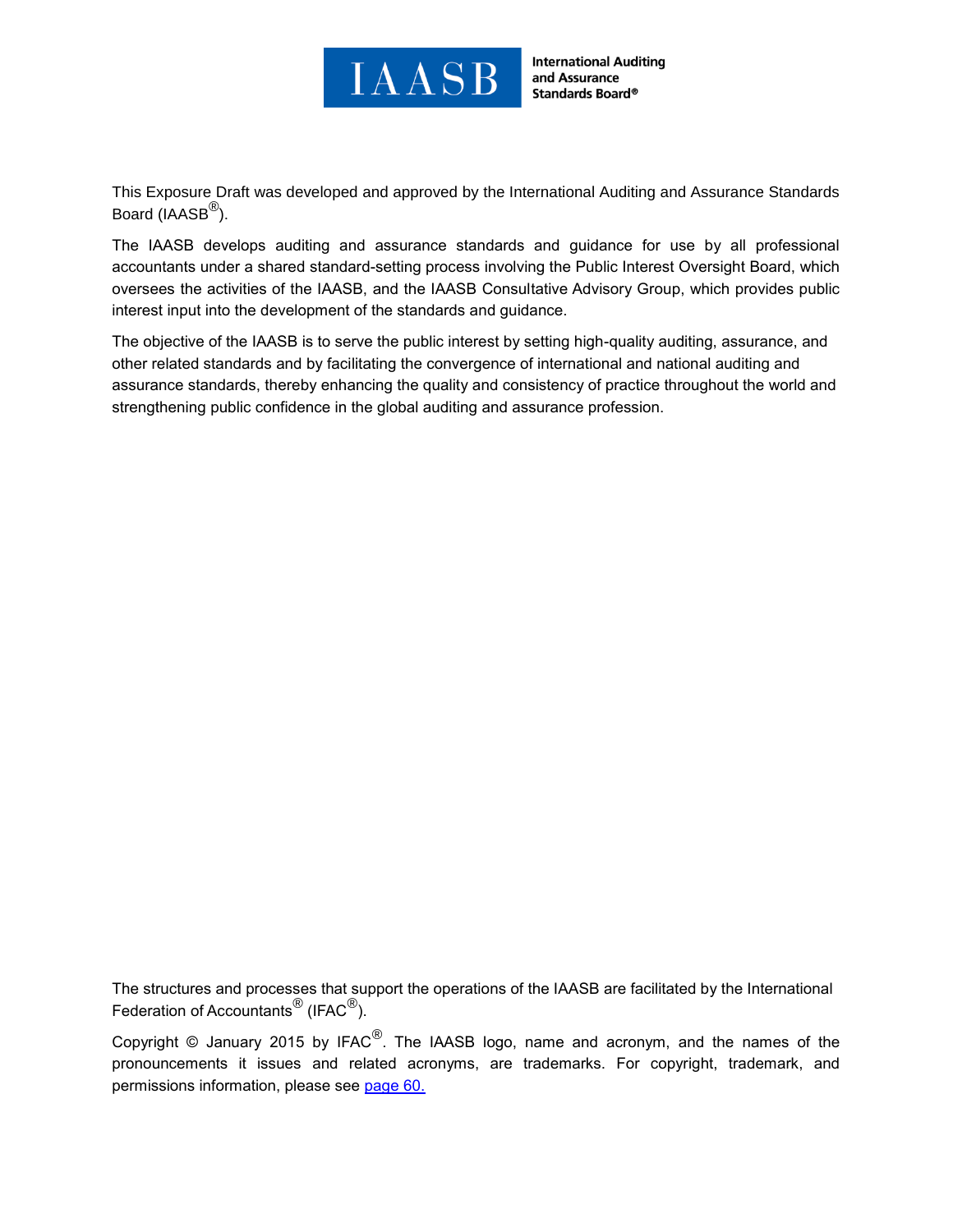# **REQUEST FOR COMMENTS**

This Exposure Draft, Proposed ISA 800 (Revised), *Special Considerations—Audits of Financial Statements Prepared in Accordance with Special Purpose Frameworks* and Proposed ISA 805 (Revised), *Special Considerations—Audits of Single Financial Statements and Specific Elements, Accounts or Items of a Financial Statement*, was developed and approved by the International Auditing and Assurance Standards Board (IAASB).

The proposals in this Exposure Draft may be modified in light of comments received before being issued in final form. **Comments are requested by April 22, 2015.**

Respondents are asked to submit their comments electronically through the IAASB website, using the "Submit a Comment" [DJ1]link. Please note that all fields are required. In order to be accepted, comments must be submitted in both PDF and Word formats. First-time users must register to use this feature. All comments will be considered a matter of public record and will ultimately be posted on the IAASB's website. This publication may be downloaded free of charge from the IAASB website: www.iaasb.org. The approved text is published in the English language.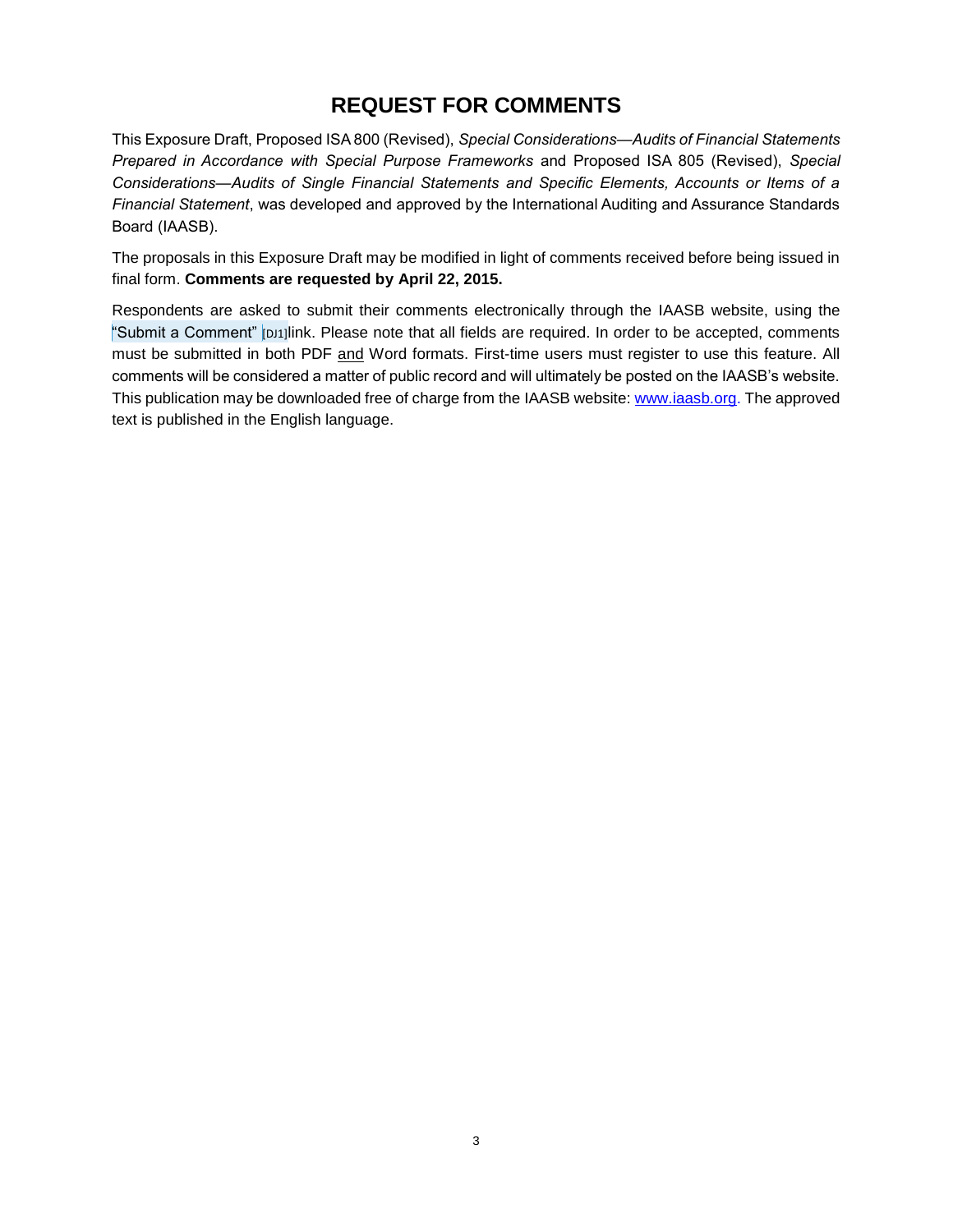## **CONTENTS**

## Page

| <b>Explanatory Memorandum</b>                                                                                                                                 |    |
|---------------------------------------------------------------------------------------------------------------------------------------------------------------|----|
|                                                                                                                                                               | 5  |
|                                                                                                                                                               | 5  |
|                                                                                                                                                               | 6  |
|                                                                                                                                                               | 6  |
|                                                                                                                                                               | 15 |
| <b>Exposure Draft</b>                                                                                                                                         |    |
| Proposed International Standard on Auditing (ISA) 800 (Revised), Special<br>Considerations—Audits of Financial Statements Prepared in Accordance with Special | 17 |
| Proposed ISA 805 (Revised), Special Considerations—Audits of Single Financial<br>Statements and Specific Elements, Accounts or Items of a Financial Statement | 36 |
|                                                                                                                                                               | 59 |
|                                                                                                                                                               |    |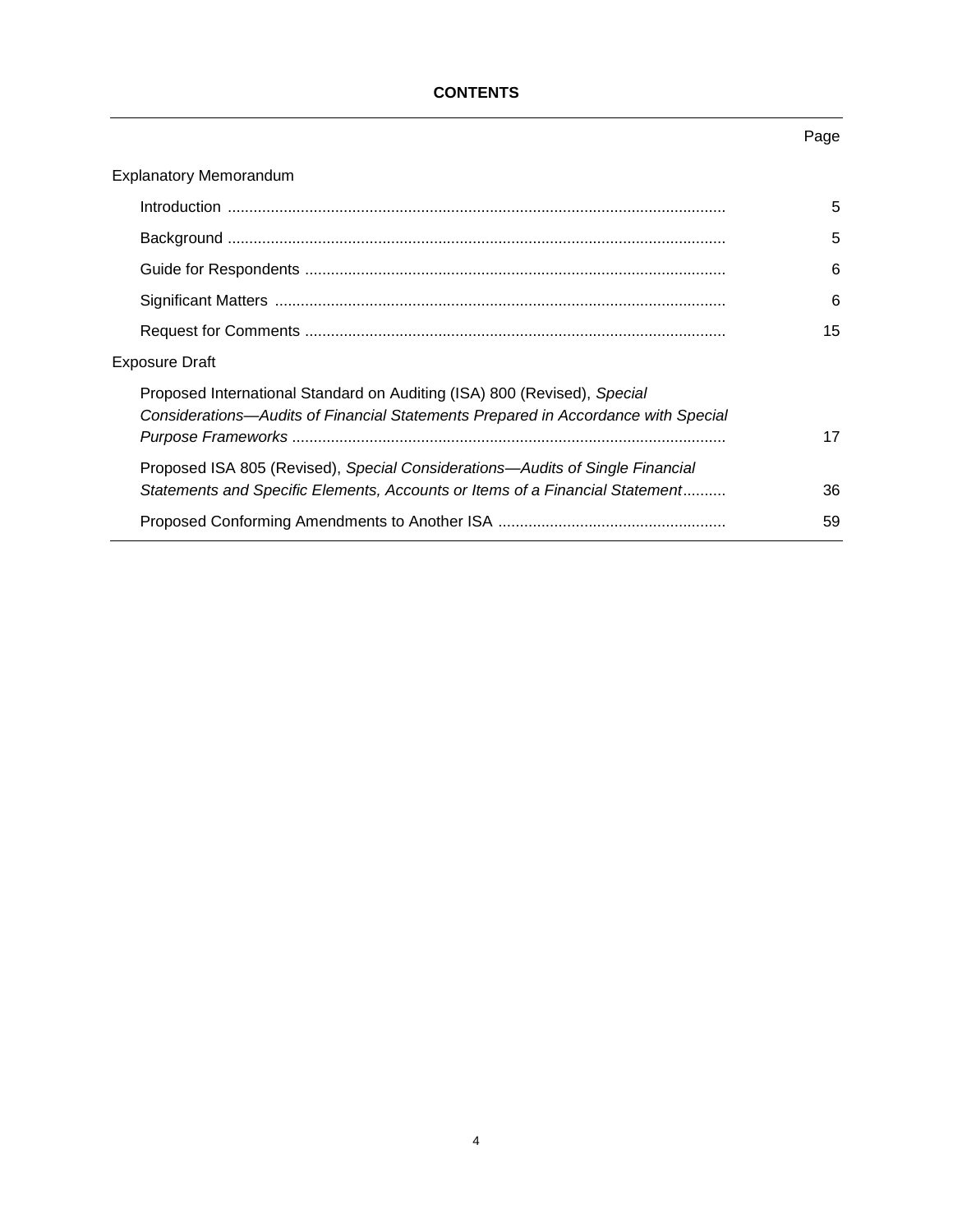# **EXPLANATORY MEMORANDUM**

## **Introduction**

1. This memorandum provides background to, and an explanation of, proposed International Standard on Auditing (ISA) 800 (Revised), *Special Considerations—Audits of Financial Statements Prepared in Accordance with Special Purpose Frameworks*, and proposed ISA 805 (Revised), *Special Considerations—Audits of Single Financial Statements and Specific Elements, Accounts or Items of a Financial Statement*. The International Auditing and Assurance Standards Board (IAASB) approved the proposed ISAs in December 2014 for exposure.

## **Background**

- 2. In September 2014, the IAASB unanimously approved its new and revised Auditor Reporting standards and related conforming amendments, which comprise:
	- ISA 700 (Revised), *Forming an Opinion and Reporting on Financial Statements*
	- New ISA 701, *Communicating Key Audit Matters in the Independent Auditor's Report*
	- ISA 705 (Revised), *Modifications to the Opinion in the Independent Auditor's Report*
	- ISA 706 (Revised), *Emphasis of Matter Paragraphs and Other Matter Paragraphs in the Independent Auditor's Report*
	- ISA 570 (Revised), *Going Concern*
	- ISA 260 (Revised), *Communication with Those Charged with Governance*
	- Conforming amendments to ISAs 210,<sup>1</sup> 220,<sup>2</sup> 230,<sup>3</sup> 510,<sup>4</sup> 540,<sup>5</sup> 580,<sup>6</sup> 600,<sup>7</sup> and 710.<sup>8</sup>

The Public Interest Oversight Board (PIOB) has confirmed that due process has been followed in their development, and the new and revised Auditor Reporting standards were issued on January 15, 2015.

- 3. In finalizing these standards, the IAASB agreed that it would be in the public interest to develop a separate exposure draft (ED) to consider how such changes should affect:
	- ISA 800, which deals with special considerations in the application of the ISAs (100-700 series) to an audit of financial statements that are prepared in accordance with a special purpose framework.<sup>9</sup> This ISA is written in the context of a complete set of financial statements prepared in accordance with a special purpose framework; and

 $\overline{a}$ 

- 5 ISA 540, *Auditing Accounting Estimates, Including Fair Value Accounting Estimates, and Related Disclosures*
- 6 ISA 580, *Written Representations*
- 7 ISA 600, *Special Considerations—Audits of Group Financial Statements (Including the Work of Component Auditors)*
- 8 ISA 710, *Comparative Information—Corresponding Figures and Comparative Financial Statements*
- <sup>9</sup> A special purpose framework is defined in the ISAs as a financial reporting framework designed to meet the financial information needs of specific users. The financial reporting framework may be a fair presentation framework or a compliance framework.

<sup>1</sup> ISA 210, *Agreeing the Terms of Audit Engagements*

 $\overline{2}$ ISA 220, *Quality Control for an Audit of Financial Statements*

<sup>3</sup> ISA 230, *Audit Documentation*

<sup>4</sup> ISA 510, *Initial Audit Engagements—Opening Balances*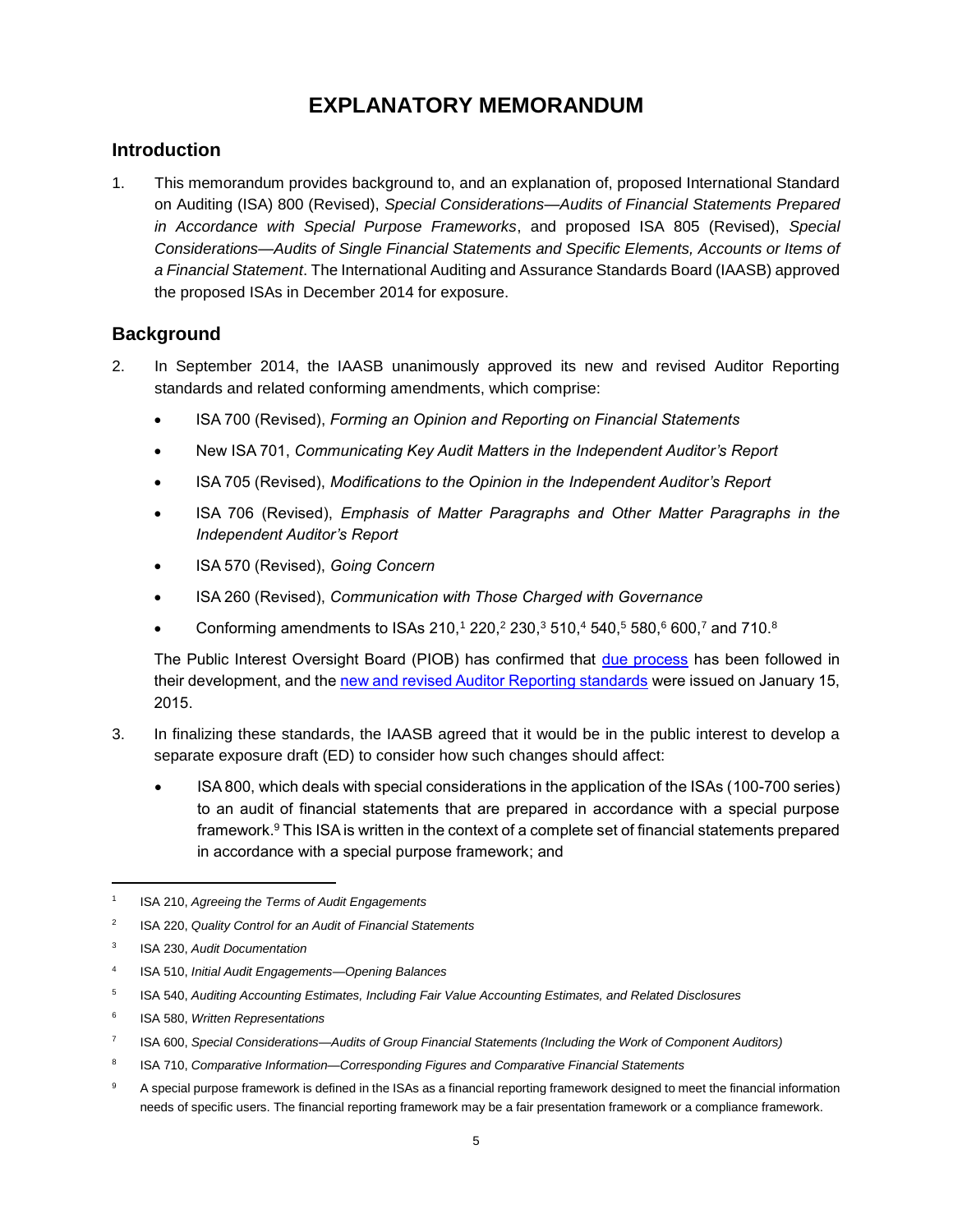EXPLANATORY MEMORANDUM – PROPOSED ISA 800 (REVISED) AND PROPOSED ISA 805 (REVISED)

 ISA 805, which deals with special considerations in the application of the ISAs (100-700 series) to an audit of a single financial statement or a specific element, account or item of a financial statement (referred to hereafter as "element of a financial statement" or "element"). If the single financial statement or element is prepared in accordance with a special purpose framework, ISA 800 also applies to the audit.

However, the IAASB agreed that any amendments to ISA 800 or ISA 805 would be limited to the reporting in such engagements and are not intended to substantively change the underlying premise of audits of financial statements prepared in accordance with a special purpose framework (i.e., engagements to which ISA 800 applies), or audits of single financial statements and audits of a specific element, account or item of a financial statement (i.e., engagements to which ISA 805 applies) in accordance with the extant ISAs.<sup>10</sup>

## **Guide for Respondents**

The IAASB welcomes comments on all matters addressed in this ED, but especially those identified in the Request for Comments below. In particular, the IAASB is interested in:

- Understanding respondents' views as to how the new and revised Auditor Reporting standards that will be required for complete sets of general purpose financial statements should affect auditor's reports on special purpose financial statements; and
- Whether its proposals relating to the communication of key audit matters (KAM) in the context of ISA 805 engagements are appropriate (see paragraphs 25–32, and question 3).

Comments are most helpful when they refer to specific paragraphs, include the reasons for the comments, and make specific suggestions for any proposed changes to wording. When a respondent agrees with proposals in this ED (especially those calling for change in current practice), it will be helpful for the IAASB to be made aware of this view as this cannot always be inferred when not stated.

## **Significant Matters**

 $\overline{a}$ 

#### **Relationship of ISA 800 and ISA 805 to ISA 700 (Revised) and Other ISAs in the 100-700 Series**

4. Auditor reporting on audits of financial statements that are prepared in accordance with a special purpose framework (i.e., engagements to which ISA 800 applies) is linked directly to the reporting requirements in extant ISA 700.<sup>11</sup> The same is true for audits of a single financial statement or of a

<sup>&</sup>lt;sup>10</sup> For ease of reference, "an audit of financial statements prepared in accordance with a special purpose framework" and "an engagement to which proposed ISA 800 (Revised) applies" are hereafter referred to as an "ISA 800 engagement", and the resulting auditor's report issued thereon is referred to as an "ISA 800 auditor's report." Similarly, "audits of single financial statements and audits of a specific element, account or item of a financial statement" and "an engagement to which ISA 805 applies" are hereafter referred to as an "ISA 805 engagement", and the resulting auditor's report issued thereon is referred to as an "ISA 805 auditor's report." All ISAs in the 100-700 series (including the new and revised Auditor Reporting standards) apply to those engagements and, as such, the auditor's reports for the engagements to which the extant standards apply, as well as engagements to which proposed ISA 800 (Revised) and proposed ISA 805 (Revised) will apply, refer to "International Standards on Auditing".

<sup>11</sup> See paragraph 11 of proposed ISA 800 (Revised), which states that "When forming an opinion and reporting on special purpose financial statements, the auditor shall apply the requirements in ISA 700 (Revised)."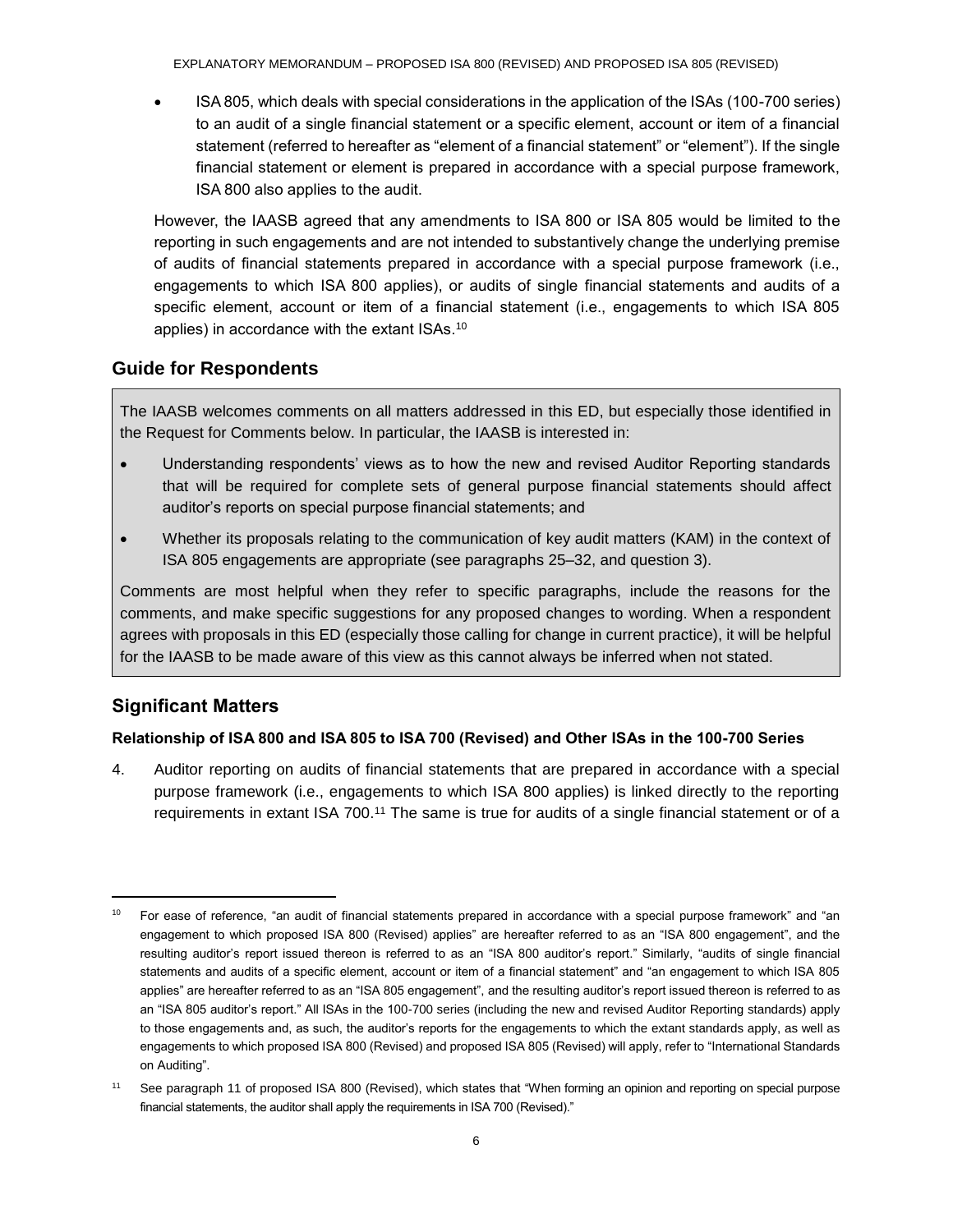specific element, account or item of a financial statement (i.e., engagements to which ISA 805 applies).<sup>12</sup>

- 5. As a result, the IAASB considered it necessary to undertake a detailed review of the enhancements to the auditor's report addressed within the new and revised Auditor Reporting standards and determine whether these enhancements would be appropriate for auditor's reports for ISA 800 and ISA 805 engagements.
- 6. The IAASB agreed in principle that the enhancements resulting from the new and revised Auditor Reporting standards that would apply to audits of complete sets of general purpose financial statements should also apply to ISA 800 and ISA 805 engagements.
- 7. The IAASB also agreed to retain the approach in extant ISA 800 and extant ISA 805, whereby the reporting requirements in ISA 700 (Revised) and other ISAs are not repeated in proposed ISA 800 (Revised) and proposed ISA 805 (Revised). ISA 700 (Revised) contains the overarching reporting requirements applicable for auditor's reports on special purpose financial statements and single financial statements, or elements, accounts or items of a financial statement, with additional requirements and guidance as considered necessary in proposed ISA 800 (Revised) and proposed ISA 805 (Revised).
- 8. The changes being proposed to ISA 800 and ISA 805 therefore are generally intended to explain how the enhancements resulting from the new and revised Auditor Reporting standards apply to those engagements. Accordingly, changes to extant ISA 800 and extant ISA 805 are limited and are intended to:
	- (a) Provide new application material to help auditors properly apply the new and revised Auditor Reporting standards in the context of an ISA 800 engagement (see paragraphs A15–A18 of proposed ISA 800 (Revised)) and an ISA 805 engagement (see paragraphs A17–A24 of proposed ISA 805 (Revised)).
	- (b) Align the layout and content of the illustrative auditor's reports in ISA 800 and ISA 805, including the ordering of elements, use of headings, and terminology, with the reporting requirements in ISA 700 (Revised) (for example, the Opinion section is now positioned first).
	- (c) Update the circumstances that are assumed for each of the illustrative auditor's reports in the ISAs to indicate whether or not the enhancements resulting from the new and revised Auditor Reporting standards are applicable. When such enhancements or circumstances are applicable to a given illustrative auditor's report, the illustrative auditor's report has been amended accordingly.
	- (d) Incorporate changes considered necessary as a result of the IAASB's finalization and approval of ISA 720 (Revised),<sup>13</sup> which addresses auditor reporting on other information (OI).
- 9. The standards on pages 17–59 indicate in mark-up the proposed changes to extant ISA 800 and ISA 805.

<sup>&</sup>lt;sup>12</sup> See paragraph 11 of proposed ISA 805 (Revised), which states that "When forming an opinion and reporting on a single financial statement or on a specific element of a financial statement, the auditor shall apply the requirements in ISA 700 (Revised), adapted as necessary in the circumstances of the engagement."

<sup>13</sup> ISA 720 (Revised), *The Auditor's Responsibilities Relating to Other Information*, was approved by the IAASB at its December 2014 meeting. Subject to the PIOB's confirmation of due process followed, the final standard will be issued in 2015 and will come into effect at the same time as the new and revised Auditor Reporting standards. ISA 720 (Revised) includes a conforming amendment to extant ISA 800. This conforming amendment is included in paragraph A13 of proposed ISA 800 (Revised).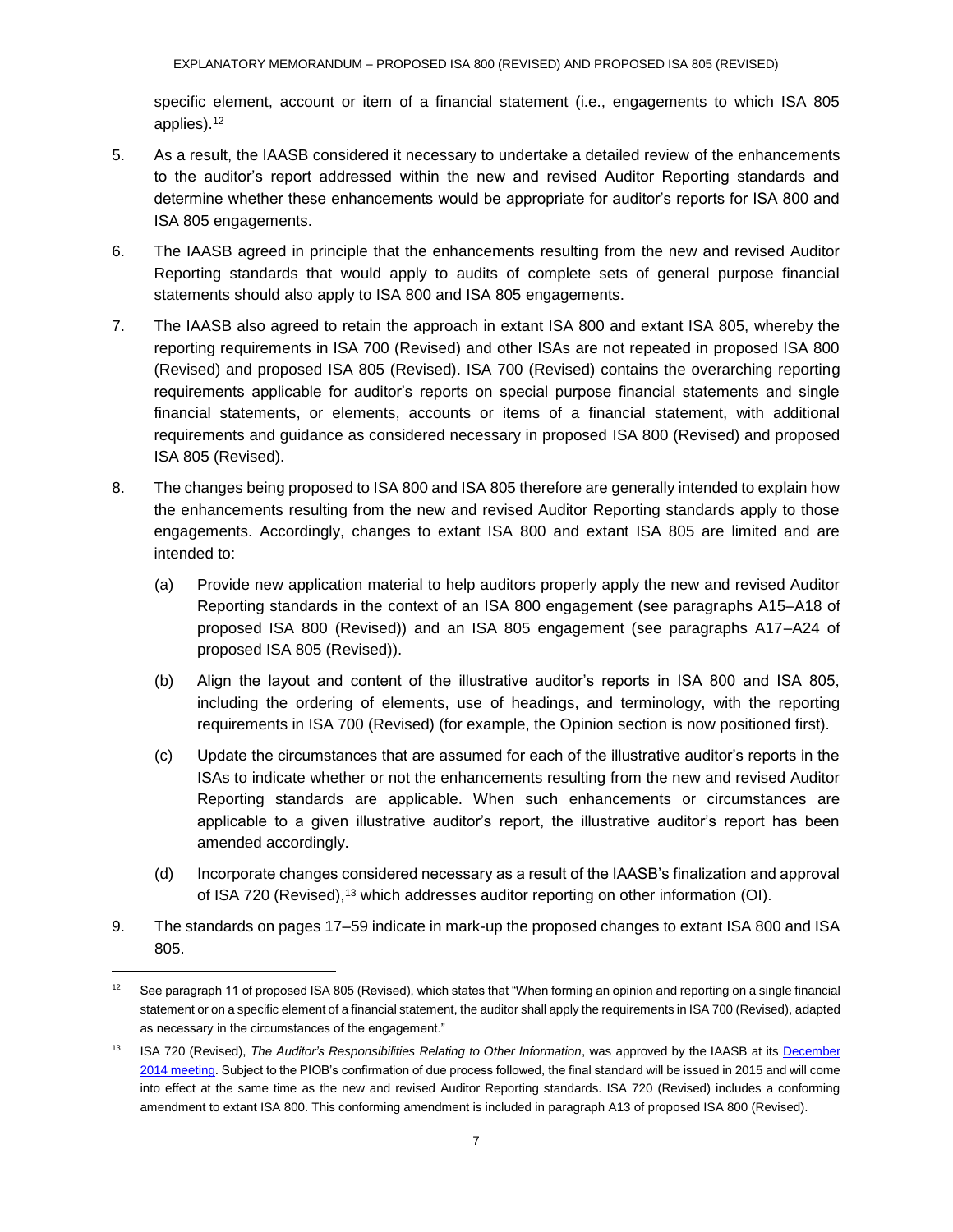## **Overview of the Enhancements Addressed by the New and Revised Auditor Reporting Standards and Their Applicability to ISA 800 and ISA 805 Engagements**

10. The following table summarizes the enhancements resulting from the new and revised Auditor Reporting standards listed in paragraph 2 above. It also includes the IAASB's decisions regarding their applicability in the context of an ISA 800 engagement or an ISA 805 engagement. Where applicable, specific reference is made to more detailed discussion within this explanatory memorandum (EM) and the standards themselves.

| <b>Enhancements Resulting from New</b><br>and Revised Auditor Reporting ISAs                                                                                                                              | <b>Applicability to an ISA 800</b><br><b>Engagement</b>                                                                                                                                                                                                                                                      | <b>Applicability to an ISA</b><br>805 Engagement                                                                                                                                                                                                                                                                                                                                                                                                                                                                                                                                                                                                                                                       |
|-----------------------------------------------------------------------------------------------------------------------------------------------------------------------------------------------------------|--------------------------------------------------------------------------------------------------------------------------------------------------------------------------------------------------------------------------------------------------------------------------------------------------------------|--------------------------------------------------------------------------------------------------------------------------------------------------------------------------------------------------------------------------------------------------------------------------------------------------------------------------------------------------------------------------------------------------------------------------------------------------------------------------------------------------------------------------------------------------------------------------------------------------------------------------------------------------------------------------------------------------------|
| New section in the auditor's report to<br>address KAM for audits of complete<br>sets of general purpose financial<br>statements of listed entities                                                        | ISA 701 applies only<br>$\bullet$<br>when law or regulation<br>requires the<br>communication of KAM<br>in an ISA 800<br>engagement, or when<br>the auditor decides to<br>communicate KAM on a<br>voluntary basis (see<br>paragraphs 31 of ISA<br>700 (Revised) and A17<br>of proposed ISA 800<br>(Revised)). | ISA 701 applies only<br>$\bullet$<br>when law or regulation<br>requires the<br>communication of KAM<br>in an ISA 805<br>engagement, or when<br>the auditor decides to<br>communicate KAM on a<br>voluntary basis (see<br>paragraph A19 of<br>proposed ISA 805<br>(Revised)).<br>Reference by means of<br>$\bullet$<br>an Other Matter (OM)<br>paragraph may be<br>made in the auditor's<br>report issued in<br>conjunction with an ISA<br>805 engagement (ISA<br>805 auditor's report) to<br>the communication of<br>KAM in the auditor's<br>report on the complete<br>set of general purpose<br>financial statements<br>(see paragraphs 25-32<br>below and paragraph<br>A23 of ISA 805<br>(Revised)). |
| <b>Going Concern (GC):</b><br>A separate section with the<br>heading "Material Uncertainty<br><b>Related to Going Concern" is</b><br>required in the auditor's report<br>when a material uncertainty (MU) | ISA 570 (Revised) and<br>$\bullet$<br>the requirements in<br>paragraphs 29, 33(b),<br>and 38(b)(iv) of ISA 700<br>(Revised) apply when<br>the GC basis of<br>accounting is relevant                                                                                                                          | ISA 570 (Revised) and<br>$\bullet$<br>the requirements in<br>paragraphs 29, 33(b),<br>and 38(b)(iv) of ISA 700<br>(Revised) apply when<br>the GC basis of<br>accounting is relevant                                                                                                                                                                                                                                                                                                                                                                                                                                                                                                                    |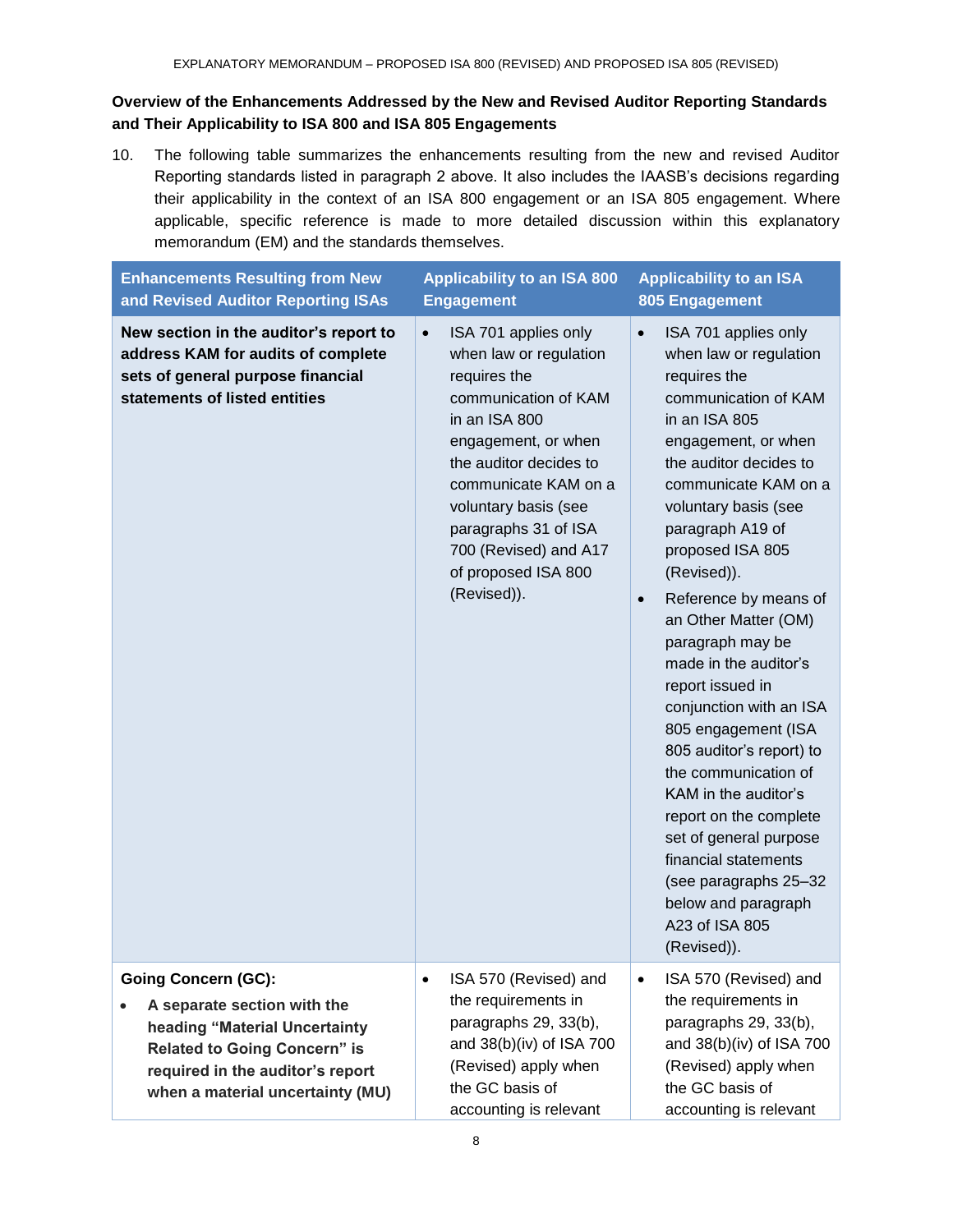| <b>Enhancements Resulting from New</b><br>and Revised Auditor Reporting ISAs                                                                                                                                                                                                                                                                                                                                                                                                                                                                                                                                                                                                                                                                      | <b>Applicability to an ISA 800</b><br><b>Engagement</b>                                                                                                                                   | <b>Applicability to an ISA</b><br>805 Engagement                                                                                                                                                                                                                                                                                                                                          |
|---------------------------------------------------------------------------------------------------------------------------------------------------------------------------------------------------------------------------------------------------------------------------------------------------------------------------------------------------------------------------------------------------------------------------------------------------------------------------------------------------------------------------------------------------------------------------------------------------------------------------------------------------------------------------------------------------------------------------------------------------|-------------------------------------------------------------------------------------------------------------------------------------------------------------------------------------------|-------------------------------------------------------------------------------------------------------------------------------------------------------------------------------------------------------------------------------------------------------------------------------------------------------------------------------------------------------------------------------------------|
| exists about the entity's ability to<br>continue as a GC.<br>Consistent with extant ISA 570, the<br>$\bullet$<br>auditor's opinion is modified when<br>required under the circumstances<br>of the engagement.<br>New requirements to describe the<br>٠<br>respective responsibilities of<br>management and the auditor for<br>GC in all auditor's reports<br>If events or conditions have been<br>$\bullet$<br>identified that may cast significant<br>doubt on the entity's ability to<br>continue as a GC but the auditor<br>concludes that no MU exists, new<br>requirement to evaluate the<br>adequacy of disclosure about<br>these events or conditions in view<br>of the requirements of the<br>applicable financial reporting<br>framework | (see also paragraph A16<br>of proposed ISA 800<br>(Revised)).                                                                                                                             | (see also paragraph<br>A18 of proposed ISA<br>805 (Revised)).<br>If the auditor's report on<br>$\bullet$<br>the complete set of<br>financial statements<br>includes a "Material<br>Uncertainty Related to<br>Going Concern"<br>section, this section is<br>required to be repeated<br>in the ISA 805 auditor's<br>report (see paragraphs<br>15 and A24 of proposed<br>ISA 805 (Revised)). |
| <b>Explicit statement required in all</b><br>auditor's reports that the auditor is<br>independent of the entity in<br>accordance with the relevant ethical<br>requirements relating to the audit and<br>has fulfilled the auditor's other ethical<br>responsibilities in accordance with<br>these requirements, with identification<br>of the jurisdiction of origin of those<br>requirements or reference to the<br><b>International Ethics Standards Board</b><br>for Accountants' Code of Ethics for<br><b>Professional Accountants (IESBA</b><br>Code)                                                                                                                                                                                        | Required - addressed by<br>paragraph 28(c) of ISA 700<br>(Revised).                                                                                                                       | Required - addressed by<br>paragraph 28(c) of ISA 700<br>(Revised).                                                                                                                                                                                                                                                                                                                       |
| Disclosure of the name of the<br>engagement partner in the auditor's<br>report for audits of financial<br>statements of listed entities with a<br>"harm's way" exemption                                                                                                                                                                                                                                                                                                                                                                                                                                                                                                                                                                          | Required for audits of listed<br>entities (see paragraph A18<br>of proposed ISA 800<br>(Revised) and proposed<br>conforming amendments to<br>ISA 700 (Revised) on page<br>59 of this ED). | Required for audits of listed<br>entities (see paragraph A21<br>of proposed ISA 805<br>(Revised) and conforming<br>amendments to ISA 700<br>(Revised) on page 59 of<br>this ED).                                                                                                                                                                                                          |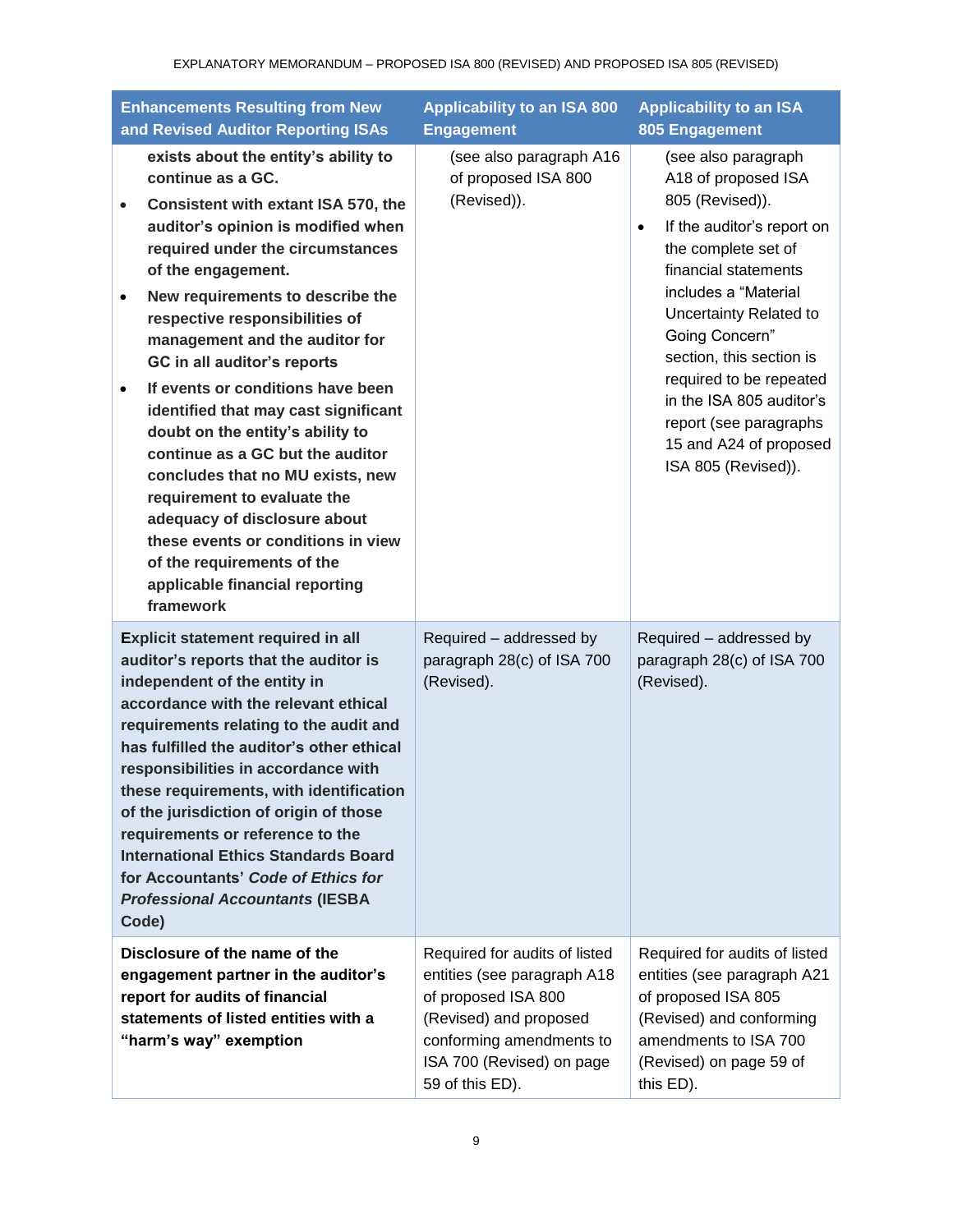| <b>Enhancements Resulting from New</b><br>and Revised Auditor Reporting ISAs                                                                                                                                                                                                                                                                                                                                                                                                                                                               | <b>Applicability to an ISA 800</b><br><b>Engagement</b>                  | <b>Applicability to an ISA</b><br>805 Engagement                         |
|--------------------------------------------------------------------------------------------------------------------------------------------------------------------------------------------------------------------------------------------------------------------------------------------------------------------------------------------------------------------------------------------------------------------------------------------------------------------------------------------------------------------------------------------|--------------------------------------------------------------------------|--------------------------------------------------------------------------|
| Opinion section required to be<br>presented first, followed by the Basis<br>for Opinion section, unless law or<br>regulation prescribe otherwise                                                                                                                                                                                                                                                                                                                                                                                           | Required - addressed by<br>paragraphs 23 and 28 of<br>ISA 700 (Revised). | Required - addressed by<br>paragraphs 23 and 28 of<br>ISA 700 (Revised). |
| Improved description of the<br>responsibilities of the auditor and key<br>features of an audit (together with the<br>provision for certain components of<br>this description to be presented in<br>either an appendix to the auditor's<br>report or, where law, regulation or<br>national auditing standards expressly<br>permit, for reference to be made to a<br>website of an appropriate authority<br>that contains a description that<br>addresses, and is not inconsistent<br>with, the description required by ISA<br>700 (Revised) | Required – addressed by<br>paragraphs 38-40 of ISA<br>700 (Revised).     | Required – addressed by<br>paragraphs 38-40 of ISA<br>700 (Revised).     |

#### **Matters Relevant to the Revision of ISA 800**

*KAM*

- 11. ISA 700 (Revised) requires the auditor to communicate KAM only for audits of complete sets of general purpose financial statements of listed entities. The IAASB considered whether to require the auditor of special purpose financial statements of a listed entity to communicate KAM in the auditor's report (i.e., whether KAM should be required in ISA 800 or ISA 805 engagements).
- 12. As illustrated by paragraphs A1–A2, proposed ISA 800 (Revised) applies to a diverse range of special purpose frameworks, including those that may be established by law or regulation. Notwithstanding that there may be listed entities for which special purpose financial statements are prepared, the call for KAM came primarily from users of general purpose financial statements of listed entities. Accordingly, the IAASB was of the view that it would be preferable, at least initially, not to require KAM to be communicated for those entities and allow for practice to emerge in this area.
- 13. The IAASB acknowledged that law or regulation could require the auditor to communicate in the auditor's report about KAM in certain cases, or the auditor could voluntarily communicate KAM, in particular at the request of management in light of the needs of the specific users for which the financial statements are prepared. In such cases, the auditor would be required to apply ISA 701 in its entirety.
- 14. Finally, the IAASB noted that the planned post-implementation review of the new and revised Auditor Reporting standards may provide further insights as to the applicability and communication of KAM when reporting in accordance with proposed ISA 800 (Revised) and proposed ISA 805 (Revised).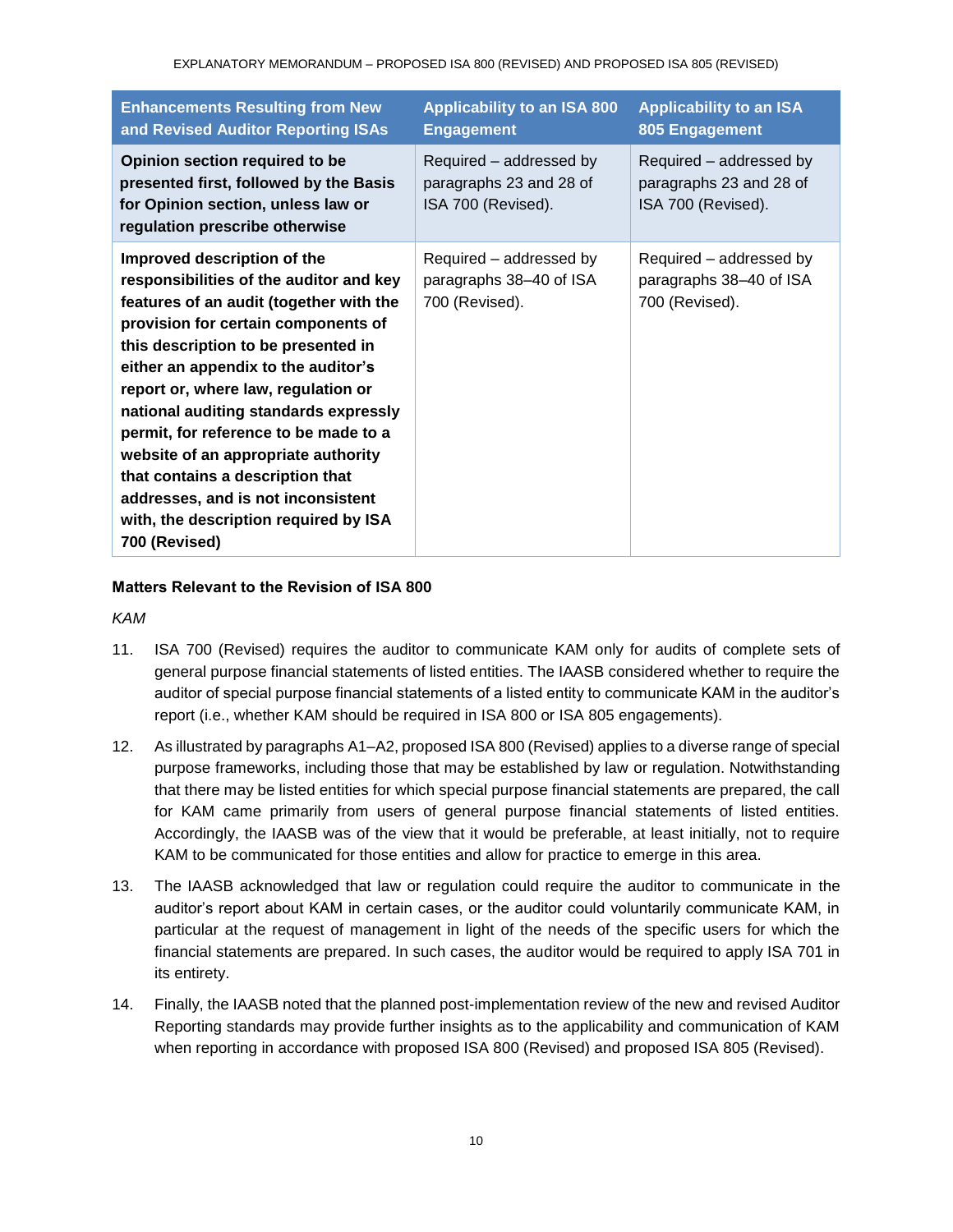#### *Other Clarifications*

- 15. In addition to the changes referred to in the table in paragraph 10, the IAASB determined that two clarifications were necessary to the requirements in proposed ISA 800 (Revised) to align with the approaches taken in:
	- (a) ISA 700 (Revised), which includes requirements that specify the ordering of the "Opinion" and the "Basis for Opinion" sections of the auditor's report (see paragraph 13 of proposed ISA 800 (Revised)); and
	- (b) ISA 706 (Revised), which now explicitly requires the term "Emphasis of Matter" (EOM) to be included in the heading in the auditor's reports when an EOM paragraph has been included (see paragraph 14 of proposed ISA 800 (Revised)).

#### **Matters Relevant to the Revision of ISA 805**

#### *Additional Information Contained in the Auditor's Report on the Entity's Complete Set of Financial Statements*

- 16. Extant ISA 805 includes specific requirements<sup>14</sup> for auditors to consider the potential implications for the ISA 805 auditor's report when the auditor is also engaged to audit the entity's complete set of financial statements.
- 17. Paragraph 14 of extant ISA 805 notes two types of relevant information that are included in the auditor's report on the complete set of financial statements that need to be considered by the auditor for reference or inclusion in an ISA 805 auditor's report: (i) modified opinions, and (ii) additional information contained in the auditor's report on the entity's complete set of financial statements ("additional information"). In extant ISA 805, this additional information is limited to EOM and OM paragraphs.
- 18. As highlighted in the table in paragraph 10, the new and revised Auditor Reporting standards, including the conforming amendments resulting from ISA 720 (Revised), include new elements to be included in an auditor's report on a complete set of financial statements. The IAASB believes it is necessary for proposed ISA 805 (Revised) to explicitly address how this additional information (i.e., a MU related to GC, an uncorrected material misstatement of OI, and KAM) may affect the ISA 805 auditor's report.

#### MU Relating to GC and Uncorrected Material Misstatement of OI

- 19. The concepts of a MU relating to GC and an uncorrected material misstatement of  $O1^{15}$  were previously addressed by way of required EOM and OM paragraphs in extant ISA 570 and extant ISA 720, respectively. The IAASB determined it was necessary to include a new requirement addressing how this additional information is taken into account in the ISA 805 auditor's report (see paragraph 15 of proposed ISA 805 (Revised)).
- 20. The IAASB was of the view that, when the auditor's report on the complete set of financial statements describes a MU related to GC, this information would always be relevant to users' understanding of the ISA 805 engagement. Therefore, paragraph 15(b) of proposed ISA 805 (Revised) requires the

<sup>14</sup> See paragraphs 12–17 of extant ISA 805.

<sup>&</sup>lt;sup>15</sup> The terms "material inconsistencies" and "material misstatement of fact" in extant ISA 720 have been subsumed into the concept of uncorrected material misstatement of OI in ISA 720 (Revised).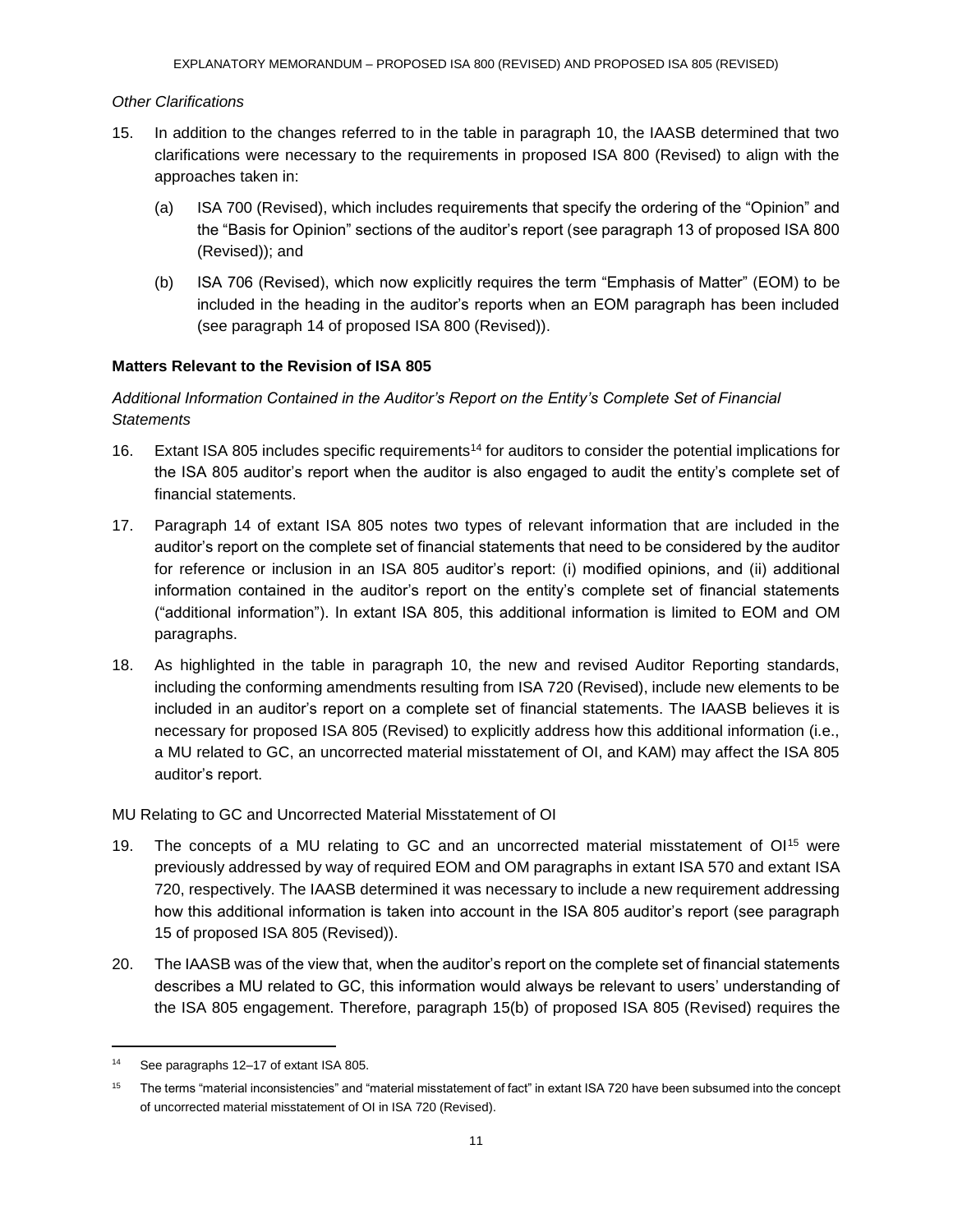auditor to repeat this information in the ISA 805 auditor's report. This represents a change from extant ISA 805, in which the auditor had flexibility to not include the EOM paragraph related to GC as required by extant ISA 570 in the ISA 805 auditor's report.

21. The IAASB agreed to retain the flexibility under extant ISA 805 for the auditor to determine the effect of an uncorrected material misstatement of OI as described in the auditor's report on the complete set of financial statements and include the statement only when deemed appropriate.

#### EOM and OM Paragraphs and Modified Opinions

22. The IAASB also agreed to retain the requirement in extant ISA 805 to determine the effect on the ISA 805 auditor's report of a modified opinion, an EOM paragraph or an OM paragraph included in the auditor's report on the complete set of financial statements. However, because of the need to expand the requirements in extant ISA 805 relating to the auditor's consideration of EOM and OM paragraphs to the new sections of the auditor's report addressing a MU related to GC and an uncorrected material misstatement of OI, the IAASB was of the view that ISA 805 would be clearer if the concept of modified opinions were addressed separately. Accordingly, paragraph 14 of extant ISA 805 has been separated into two requirements (see paragraphs 14 and 16 of proposed ISA 805 (Revised)).

#### *KAM*

- 23. As noted above, the IAASB did not consider it necessary to require the auditor to communicate KAM in an ISA 805 engagement. However, the IAASB was of the view that it was important for proposed ISA 805 (Revised) to address two separate circumstances relevant to KAM:
	- (i) When law or regulation requires the auditor to communicate KAM for the ISA 805 engagement, or the auditor decides to do so voluntarily.
	- (ii) The auditor's report on the complete set of financial statements includes communication of KAM.

#### Applying ISA 701 in an ISA 805 Engagement

24. Paragraph A19 of proposed ISA 805 (Revised) explains that the auditor would be required to apply ISA 701 in its entirety when law or regulation requires the auditor to communicate KAM, or the auditor decides to do so voluntarily, in the context of the ISA 805 engagement. Notwithstanding this guidance, the IAASB acknowledged that there may be practical challenges for auditors determining and communicating KAM in such engagements. For example, those charged with governance (TCWG) may not have responsibility for overseeing the preparation of the single financial statement or specific element. Therefore, the auditor may not have communicated with TCWG any matters with respect to the audit of the single financial statement or element, making the approach to selecting KAM from the matters communicated with TCWG not feasible.

Referring to KAM that Is Communicated in the Auditor's Report on the Complete Set of Financial **Statements** 

25. The IAASB was of the view that proposed ISA 805 (Revised) should address circumstances in which the auditor has communicated KAM in the auditor's report on the complete set of financial statements, acknowledging that users of the ISA 805 auditor's report may benefit from an understanding of such matters.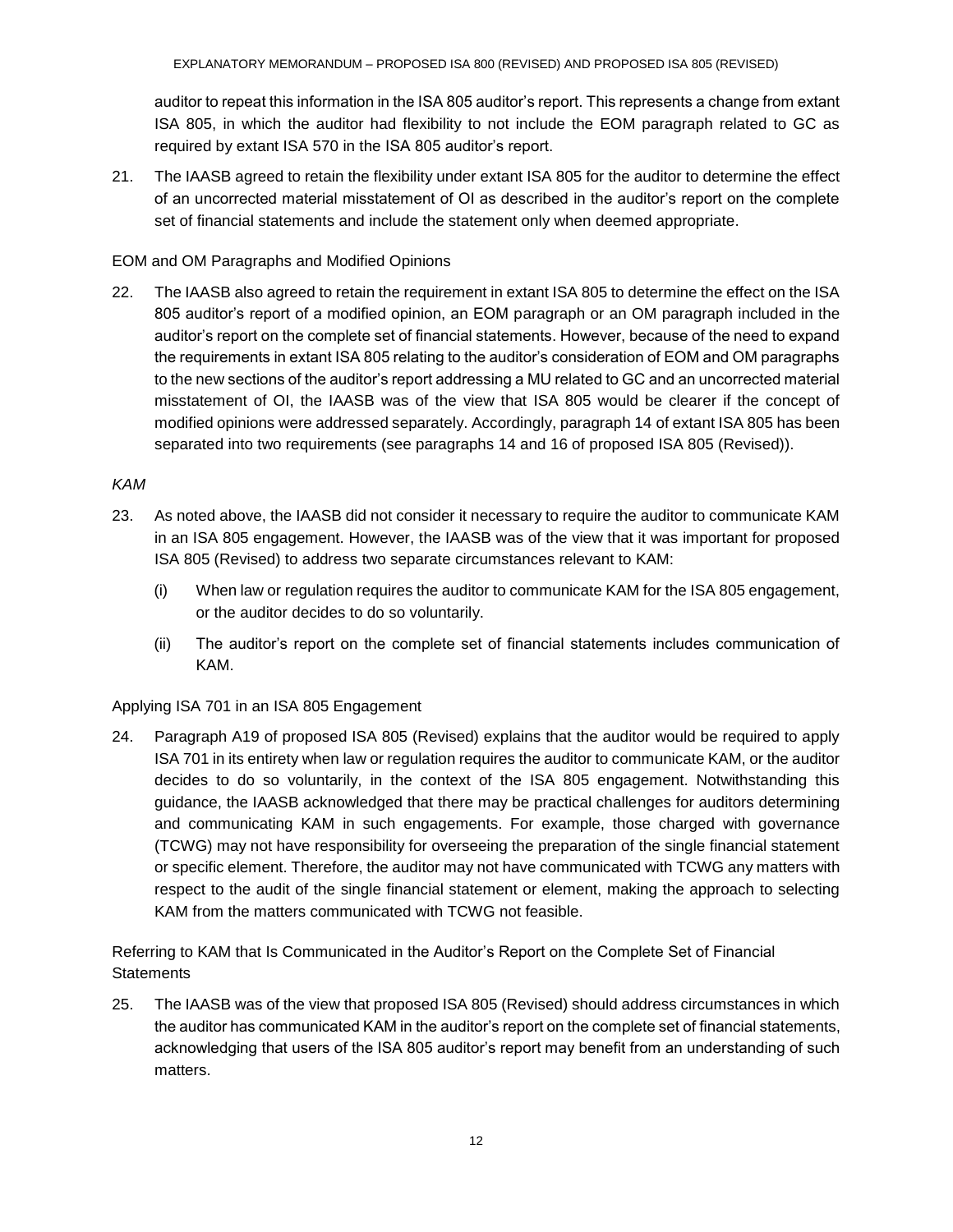EXPLANATORY MEMORANDUM – PROPOSED ISA 800 (REVISED) AND PROPOSED ISA 805 (REVISED)

- 26. The IAASB sought to find a solution in the public interest that would provide transparency to users of the ISA 805 auditor's report about the fact that KAM had been communicated in the auditor's report on the complete set of financial statements, without inferring that the auditor had applied ISA 701 in its entirety to the ISA 805 engagement if that were not the case.
- 27. Specifically, the IAASB deliberated:
	- (a) Whether reference should be made in the ISA 805 auditor's report to the fact that KAM had been communicated in the auditor's report on the complete set of financial statements, or to only the subset of those KAM that the auditor also deems relevant to users of the ISA 805 auditor's report.
	- (b) How much information might be included in the ISA 805 auditor's report about the KAM communicated in the auditor's report on the complete set of financial statements, with a concern that repeating the full narrative of such KAM in the ISA 805 auditor's report might imply that the auditor had applied ISA 701 in its entirety in the context of the ISA 805 engagement.
- 28. The IAASB agreed that there was a public interest benefit to having guidance for auditors who may consider it relevant to users' understanding of the ISA 805 auditor's report to refer to the existence of KAM in the auditor's report on the complete set of financial statements, and considered an OM paragraph in accordance with ISA 706 (Revised) to be the appropriate vehicle to do so. Paragraph A23 of proposed ISA 805 (Revised) includes the IAASB's proposed guidance, which also includes considerations regarding a reference to information in the auditor's report on the complete set of financial statements when there are restrictions on the availability of those financial statements or the auditor's report thereon.
- 29. The IAASB was of the view that the auditor's determination of those KAM that are relevant to the ISA 805 engagement would best be made when the auditor applied ISA 701 in its entirety in the context of the ISA 805 engagement. As such, the IAASB expressed a preference for the auditor to include only a succinct reference in the ISA 805 auditor's report to the existence of KAM in the auditor's report on the complete set of financial statements, as noted in Illustration 3 in Appendix 2 of proposed ISA 805 (Revised), rather than making reference to specific KAM that the auditor determines are relevant to the ISA 805 engagement, if ISA 701 had not been applied in its entirety.
- 30. Generally, the IAASB was of the view that explicitly making a reference to KAM by way of an OM paragraph in the ISA 805 auditor's report would alleviate the possibility that auditors would simply repeat the description of the KAM that is included in the auditor's report on the complete set of financial statements, as OM paragraphs are not intended to refer to matters presented or disclosed in the financial statements. The IAASB also noted that auditors would also continue to have the ability to draw attention to matters presented or disclosed in the financial statements that, in the auditor's judgment, are fundamental to users' understanding of the single financial statement or the element by including an EOM paragraph in accordance with ISA 706 (Revised).
- 31. The IAASB acknowledged, however, that it would be possible, based on how its proposed guidance in paragraph A23 of proposed ISA 805 (Revised) is drafted, for auditors to make a more specific (i.e., targeted) reference to KAM in the auditor's report on the complete set of financial statements. The IAASB noted the following alternative to what is illustrated in its proposed ISA 805 (Revised), whereby an auditor could choose to refer only to relevant KAM that are communicated in the auditor's report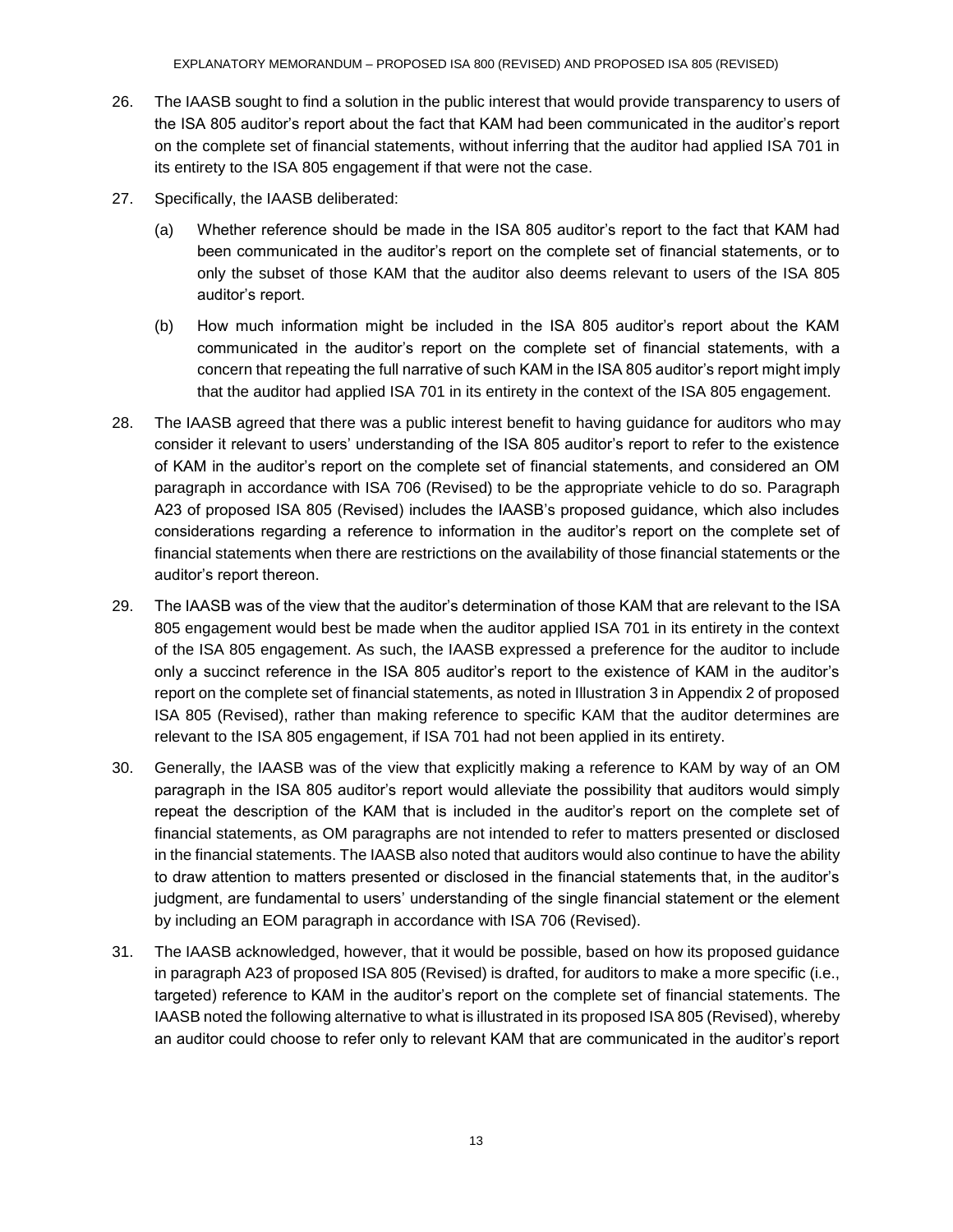on the complete set of financial statements by including the subheading to the KAM description required by ISA 701:

#### **Other Matter**

The Key Audit Matters section of our auditor's report on the complete set of audited financial statements of the Company for the year ended December 31, 20X1 included the description(s) of [*include the sub-heading*<sup>16</sup> *of each of the key audit matters determined to be relevant*]. We believe this matter also is relevant to users of this report.

32. In light of this possibility of different application of the proposed guidance in paragraph A23 in proposed ISA 805 (Revised), the IAASB considered whether it should establish a conditional requirement addressing how auditors should refer to a KAM that is communicated in a complete set of financial statements. However, the IAASB was of the view that it was preferable to provide flexibility to auditors to determine what may be most useful to users of the ISA 805 auditor's report, and concluded it was sufficient for the application material to indicate that any such reference would be through an OM paragraph.

#### **Consideration of ISA 810,** *Engagements to Report on Summary Financial Statements*

#### *Overview*

33. In contrast to ISA 800 and ISA 805, which are linked directly to ISA 700, extant ISA 810 is a standalone standard. It includes requirements that address the elements to be included in an auditor's report on summary financial statements. Though those reporting elements are similar to the elements that are required in an auditor's report on a complete set of general purpose financial statements (i.e., paragraphs 21–51 of ISA 700 (Revised)), those elements are characterized in the context of an engagement to report on summary financial statements.

#### *IAASB Considerations*

- 34. The IAASB initially considered developing consequential amendments to ISA 810 to take into account the enhancements resulting from the new and revised Auditor Reporting standards. However, the IAASB noted that the nature of an ISA 810 engagement was substantively different from an audit of financial statements, and was of the view that proposing amendments to ISA 810 without first understanding the nature and use of ISA 810 on a global basis would likely be ineffective.
- 35. At its December 2014 meeting, the IAASB considered preliminary feedback obtained from an informal survey of national auditing standard setters and accounting firms about the use of extant ISA 810 and how the standard was adapted at the national level. While recognizing the potential public interest benefit of expanding the requirements in ISA 810 to require, at a minimum, reference to the auditor's report on the complete set of financial statements, the IAASB also noted that the objective of an ISA 810 engagement is for the auditor to report on the derivation of the summary financial statements from the audited financial statements, and not to express an opinion on the fairness of those summary financial statements. As such, the IAASB was concerned that requiring the auditor to include additional information (e.g., KAM, GC and OI) in the auditor's report on summary financial statements may give the impression that the engagement is something other than what is intended, would potentially lengthen the auditor's report, and could be misleading if the

See paragraph 11 of ISA 701.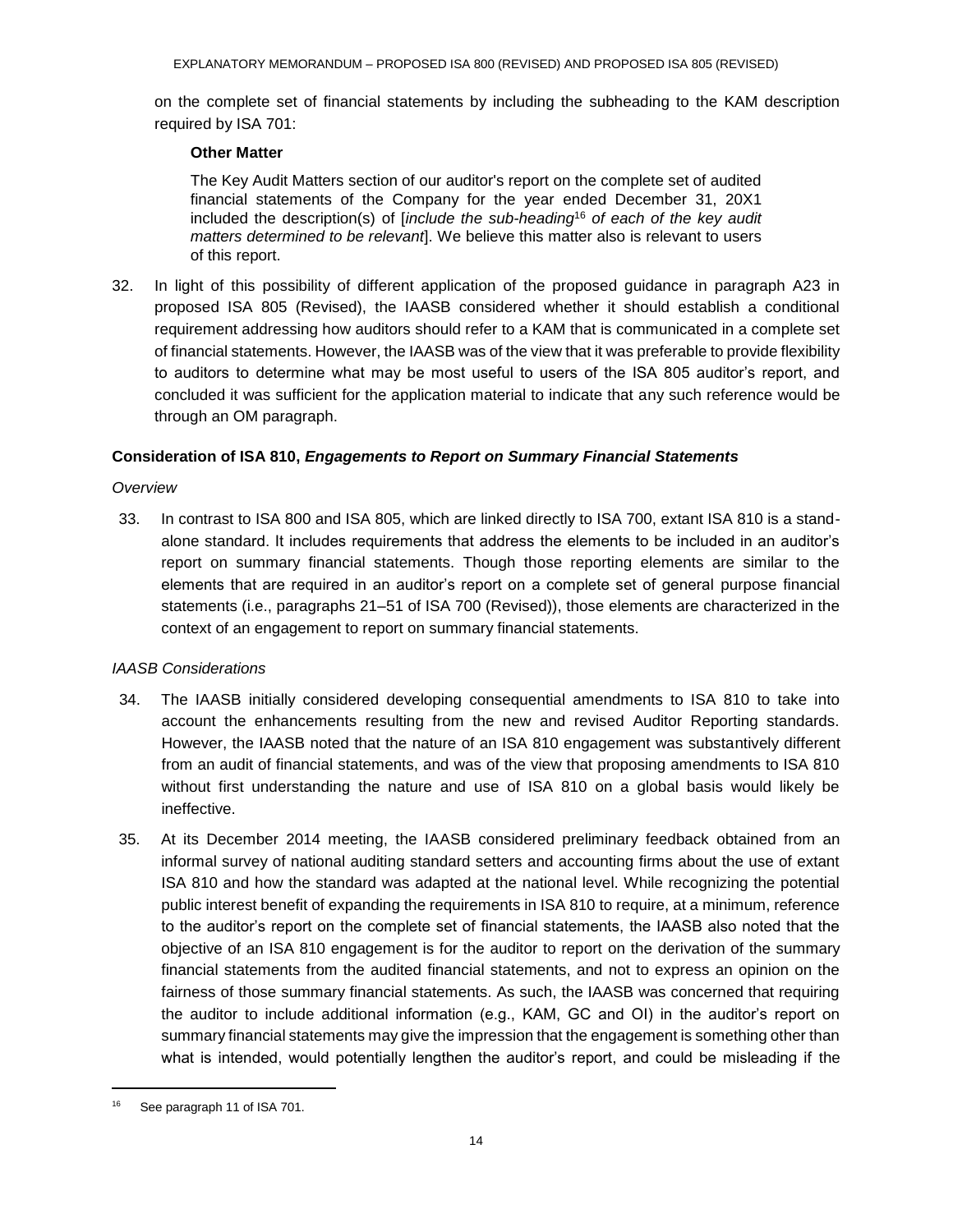underlying issues were not disclosed in a similar manner in the summary financial statements.

- 36. The preliminary feedback obtained indicates that ISA 810 is used as a starting point for jurisdictions in which auditors are engaged to report on summary financial statements. Those jurisdictions have further tailored ISA 810, and in some cases supplement it with national guidance to reflect the facts and circumstances that are relevant within the context of their national environments.
- 37. As such, and considering the IAASB's other priorities for the near term as set out in its Work Plan for 2015–2016, the IAASB decided not to propose changes to extant ISA 810 in this ED. Instead, the IAASB has asked that Staff undertake a detailed technical review of extant 810 for the purpose of identifying conflicts, if any, which would make it inoperable in relation to the new and revised Auditor Reporting standards and report back in March 2015. The IAASB also agreed to further explore at a future date, possibly as part of developing its Work Plan for 2017–2018, whether a more holistic approach to revising extant ISA 810 may be necessary.

## **Request for Comments**

While the IAASB welcomes comments on all matters addressed in this ED, the IAASB is specifically seeking comments on the following matters:

- 1. Whether respondents agree with how the enhancements resulting from the new and revised Auditor Reporting standards have been addressed in proposed ISA 800 (Revised) and proposed ISA 805 (Revised) as explained in paragraphs 10–32 of this EM. If not, respondents are requested to provide their rationale as to why they do not support the proposals and, where applicable, suggest alternative approaches.
- 2. Whether the proposed standards include sufficient guidance to enable auditors to appropriately apply the new and revised Auditor Reporting standards in the context of ISA 800 and ISA 805 engagements.
- 3. In relation to KAM:
	- (a) Do respondents agree with the IAASB's decision that the communication of KAM be voluntary for all entities under both proposed ISA 800 (Revised) and proposed ISA 805 (Revised), unless required by law or regulation?
	- (b) Specific to proposed ISA 805 (Revised), whether respondents support the IAASB's proposed direction that reference to KAM that is communicated in the auditor's report on the complete set of financial statements be permitted in the ISA 805 auditor's report using an OM paragraph and how this has been illustrated in the ISA (see paragraphs 25–32 above). In particular, the IAASB would also welcome respondents' views about:
		- (i) The usefulness of the guidance in paragraph A23 in proposed ISA 805 (Revised) and the appropriateness of Illustration 3 in Appendix 2 to assist auditors in determining how to make a reference in the ISA 805 auditor's report to KAM that are communicated in the auditor's report on the complete set of financial statements; and
		- (ii) In light of views on (i) and the Board's deliberations summarized in paragraphs 25–32 above, whether it is necessary to establish requirements in proposed ISA 805 (Revised) relating to a reference to KAM in the ISA 805 auditor's report either to promote consistent treatment in practice or expressly prohibit certain approaches (e.g., a reference only to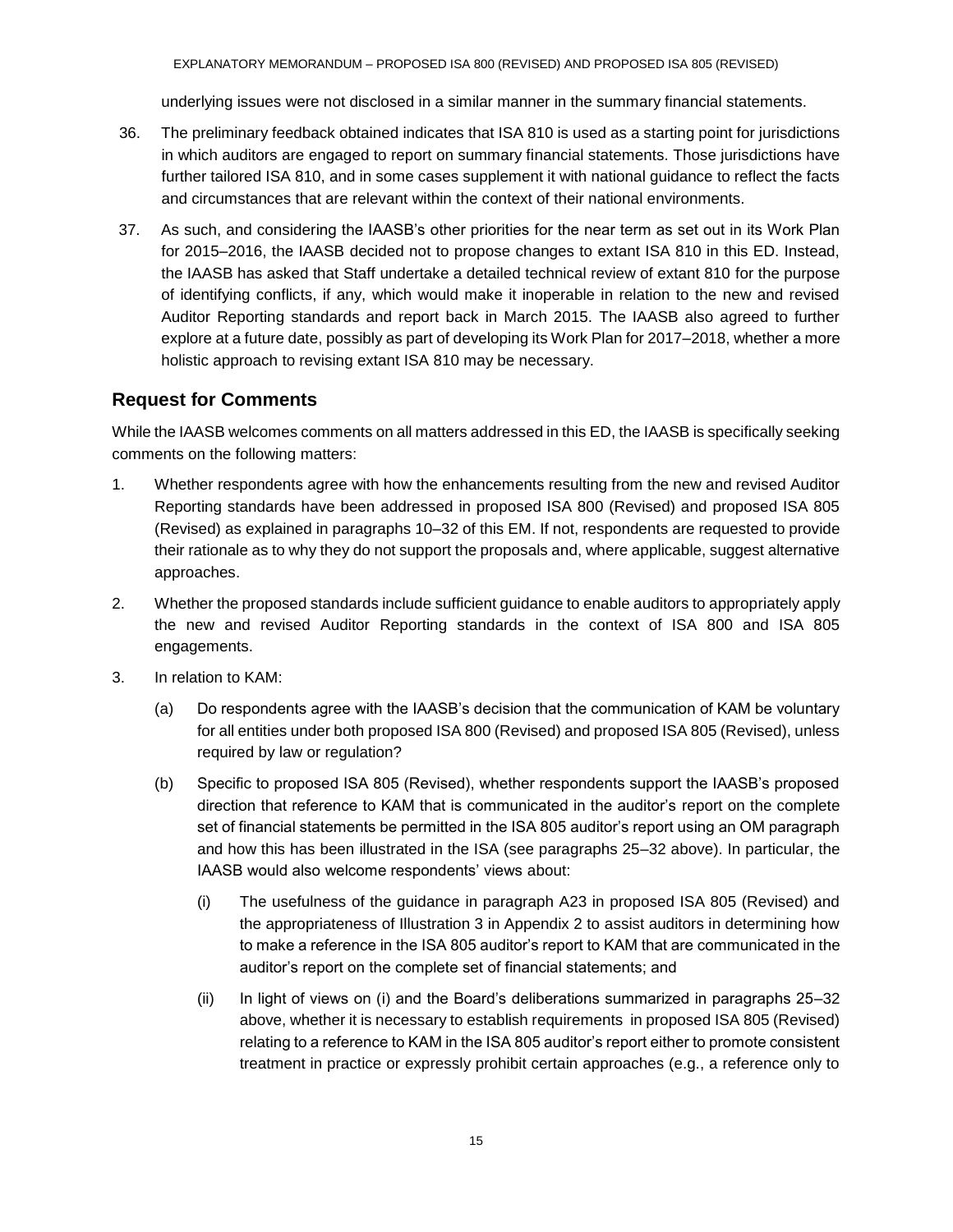relevant KAM in the auditor's report on the complete set of financial statements or the possibility of repeating the full description of a KAM).

4. The IAASB would also welcome feedback on whether conforming amendments to extant ISA 810 are needed at this time and, if so, what approach could be taken to incorporate the enhancements resulting from the new and revised Auditor Reporting standards.

In addition to the requests for specific comments above, the IAASB is also seeking comments on the general matters set out below:

- (a) *Preparers (including Small- and Medium-Sized Entities (SMEs))*, *and Users (including Regulators)* The IAASB invites comments on the proposed revised ISAs from preparers (particularly with respect to the practical impacts of the proposed revised ISAs), and users (particularly with respect to the reporting aspects of the proposed ISAs and whether the communicative value of the auditor's reports in accordance with proposed ISA 800 (Revised) and proposed ISA 805 (Revised) would be enhanced).
- (b) *Developing Nations*—Recognizing that many developing nations have adopted or are in the process of adopting the International Standards, the IAASB invites respondents from these nations to comment on the proposed revised ISAs, in particular, on any foreseeable difficulties in applying it in a developing nation environment.
- (c) *Translations*—Recognizing that many respondents may intend to translate the final ISAs for adoption in their own environments, the IAASB welcomes comment on potential translation issues respondents may note in reviewing the proposed revised ISAs.
- (d) *Effective Date* In line with the effective date of the new and revised Auditor Reporting standards, the effective date of:
	- Proposed ISA 800 (Revised) is for audits of special purpose financial statements for periods ending on or after December 15, 2016; and
	- Proposed ISA 805 (Revised) is for audits of single financial statements or specific elements, accounts or items for periods ending on or after December 15, 2016. In the case of audits of single financial statements or specific elements, accounts or items of a financial statement prepared as at a specific date, proposed ISA 805 (Revised) is effective for audits of such information prepared as at a date on or after December 15, 2016.

Early adoption of the proposed standards would be permitted.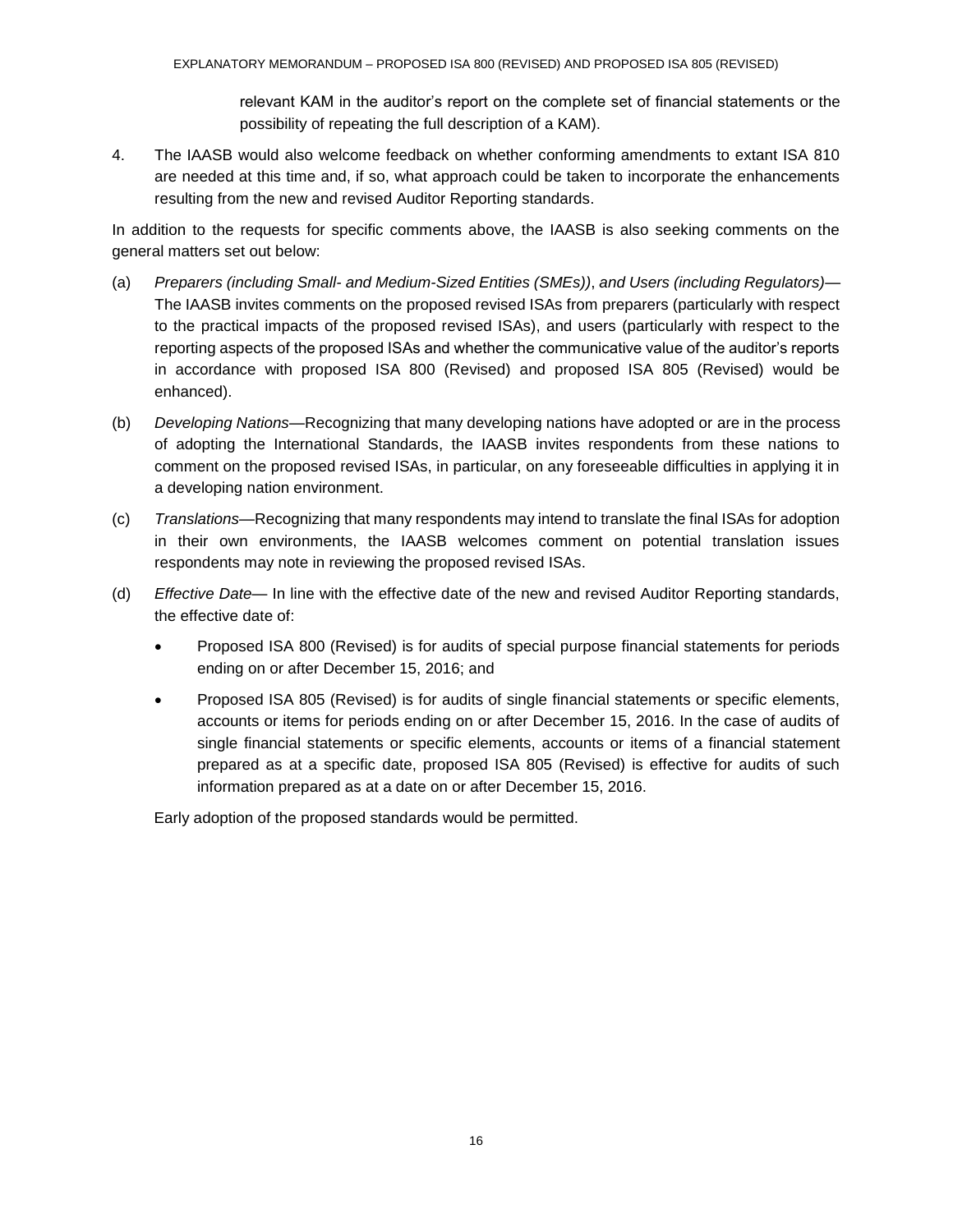# **PROPOSED INTERNATIONAL STANDARD ON AUDITING 800 (REVISED)**

# **SPECIAL CONSIDERATIONS—AUDITS OF FINANCIAL STATEMENTS PREPARED IN ACCORDANCE WITH SPECIAL PURPOSE FRAMEWORKS**

(Effective for audits of financial statements for periods beginning ending on or after December 31, 20092016)

#### **[MARKED FROM EXTANT]**

#### **CONTENTS**

|                                                                                                   | Paragraph |
|---------------------------------------------------------------------------------------------------|-----------|
| <b>Introduction</b>                                                                               |           |
|                                                                                                   | $1 - 3$   |
|                                                                                                   | 4         |
|                                                                                                   | 5         |
|                                                                                                   | $6 - 7$   |
| <b>Requirements</b>                                                                               |           |
|                                                                                                   | 8         |
|                                                                                                   | $9 - 10$  |
|                                                                                                   | $11 - 14$ |
| <b>Application and Other Explanatory Material</b>                                                 |           |
|                                                                                                   | $A1 - A4$ |
|                                                                                                   | $A5 - A8$ |
|                                                                                                   | A9-A1213  |
|                                                                                                   |           |
| Appendix: Illustrations of Independent Auditor's' Reports on Special Purpose Financial Statements |           |

Proposed International Standard on Auditing (ISA) 800 (Revised), *Special Considerations—Audits of Financial Statements Prepared in Accordance with Special Purpose Frameworks*, should be read in conjunction with ISA 200, *Overall Objectives of the Independent Auditor and the Conduct of an Audit in Accordance with International Standards on Auditing*.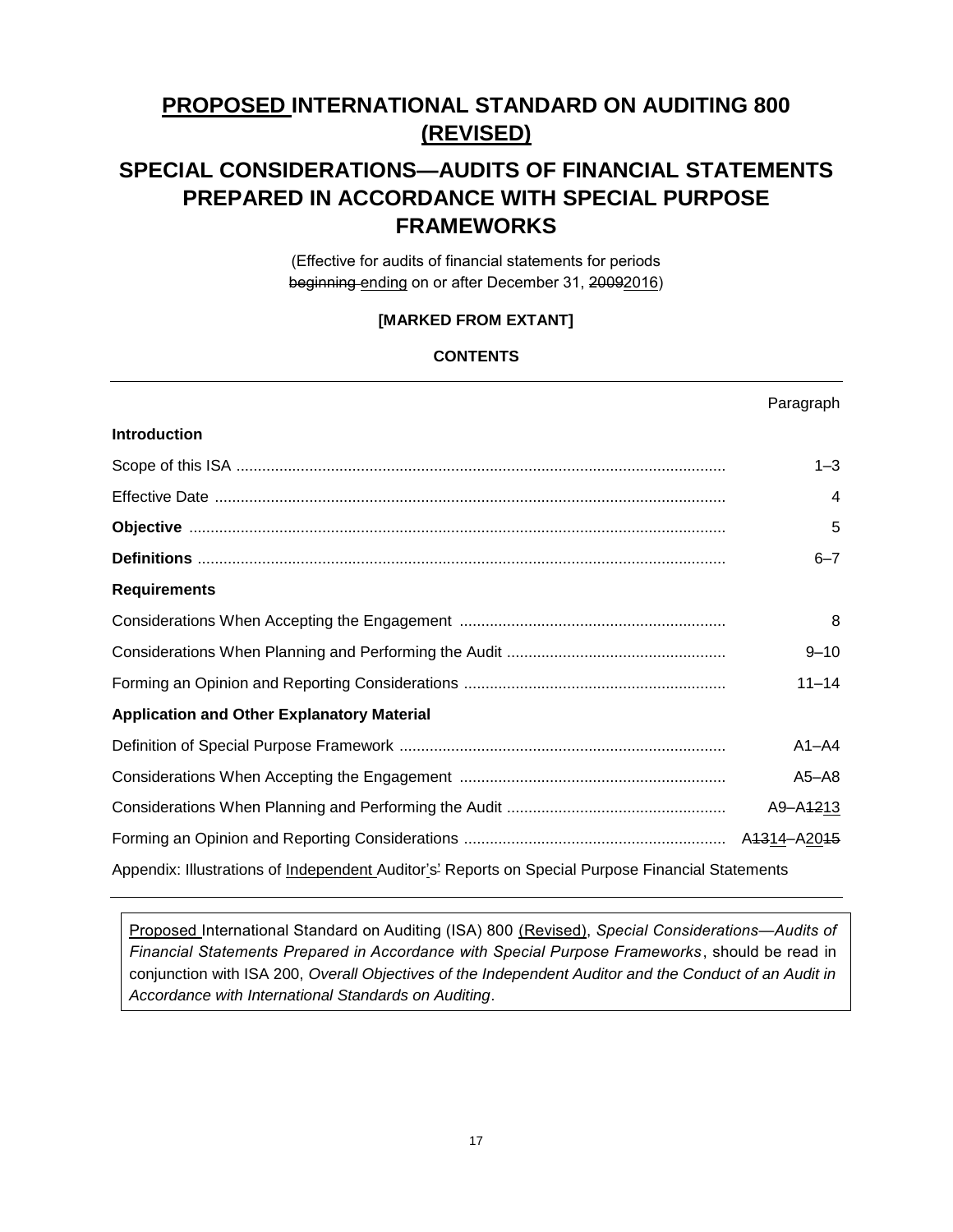## **Introduction**

#### **Scope of this ISA**

- 1. The International Standards on Auditing (ISAs) in the 100–700 series apply to an audit of financial statements. This ISA deals with special considerations in the application of those ISAs to an audit of financial statements prepared in accordance with a special purpose framework.
- 2. This ISA is written in the context of a complete set of financial statements prepared in accordance with a special purpose framework. Proposed ISA 805 (Revised)<sup>1</sup> deals with special considerations relevant to an audit of a single financial statement or of a specific element, account or item of a financial statement.
- 3. This ISA does not override the requirements of the other ISAs; nor does it purport to deal with all special considerations that may be relevant in the circumstances of the engagement.

#### **Effective Date**

4. This ISA is effective for audits of financial statements for periods–beginning ending on or after December 15, 20092016.

## **Objective**

- 5. The objective of the auditor, when applying ISAs in an audit of financial statements prepared in accordance with a special purpose framework, is to address appropriately the special considerations that are relevant to:
	- (a) The acceptance of the engagement;
	- (b) The planning and performance of that engagement; and
	- (c) Forming an opinion and reporting on the financial statements.

## **Definitions**

- 6. For purposes of the ISAs, the following terms have the meanings attributed below:
	- (a) Special purpose financial statements Financial statements prepared in accordance with a special purpose framework. (Ref: Para. A4)
	- (b) Special purpose framework A financial reporting framework designed to meet the financial information needs of specific users. The financial reporting framework may be a fair presentation framework or a compliance framework.<sup>2</sup> (Ref: Para. A1–A4)
- 7. Reference to "financial statements" in this ISA means "a complete set of special purpose financial statements, including the related notes." The related notes ordinarily comprise a summary of significant accounting policies and other explanatory information. The requirements of the applicable financial reporting framework determine the form and content of the financial statements, and what constitutes a complete set of financial statements.

<sup>1</sup> Proposed ISA 805 (Revised), *Special Considerations—Audits of Single Financial Statements and Specific Elements, Accounts or Items of a Financial Statement*

<sup>2</sup> ISA 200, *Overall Objectives of the Independent Auditor and the Conduct of an Audit in Accordance with International Standards on Auditing*, paragraph 13(a)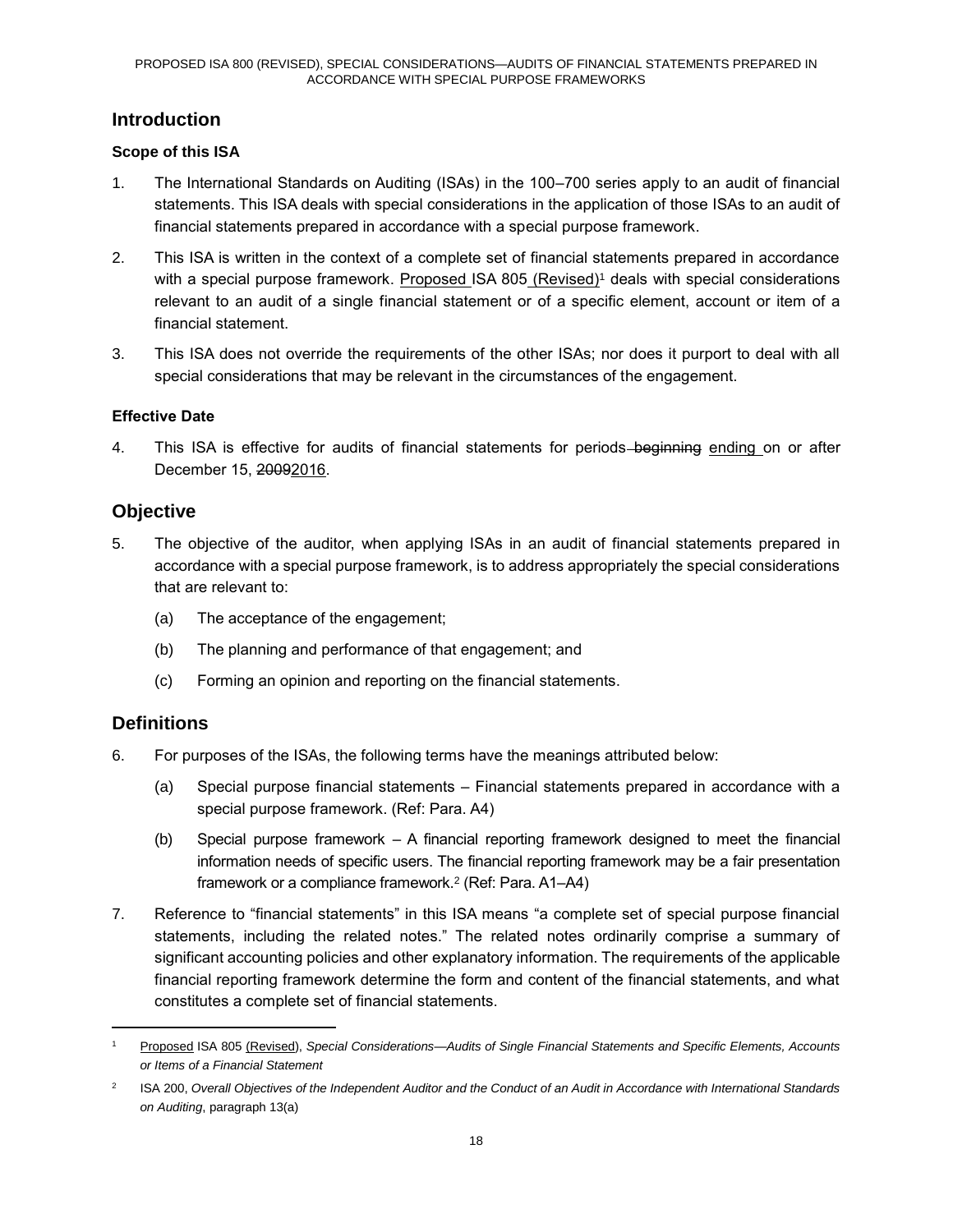## **Requirements**

#### **Considerations When Accepting the Engagement**

#### *Acceptability of the Financial Reporting Framework*

- 8. ISA 210 requires the auditor to determine the acceptability of the financial reporting framework applied in the preparation of the financial statements.<sup>3</sup> In an audit of special purpose financial statements, the auditor shall obtain an understanding of: (Ref: Para. A5–A8)
	- (a) The purpose for which the financial statements are prepared;
	- (b) The intended users; and
	- (c) The steps taken by management to determine that the applicable financial reporting framework is acceptable in the circumstances.

#### **Considerations When Planning and Performing the Audit**

- 9. ISA 200 requires the auditor to comply with all ISAs relevant to the audit.<sup>4</sup> In planning and performing an audit of special purpose financial statements, the auditor shall determine whether application of the ISAs requires special consideration in the circumstances of the engagement. (Ref: Para. A9– A13)
- 10. ISA 315 (Revised) requires the auditor to obtain an understanding of the entity's selection and application of accounting policies.<sup>5</sup> In the case of financial statements prepared in accordance with the provisions of a contract, the auditor shall obtain an understanding of any significant interpretations of the contract that management made in the preparation of those financial statements. An interpretation is significant when adoption of another reasonable interpretation would have produced a material difference in the information presented in the financial statements.

#### **Forming an Opinion and Reporting Considerations**

11. When forming an opinion and reporting on special purpose financial statements, the auditor shall apply the requirements in ISA 700 (Revised).<sup>6</sup> (Ref: Para. A14–A18)

#### *Description of the Applicable Financial Reporting Framework*

12. ISA 700 (Revised) requires the auditor to evaluate whether the financial statements adequately refer to or describe the applicable financial reporting framework.<sup>7</sup> In the case of financial statements prepared in accordance with the provisions of a contract, the auditor shall evaluate whether the financial statements adequately describe any significant interpretations of the contract on which the financial statements are based.

<sup>3</sup> ISA 210, *Agreeing the Terms of Audit Engagements*, paragraph 6(a)

<sup>4</sup> ISA 200, paragraph 18

<sup>5</sup> ISA 315 (Revised), *Identifying and Assessing the Risks of Material Misstatement through Understanding the Entity and Its Environment*, paragraph 11(c)

<sup>6</sup> ISA 700 (Revised), *Forming an Opinion and Reporting on Financial Statements*

<sup>7</sup> ISA 700 (Revised), paragraph 15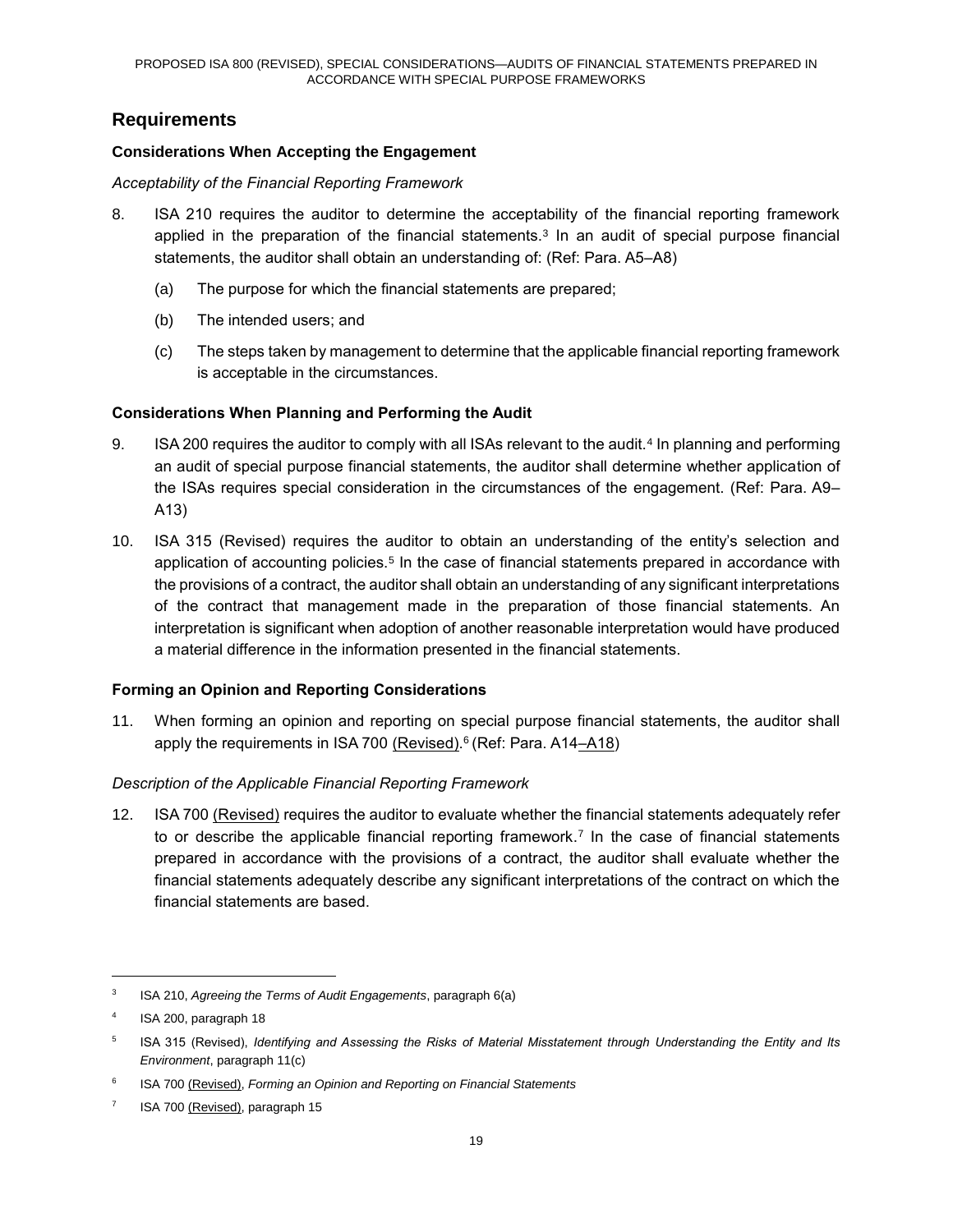- 13. ISA 700 (Revised) deals with the form and content of the auditor's report, including the specific ordering for certain elements. In the case of an auditor's report on special purpose financial statements:
	- (a) The auditor's report shall also describe the purpose for which the financial statements are prepared and, if necessary, the intended users, or refer to a note in the special purpose financial statements that contains that information; and
	- (b) If management has a choice of financial reporting frameworks in the preparation of such financial statements, the explanation of management's $8$  responsibility for the financial statements shall also make reference to its responsibility for determining that the applicable financial reporting framework is acceptable in the circumstances.

## *Alerting Readers that the Financial Statements Are Prepared in Accordance with a Special Purpose Framework*

14. The auditor's report on special purpose financial statements shall include an Emphasis of Matter paragraph alerting users of the auditor's report that the financial statements are prepared in accordance with a special purpose framework and that, as a result, the financial statements may not be suitable for another purpose. The auditor shall include this paragraph under an appropriate heading. (Ref: Para. A1419–A1520)

**\*\*\***

## **Application and Other Explanatory Material**

#### **Definition of Special Purpose Framework** (Ref: Para. 6)

A1. Examples of special purpose frameworks are:

- A tax basis of accounting for a set of financial statements that accompany an entity's tax return;
- The cash receipts and disbursements basis of accounting for cash flow information that an entity may be requested to prepare for creditors;
- The financial reporting provisions established by a regulator to meet the requirements of that regulator; or
- The financial reporting provisions of a contract, such as a bond indenture, a loan agreement, or a project grant.
- A2. There may be circumstances where a special purpose framework is based on a financial reporting framework established by an authorized or recognized standards setting organization or by law or regulation, but does not comply with all the requirements of that framework. An example is a contract that requires financial statements to be prepared in accordance with most, but not all, of the Financial Reporting Standards of Jurisdiction X. When this is acceptable in the circumstances of the engagement, it is inappropriate for the description of the applicable financial reporting framework in the special purpose financial statements to imply full compliance with the financial reporting framework established by the authorized or recognized standards setting organization or by law or

<sup>8</sup> Or other term that is appropriate in the context of the legal framework in the particular jurisdiction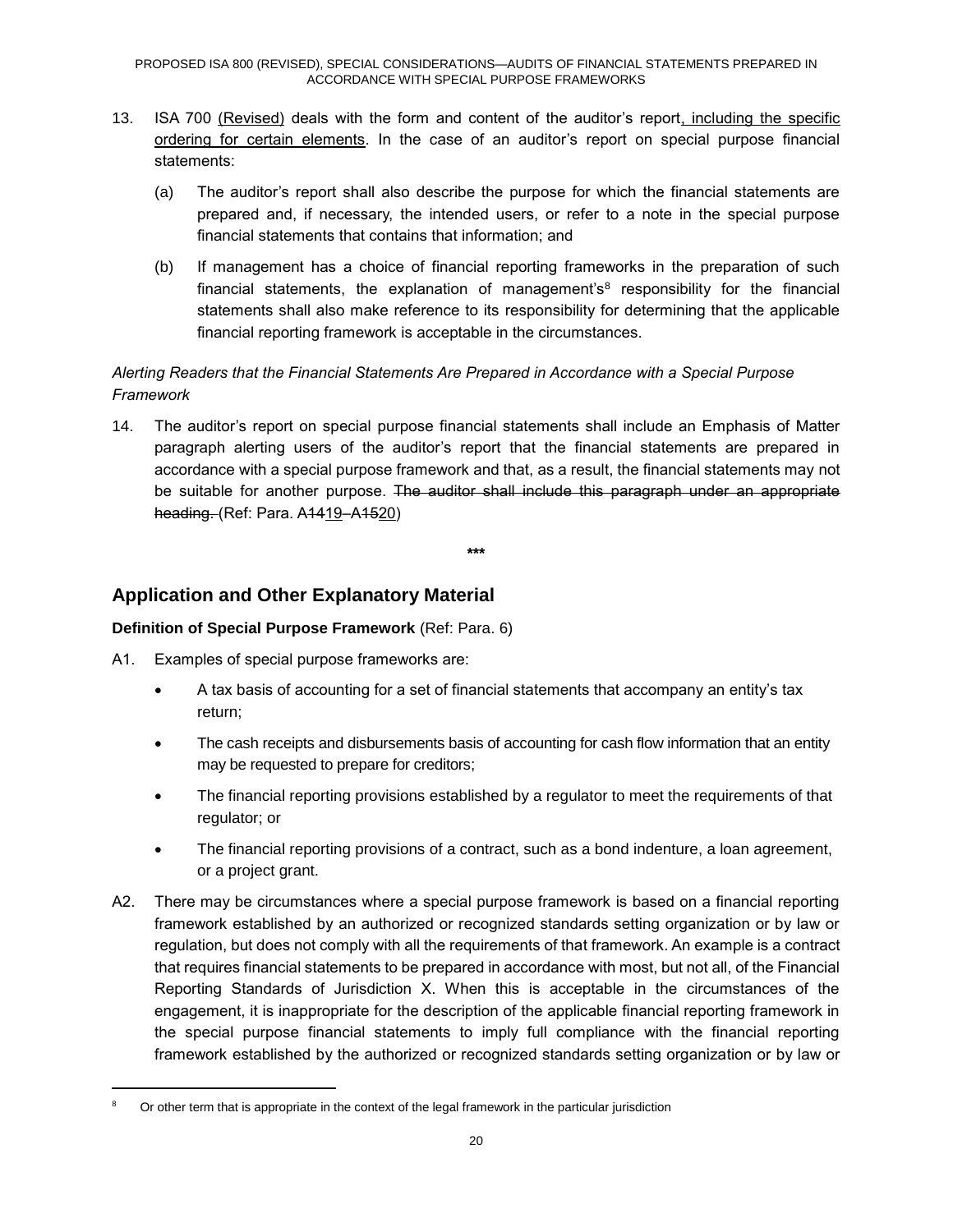regulation. In the above example of the contract, the description of the applicable financial reporting framework may refer to the financial reporting provisions of the contract, rather than make any reference to the Financial Reporting Standards of Jurisdiction X.

- A3. In the circumstances described in paragraph A2, the special purpose framework may not be a fair presentation framework even if the financial reporting framework on which it is based is a fair presentation framework. This is because the special purpose framework may not comply with all the requirements of the financial reporting framework established by the authorized or recognized standards setting organization or by law or regulation that are necessary to achieve fair presentation of the financial statements.
- A4. Financial statements prepared in accordance with a special purpose framework may be the only financial statements an entity prepares. In such circumstances, those financial statements may be used by users other than those for whom the financial reporting framework is designed. Despite the broad distribution of the financial statements in those circumstances, the financial statements are still considered to be special purpose financial statements for purposes of the ISAs. The requirements in paragraphs 13–14 are designed to avoid misunderstandings about the purpose for which the financial statements are prepared.

#### **Considerations When Accepting the Engagement**

#### *Acceptability of the Financial Reporting Framework* (Ref: Para. 8)

- A5. In the case of special purpose financial statements, the financial information needs of the intended users are a key factor in determining the acceptability of the financial reporting framework applied in the preparation of the financial statements.
- A6. The applicable financial reporting framework may encompass the financial reporting standards established by an organization that is authorized or recognized to promulgate standards for special purpose financial statements. In that case, those standards will be presumed acceptable for that purpose if the organization follows an established and transparent process involving deliberation and consideration of the views of relevant stakeholders. In some jurisdictions, law or regulation may prescribe the financial reporting framework to be used by management in the preparation of special purpose financial statements for a certain type of entity. For example, a regulator may establish financial reporting provisions to meet the requirements of that regulator. In the absence of indications to the contrary, such a financial reporting framework is presumed acceptable for special purpose financial statements prepared by such entity.
- A7. Where the financial reporting standards referred to in paragraph A6 are supplemented by legislative or regulatory requirements, ISA 210 requires the auditor to determine whether any conflicts between the financial reporting standards and the additional requirements exist, and prescribes actions to be taken by the auditor if such conflicts exist.<sup>9</sup>
- A8. The applicable financial reporting framework may encompass the financial reporting provisions of a contract, or sources other than those described in paragraphs A6 and A7. In that case, the acceptability of the financial reporting framework in the circumstances of the engagement is determined by considering whether the framework exhibits attributes normally exhibited by acceptable financial reporting frameworks as described in Appendix 2 of ISA 210. In the case of a

<sup>9</sup> ISA 210, paragraph 18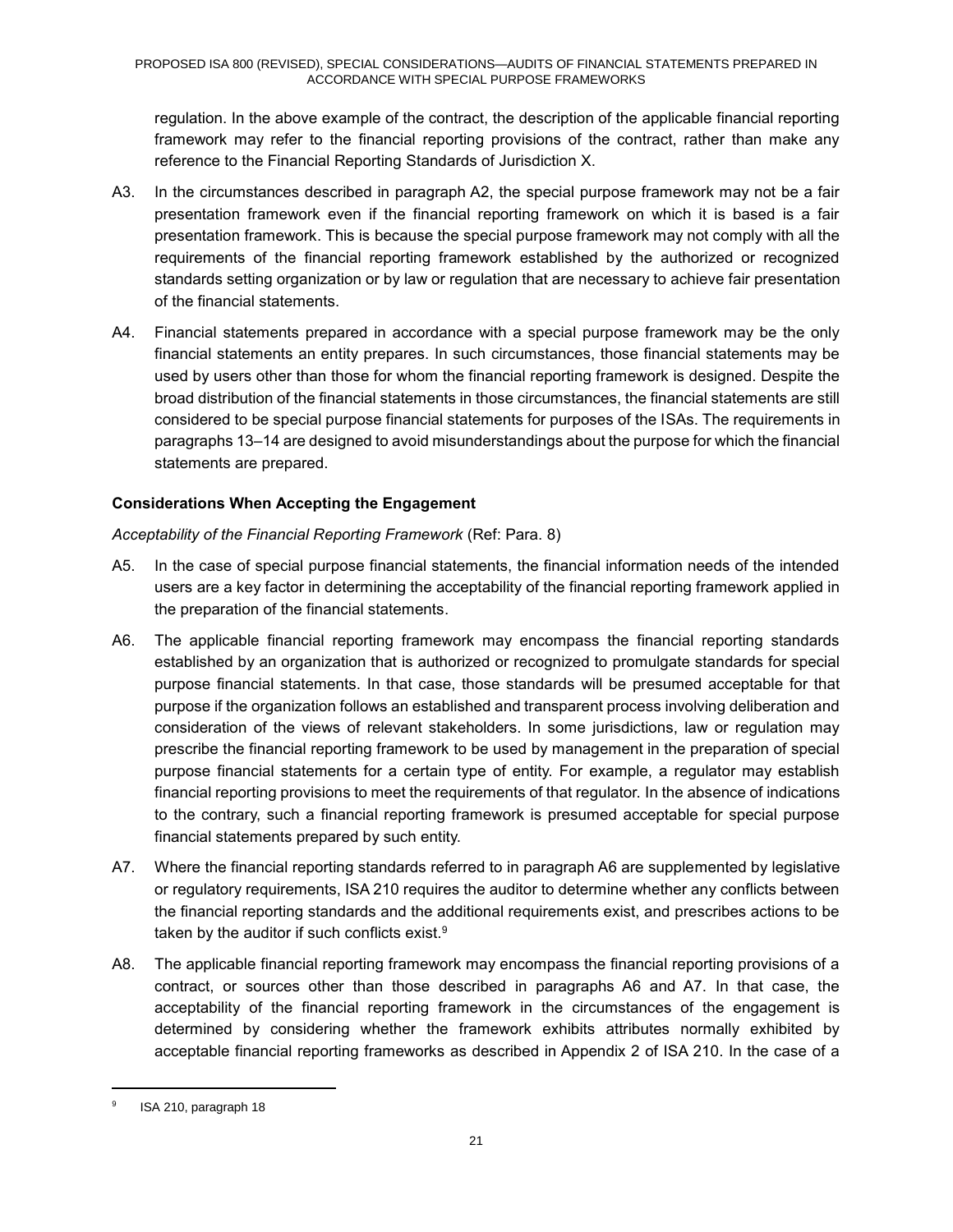special purpose framework, the relative importance to a particular engagement of each of the attributes normally exhibited by acceptable financial reporting frameworks is a matter of professional judgment. For example, for purposes of establishing the value of net assets of an entity at the date of its sale, the vendor and the purchaser may have agreed that very prudent estimates of allowances for uncollectible accounts receivable are appropriate for their needs, even though such financial information is not neutral when compared with financial information prepared in accordance with a general purpose framework.

#### **Considerations When Planning and Performing the Audit** (Ref: Para. 9)

- A9. ISA 200 requires the auditor to comply with (a) relevant ethical requirements, including those pertaining to independence, relating to financial statement audit engagements, and (b) all ISAs relevant to the audit. It also requires the auditor to comply with each requirement of an ISA unless, in the circumstances of the audit, the entire ISA is not relevant or the requirement is not relevant because it is conditional and the condition does not exist. In exceptional circumstances, the auditor may judge it necessary to depart from a relevant requirement in an ISA by performing alternative audit procedures to achieve the aim of that requirement.<sup>10</sup>
- A10. Application of some of the requirements of the ISAs in an audit of special purpose financial statements may require special consideration by the auditor. For example, in ISA 320, judgments about matters that are material to users of the financial statements are based on a consideration of the common financial information needs of users as a group.<sup>11</sup> In the case of an audit of special purpose financial statements, however, those judgments are based on a consideration of the financial information needs of the intended users.
- A11. In the case of special purpose financial statements, such as those prepared in accordance with the requirements of a contract, management may agree with the intended users on a threshold below which misstatements identified during the audit will not be corrected or otherwise adjusted. The existence of such a threshold does not relieve the auditor from the requirement to determine materiality in accordance with ISA 320 for purposes of planning and performing the audit of the special purpose financial statements.
- A12. Communication with those charged with governance in accordance with ISAs is based on the relationship between those charged with governance and the financial statements subject to audit, in particular, whether those charged with governance are responsible for overseeing the preparation of those financial statements. In the case of special purpose financial statements, those charged with governance may not have such a responsibility; for example, when the financial information is prepared solely for management's use. In such cases, the requirements of ISA 260 (Revised)<sup>12</sup> may not be relevant to the audit of the special purpose financial statements, except when the auditor is also responsible for the audit of the entity's general purpose financial statements or, for example, has agreed with those charged with governance of the entity to communicate to them relevant matters identified during the audit of the special purpose financial statements.

<sup>10</sup> ISA 200, paragraphs 14, 18, and 22–23

<sup>11</sup> ISA 320, *Materiality in Planning and Performing an Audit*, paragraph 2

<sup>12</sup> ISA 260 (Revised), *Communication with Those Charged with Governance*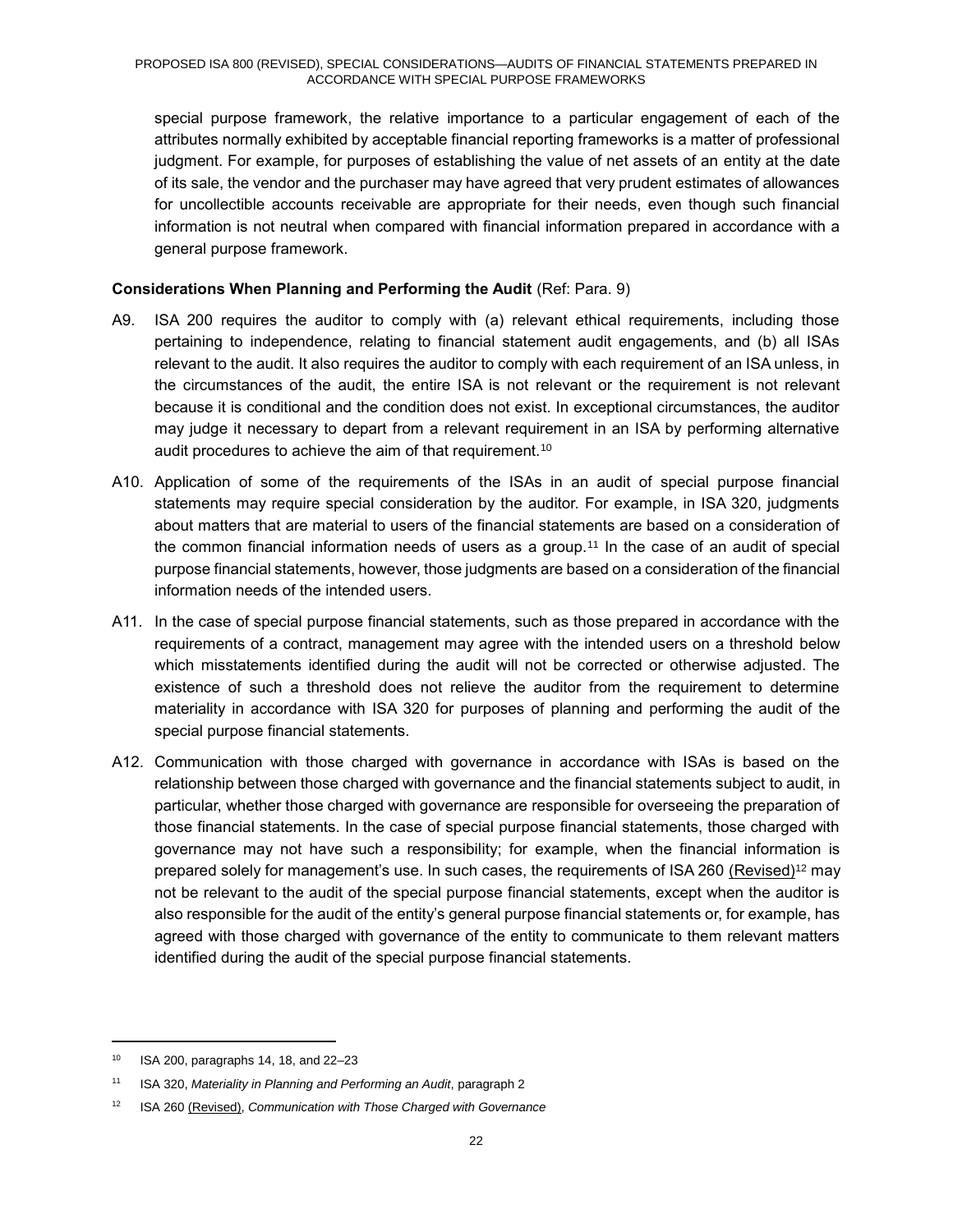PROPOSED ISA 800 (REVISED), SPECIAL CONSIDERATIONS—AUDITS OF FINANCIAL STATEMENTS PREPARED IN ACCORDANCE WITH SPECIAL PURPOSE FRAMEWORKS

A13. ISA 720 (Revised) contains requirements and application and other explanatory material regarding the auditor's responsibilities relating to other information.<sup>13</sup> For purposes of this ISA, other information may include reports prepared to meet the information needs of specific users.

#### **Forming an Opinion and Reporting Considerations** (Ref: Para. 11)

A1314. The Appendix to this ISA contains illustrations of auditor's' reports on special purpose financial statements.

#### *Application of ISA 700 (Revised) When Reporting on Special Purpose Financial Statements*

A15. Paragraph 11 of this ISA explains that the auditor is required to apply ISA 700 (Revised) when forming an opinion and reporting on special purpose financial statements. In doing so, the auditor is also required to apply the reporting requirements in other ISAs, taking into account the special considerations addressed in paragraphs A16–A18 below.

Going Concern

A16. ISA 570 (Revised) explains that there may be some special purpose financial statements prepared in accordance with a special purpose framework for which the going concern basis of accounting is not relevant (for example, the going concern basis of accounting may not be relevant for some financial statements prepared on a tax basis of accounting in particular jurisdictions).<sup>14</sup> When the going concern basis of accounting is not relevant, ISA 570 (Revised) is not applicable and the requirements in paragraphs 33(b) and 38(b)(iv) of ISA 700 (Revised) to describe in the auditor's report the respective responsibilities of management and the auditor relating to going concern do not apply.

#### Key Audit Matters

A17. ISA 700 (Revised) requires the auditor to communicate key audit matters in accordance with ISA 701<sup>15</sup> for audits of complete sets of general purpose financial statements of listed entities. For audits of special purpose financial statements, ISA 701 does not apply unless communication of key audit matters in the auditor's report on the special purpose financial statements is required by law or regulation or the auditor otherwise decides to communicate key audit matters. When key audit matters are communicated in the auditor's report on special purpose financial statements, ISA 701 applies in its entirety.<sup>16</sup>

Name of the Engagement Partner

A18. The auditor is required to include the name of the engagement partner in the auditor's report on special purpose financial statements of listed entities.<sup>17</sup> The auditor may be required by law or regulation to include the name of the engagement partner in the auditor's report or may otherwise decide to do so when reporting on special purpose financial statements of entities other than listed

<sup>13</sup> ISA 720 (Revised), *The Auditor's Responsibilities Relating to Other Information* 

<sup>14</sup> ISA 570 (Revised), *Going Concern,* paragraph 2

<sup>15</sup> ISA 701, *Communicating Key Audit Matters in the Independent Auditor's Report*

<sup>16</sup> ISA 700 (Revised), paragraph 31

<sup>&</sup>lt;sup>17</sup> See [proposed conforming amendments to] ISA 700 (Revised), paragraphs 45 and A56–A57.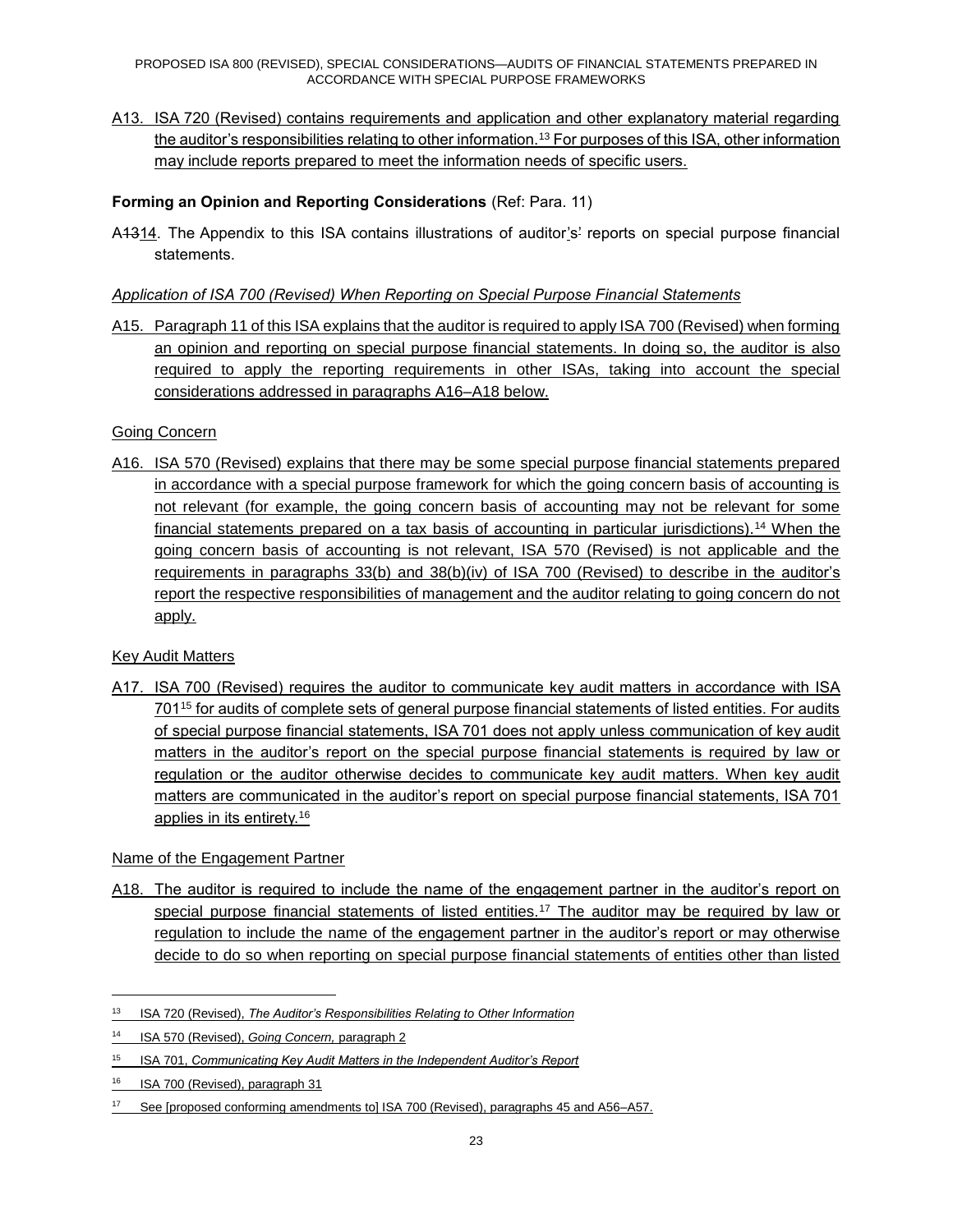#### entities.

#### *Alerting Readers that the Financial Statements Are Prepared in Accordance with a Special Purpose Framework* (Ref: Para. 14)

A1419. The special purpose financial statements may be used for purposes other than those for which they were intended. For example, a regulator may require certain entities to place the special purpose financial statements on public record. To avoid misunderstandings, the auditor alerts users of the auditor's report by including an Emphasis of Matter paragraph explaining that the financial statements are prepared in accordance with a special purpose framework and, therefore, may not be suitable for another purpose. ISA 706 (Revised) requires this paragraph to be included within a separate section of the auditor's report with an appropriate heading that includes the term "Emphasis of Matter".<sup>18</sup>

#### *Restriction on Distribution or Use* (Ref: Para. 14)

A1520. In addition to the alert required by paragraph 14, the auditor may consider it appropriate to indicate that the auditor's report is intended solely for the specific users. Depending on the law or regulation of the particular jurisdiction, this may be achieved by restricting the distribution or use of the auditor's report. In these circumstances, the paragraph referred to in paragraph 14 may be expanded to include these other matters, and the heading modified accordingly.

<sup>18</sup> ISA 706 (Revised), *Emphasis of Matter Paragraphs and Other Matter Paragraphs in the Independent Auditor's Report*, paragraph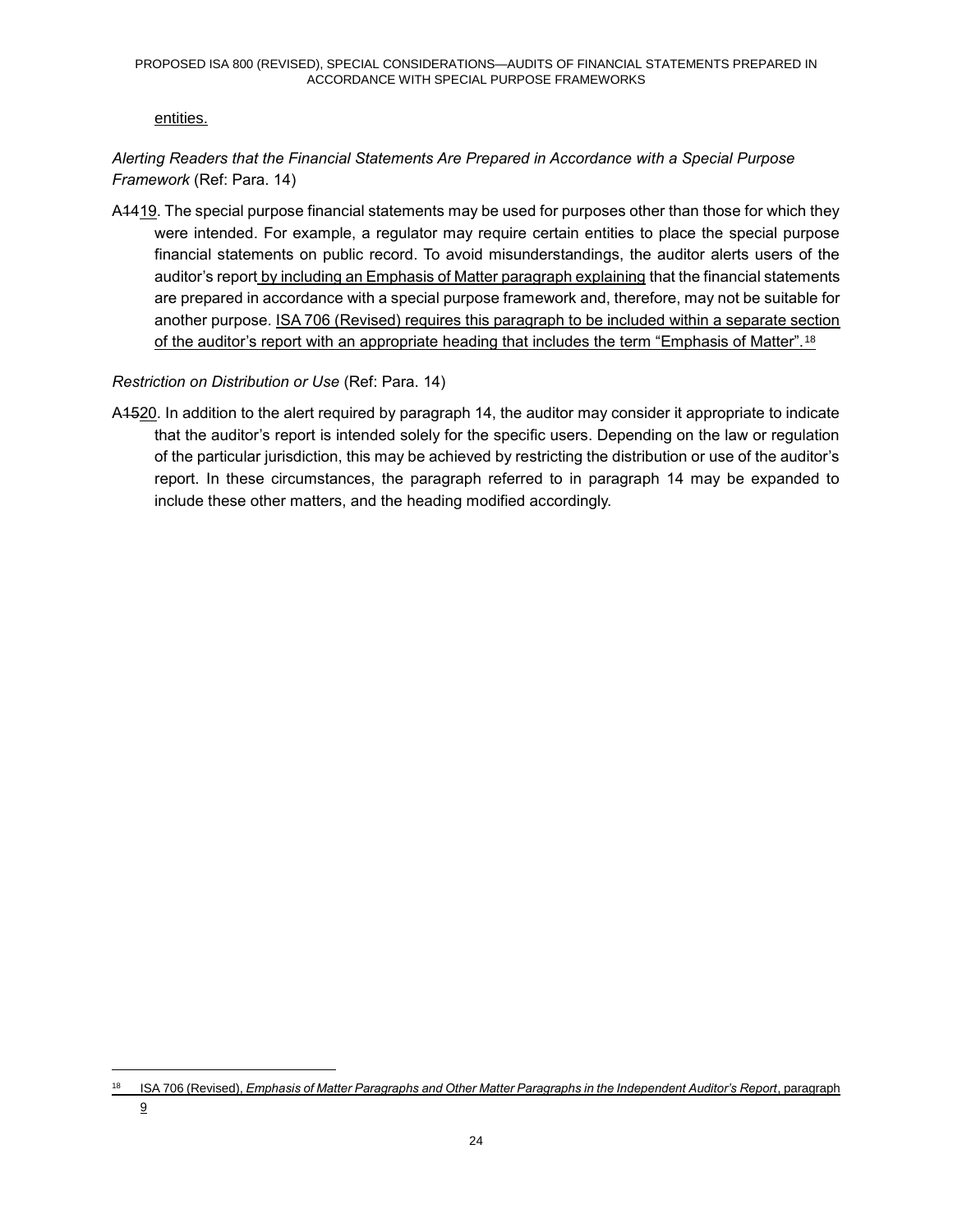## **Appendix**

(Ref: Para. A1314)

## **Illustrations of Independent Auditor's' Reports on Special Purpose Financial Statements**

- Illustration 1: An auditor's report on a complete set of financial statements of an entity other than a listed entity prepared in accordance with the financial reporting provisions of a contract (for purposes of this illustration, a compliance framework).
- Illustration 2: An auditor's report on a complete set of financial statements of an entity other than a listed entity prepared in accordance with the tax basis of accounting in Jurisdiction X (for purposes of this illustration, a compliance framework).
- Illustration 3: An auditor's report on a complete set of financial statements of a listed entity prepared in accordance with the financial reporting provisions established by a regulator (for purposes of this illustration, a fair presentation framework).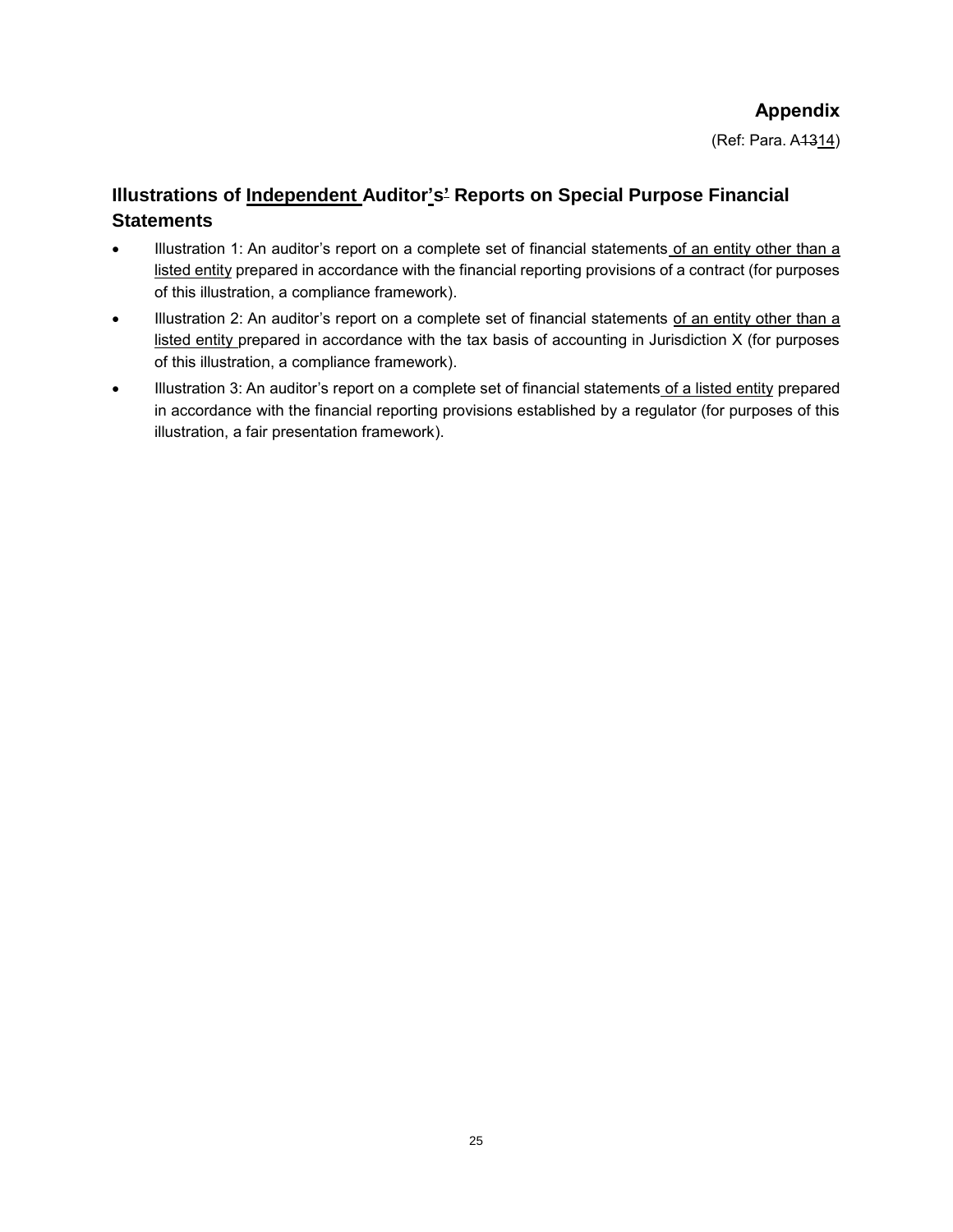Illustration 1: An auditor's report on a complete set of financial statements of an entity other than a listed entity prepared in accordance with the financial reporting provisions of a contract (for purposes of this illustration, a compliance framework).

For purposes of this illustrative auditor's report, the following Gcircumstances include the following are assumed:

- Audit of a complete set of The financial statements that have been prepared by management of the entity in accordance with the financial reporting provisions of a contract (that is, a special purpose framework). Management does not have a choice of financial reporting frameworks.
- The applicable financial reporting framework is a compliance framework.
- The terms of the audit engagement reflect the description of management's responsibility for the financial statements in ISA 210.
- The auditor has concluded an unmodified (i.e., "clean") opinion is appropriate based on the audit evidence obtained.
- The relevant ethical requirements that apply to the audit are those of the jurisdiction.
- The going concern basis of accounting is applicable in this framework and, accordingly, ISA 570 (Revised) applies. Based on the audit evidence obtained, the auditor has concluded that a material uncertainty does not exist related to events or conditions that may cast significant doubt on the entity's ability to continue as a going concern in accordance with ISA 570 (Revised).
- Distribution and use of the auditor's report are restricted.
- The auditor is not required, and has otherwise not decided, to communicate key audit matters in accordance with ISA 701.
- The auditor has determined that there is no other information (i.e., the requirements of ISA 720 (Revised) do not apply).
- Those responsible for oversight of the financial reporting process differ from those responsible for the preparation of the financial statements.
- The auditor has no other reporting responsibilities required under local law or regulation.

## **INDEPENDENT AUDITOR'S REPORT**

[Appropriate Addressee]

## **Opinion**

We have audited the accompanying financial statements of ABC Company (the Company), which comprise the balance sheet as at December 31, 20X1, and the income statement, statement of changes in equity and cash flow statement for the year then ended, and notes to the financial statements, including a summary of significant accounting policies and other explanatory information. The financial statements have been prepared by management of ABC Company based on the financial reporting provisions of Section Z of the contract dated January 1, 20X1 between ABC Company and DEF Company ("the contract").

In our opinion, the accompanying financial statements of ABC-the Company for the year ended December 31, 20X1 are prepared, in all material respects, in accordance with the financial reporting provisions of Section Z of the contract. [Opinion section positioned first as required in ISA 700 (Revised)]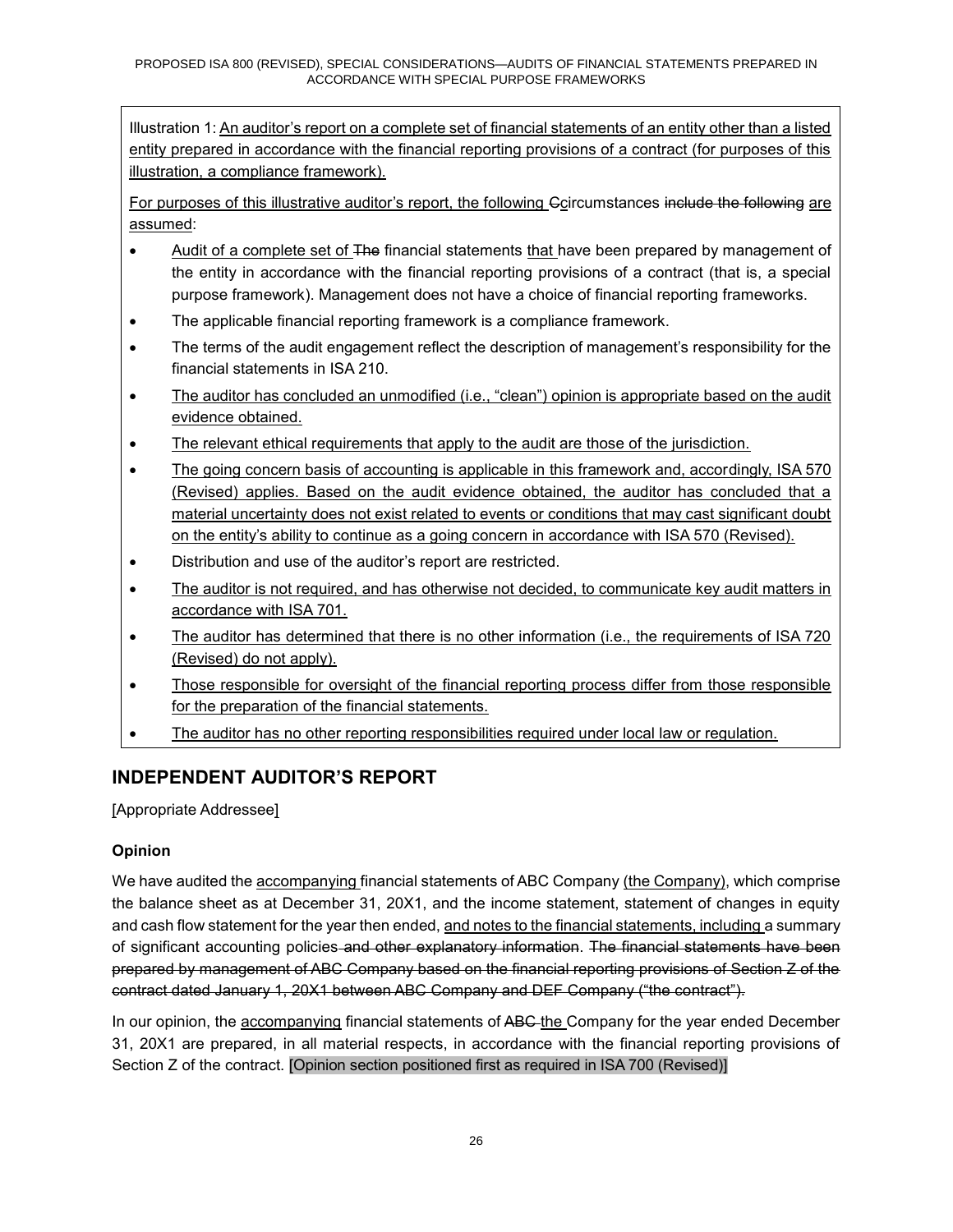## **Basis for Opinion**

l

We conducted our audit in accordance with International Standards on Auditing (ISAs). Our responsibilities under those standards are further described in the *Auditor's Responsibilities for the Audit of the Financial Statements* section of our report. We are independent of the Company in accordance with the ethical requirements that are relevant to our audit of the financial statements in [*jurisdiction*], and we have fulfilled our other ethical responsibilities in accordance with these requirements. We believe that the audit evidence we have obtained is sufficient and appropriate to provide a basis for our opinion. [The first and last sentences in this section used to be in the Auditor's Responsibility section. Also, the Basis for Opinion section is positioned immediately after the Opinion section as required in ISA 700 (Revised).]

#### **Emphasis of Matter – Basis of Accounting and Restriction on Distribution and Use**

Without modifying our opinion, we draw attention to Note X to the financial statements, which describes the basis of accounting. The financial statements are prepared to assist ABC-the Company to comply-in complying with the financial reporting provisions of the contract referred to above. As a result, the financial statements may not be suitable for another purpose. Our report is intended solely for ABC-the Company and DEF Company and should not be distributed to or used by parties other than ABC-the Company or DEF Company.

### **Responsibilities of Management's<sup>1</sup> Responsibility and Those Charged with Governance for the Financial Statements<sup>2</sup>**

Management is responsible for the preparation of these the financial statements in accordance with the financial reporting provisions of Section Z of the contract and for such internal control as management determines is necessary to enable the preparation of financial statements that are free from material misstatement, whether due to fraud or error.

In preparing the financial statements, management is responsible for assessing the Company's ability to continue as a going concern, disclosing, as applicable, matters relating to going concern and using the going concern basis of accounting unless management either intends to liquidate the Company or to cease operations, or has no realistic alternative but to do so.

Those charged with governance are responsible for overseeing the Company's financial reporting process.

#### **Auditor's Responsibility Responsibilities for the Audit of the Financial Statements**

Our responsibility is to express an on opinion on these financial statements based on our audit. Our objectives are to obtain reasonable assurance about whether the financial statements as a whole are free from material misstatement, whether due to fraud or error, and to issue an auditor's report that includes our opinion. Reasonable assurance is a high level of assurance, but is not a guarantee that an audit conducted in accordance with ISAs will always detect a material misstatement when it exists. Misstatements can arise from fraud or error and are considered material if, individually or in the aggregate, they could reasonably be expected to influence the economic decisions of users taken on the basis of these financial statements.

Paragraph 40(b) of ISA 700 (Revised) explains that the shaded material below can be located in an Appendix to the auditor's report. Paragraph 40(c) of ISA 700 (Revised) explains that when law, regulation or national auditing standards expressly permit, reference

<sup>1</sup> Or other term that is appropriate in the context of the legal framework in the particular jurisdiction

<sup>&</sup>lt;sup>2</sup> Throughout these illustrative auditor's reports, the terms management and those charged with governance may need to be replaced by another term that is appropriate in the context of the legal framework in the particular jurisdiction.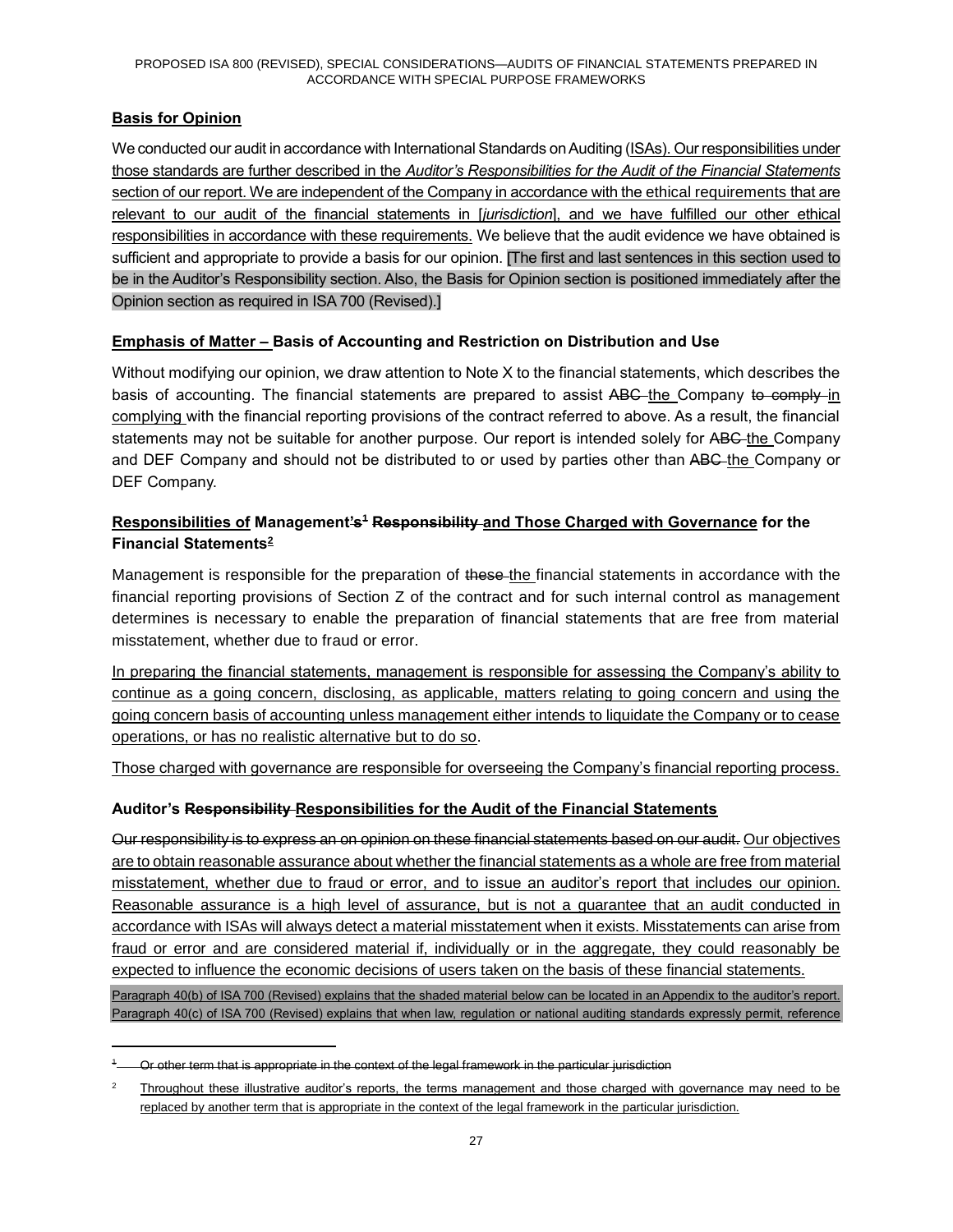can be made to a website of an appropriate authority that contains the description of the auditor's responsibilities, rather than including this material in the auditor's report, provided that the description on the website addresses, and is not inconsistent with, the description of the auditor's responsibilities below.

We conducted our As part of an audit in accordance with International Standards on Auditing ISAs, we exercise professional judgment and maintain professional skepticism throughout the audit. Those standards require that we comply with ethical requirements and the audit to obtain reasonable assurance about whether the financial statements are free from material misstatement. An audit also involves We also:

- performing procedures to obtain audit evidence about the amounts and disclosures in the financial statements. The procedures selected depend on the auditor's judgment, including the assessment of Identify and assess the risks of material misstatement of the financial statements, whether due to fraud or error, design and perform audit procedures responsive to those risks, and obtain audit evidence that is sufficient and appropriate to provide a basis for our opinion. The risk of not detecting a material misstatement resulting from fraud is higher than for one resulting from error, as fraud may involve collusion, forgery, intentional omissions, misrepresentations, or the override of internal control.
- In making our risk assessments, the auditor considers Obtain an understanding of internal control relevant to the entity's preparation of the financial statements audit in order to design audit procedures that are appropriate in the circumstances, but not for the purpose of expressing an opinion on the effectiveness of the Company's entity's internal control.<sup>3</sup>
- An audit also includes evaluating Evaluate the appropriateness of accounting policies used and the reasonableness of accounting estimates and related disclosures made by management $_{.5}$
- Conclude on the appropriateness of management's use of the going concern basis of accounting and, based on the audit evidence obtained, whether a material uncertainty exists related to events or conditions that may cast significant doubt on the Company's ability to continue as a going concern. If we conclude that a material uncertainty exists, we are required to draw attention in our auditor's report to the related disclosures in the financial statements or, if such disclosures are inadequate, to modify our opinion. Our conclusions are based on the audit evidence obtained up to the date of our auditor's report. However, future events or conditions may cause the Company to cease to continue as a going concern.
	- as well as evaluating the overall presentation of the financial statements. We believe that the audit evidence we have obtained is sufficient and appropriate to provide a basis for our opinion.

We communicate with those charged with governance regarding, among other matters, the planned scope and timing of the audit and significant audit findings, including any significant deficiencies in internal control that we identify during our audit.

*Auditor's sSignature in the name of the audit firm, the personal name of the auditor, or both, as appropriate for the particular jurisdiction*]

[*Auditor's address*] [Placement of date and address reversed)]

[*Date* of the auditor's report]

This sentence would be modified, as appropriate, in circumstances when the auditor also has responsibility to issue an opinion on the effectiveness of internal control in conjunction with the audit of the financial statements.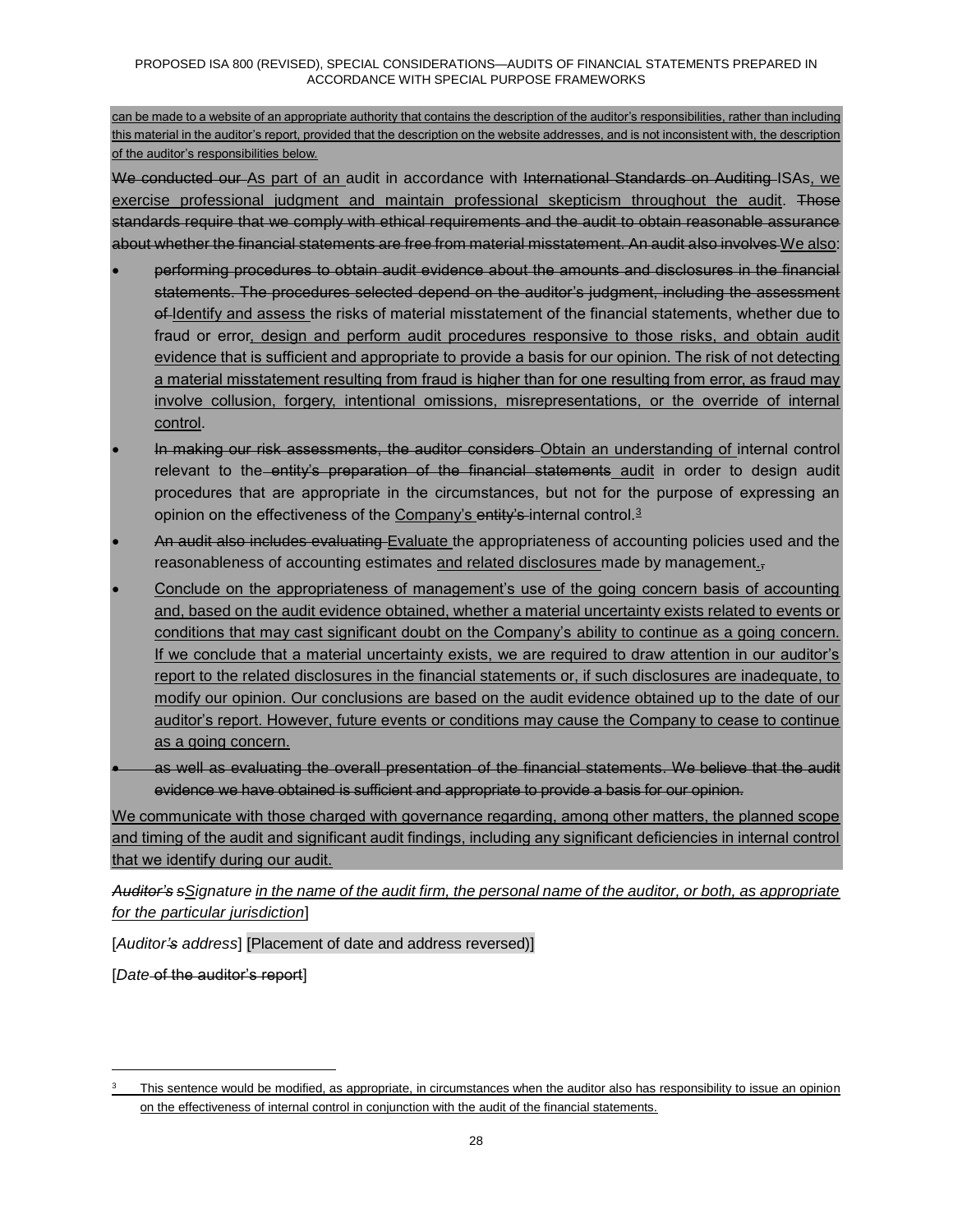Illustration 2: An auditor's report on a complete set of financial statements of an entity other than a listed entity prepared in accordance with the tax basis of accounting in Jurisdiction X (for purposes of this illustration, a compliance framework).

For purposes of this illustrative auditor's report, the following Gcircumstances include the following are assumed:

- Audit of a complete set of The financial statements that have been prepared by management of a partnership in accordance with the tax basis of accounting in Jurisdiction X (that is, a special purpose framework) to assist the partners in preparing their individual income tax returns. Management does not have a choice of financial reporting frameworks.
- The applicable financial reporting framework is a compliance framework
- The terms of the audit engagement reflect the description of management's responsibility for the financial statements in ISA 210.
- The auditor has concluded an unmodified (i.e., "clean") opinion is appropriate based on the audit evidence obtained.
- The relevant ethical requirements that apply to the audit are those of the jurisdiction.
- The going concern basis of accounting is not applicable in this framework and, accordingly, ISA 570 (Revised) does not apply.
- Distribution of the auditor's report is restricted.
- The auditor is not required, and has otherwise not decided, to communicate key audit matters in accordance with ISA 701.
- The auditor has determined that there is no other information (i.e., the requirements of ISA 720 (Revised) do not apply).
- Those responsible for oversight of the financial statements differ from those responsible for the preparation of the financial statements.
- The auditor has no other reporting responsibilities required under local law or regulation or regulation.

# **INDEPENDENT AUDITOR'S REPORT**

[Appropriate Addressee]

## **Opinion**

We have audited the accompanying-financial statements of ABC Partnership (the Partnership), which comprise the balance sheet as at December 31, 20X1 and the income statement for the year then ended, and notes to the financial statements, including a summary of significant accounting policies, and other explanatory information. The financial statements have been prepared by management using the tax basis of accounting in Jurisdiction X.

In our opinion, the accompanying financial statements of ABC-the Partnership for the year ended December 31, 20X1 are prepared, in all material respects, in accordance with [*describe the applicable income tax law*] of Jurisdiction X. [Opinion section positioned first as required in ISA 700 (Revised)]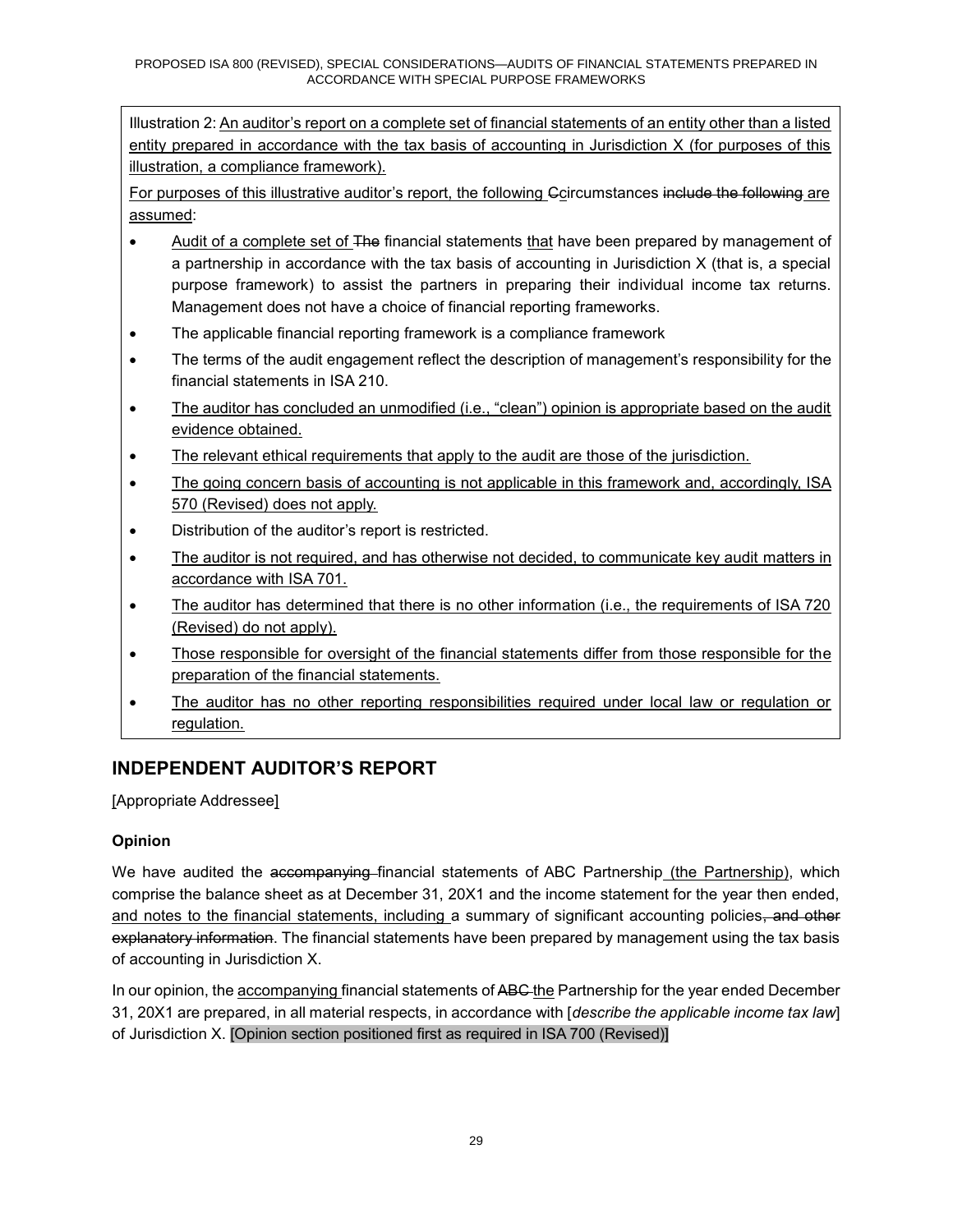#### **Basis for Opinion**

l

We conducted our audit in accordance with International Standards on Auditing (ISAs). Our responsibilities under those standards are further described in the *Auditor's Responsibilities for the Audit of the Financial Statements* section of our report. We are independent of the Partnership in accordance with the ethical requirements that are relevant to our audit of the financial statements in [*jurisdiction*], and we have fulfilled our other ethical responsibilities in accordance with these requirements. We believe that the audit evidence we have obtained is sufficient and appropriate to provide a basis for our opinion. [The first and last sentences in this section used to be in the Auditor's Responsibility section. Also, the Basis for Opinion section is positioned immediately after the Opinion section as required in ISA 700 (Revised).]

#### **Emphasis of Matter – Basis of Accounting and Restriction on Distribution**

Without modifying our opinion, we draw attention to Note X to the financial statements, which describes the basis of accounting. The financial statements are prepared to assist the partners of ABC the Partnership in preparing their individual income tax returns. As a result, the financial statements may not be suitable for another purpose. Our report is intended solely for ABC-the Partnership and its partners and should not be distributed to parties other than ABC-the Partnership or its partners.

#### **Responsibilities of Management's<sup>4</sup> Responsibility and Those Charged with Governance for the Financial Statements<sup>5</sup>**

Management is responsible for the preparation of these the financial statements in accordance with the tax basis of accounting in Jurisdiction X and for such internal control as management determines is necessary to enable the preparation of financial statements that are free from material misstatement, whether due to fraud or error.

Those charged with governance are responsible for overseeing the Company's financial reporting process.

#### **Auditor's Responsibility Responsibilities for the Audit of the Financial Statements**

Our responsibility is to express an on opinion on these financial statements based on our audit. Our objectives are to obtain reasonable assurance about whether the financial statements as a whole are free from material misstatement, whether due to fraud or error, and to issue an auditor's report that includes our opinion. Reasonable assurance is a high level of assurance, but is not a guarantee that an audit conducted in accordance with ISAs will always detect a material misstatement when it exists. Misstatements can arise from fraud or error and are considered material if, individually or in the aggregate, they could reasonably be expected to influence the economic decisions of users taken on the basis of these financial statements.

Paragraph 40(b) of ISA 700 (Revised) explains that the shaded material below can be located in an Appendix to the auditor's report. Paragraph 40(c) of ISA 700 (Revised) explains that when law, regulation or national auditing standards expressly permit, reference can be made to a website of an appropriate authority that contains the description of the auditor's responsibilities, rather than including this material in the auditor's report, provided that the description on the website addresses, and is not inconsistent with, the description of the auditor's responsibilities below.

We conducted our As part of an audit in accordance with International Standards on Auditing ISAs, we exercise professional judgment and maintain professional skepticism throughout the audit. Those

<sup>4</sup> Or other term that is appropriate in the context of the legal framework in the particular jurisdiction

Or other terms that is are appropriate in the context of the legal framework in the particular jurisdiction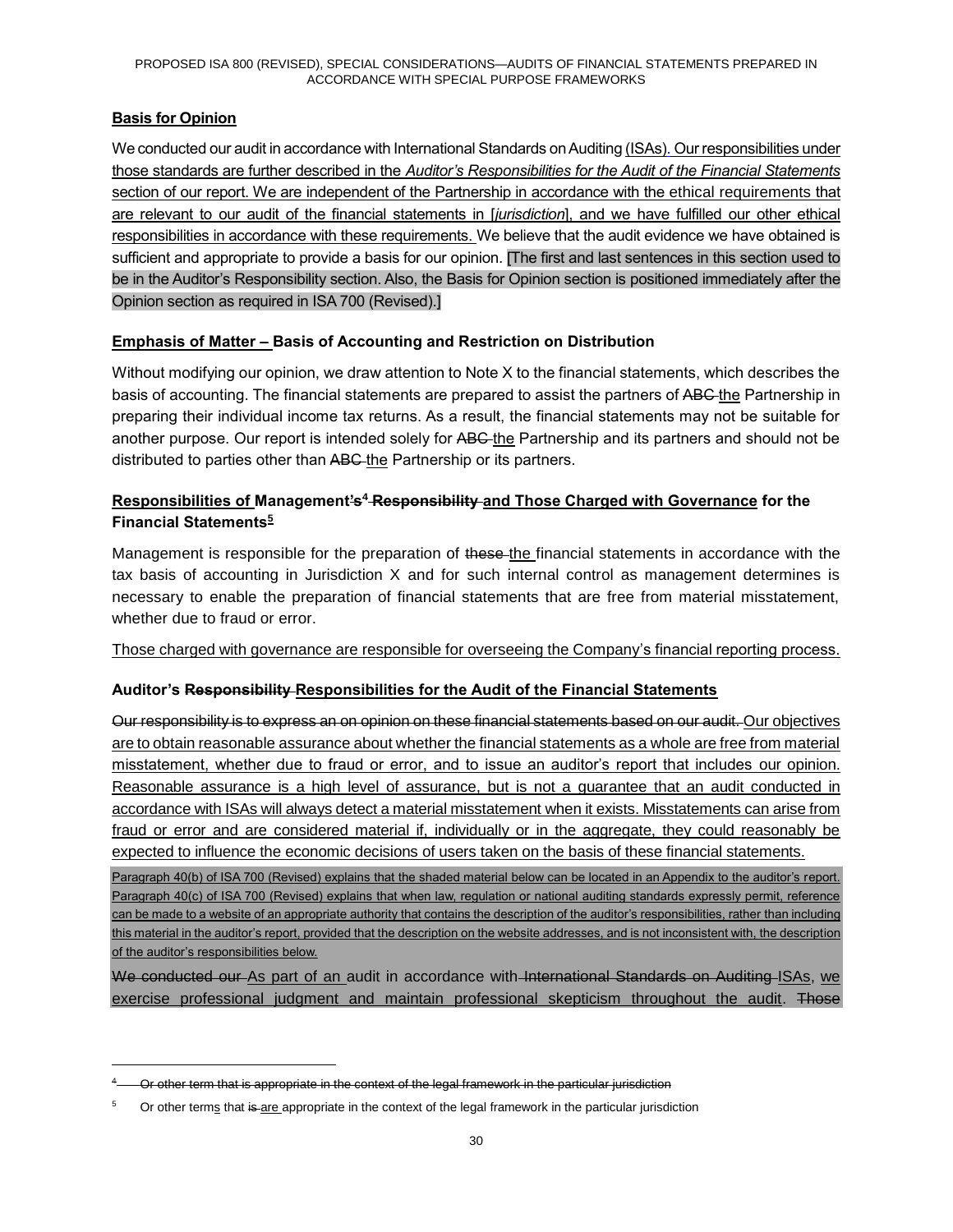standards require that we comply with ethical requirements and the audit to obtain reasonable assurance about whether the financial statements are free from material misstatement. An audit also involves We also:

- performing procedures to obtain audit evidence about the amounts and disclosures in the financial statements. The procedures selected depend on the auditor's judgment, including the assessment of Identify and assess the risks of material misstatement of the financial statements, whether due to fraud or error, design and perform audit procedures responsive to those risks, and obtain audit evidence that is sufficient and appropriate to provide a basis for our opinion. The risk of not detecting a material misstatement resulting from fraud is higher than for one resulting from error, as fraud may involve collusion, forgery, intentional omissions, misrepresentations, or the override of internal control.
- In making our risk assessments, the auditor considers Obtain an understanding of internal control relevant to the partnership's preparation of the financial statements audit in order to design audit procedures that are appropriate in the circumstances, but not for the purpose of expressing an opinion on the effectiveness of the Ppartnership's internal control.<sup>6</sup>
- An audit also includes evaluating Evaluate the appropriateness of accounting policies used and the reasonableness of accounting estimates and related disclosures made by management. $<sub>5</sub>$ </sub>
- as well as evaluating the overall presentation. We believe that the audit evidence we have obtained is sufficient and appropriate to provide a basis for our opinion.

We communicate with those charged with governance regarding, among other matters, the planned scope and timing of the audit and significant audit findings, including any significant deficiencies in internal control that we identify during our audit.

[*Auditor's sSignature in the name of the audit firm, the personal name of the auditor, or both, as appropriate for the particular jurisdiction*]

[*Auditor's address*] [Placement of date and address reversed)]

[*Date* of the auditor's report]

This sentence would be modified, as appropriate, in circumstances when the auditor also has responsibility to issue an opinion on the effectiveness of internal control in conjunction with the audit of the financial statements.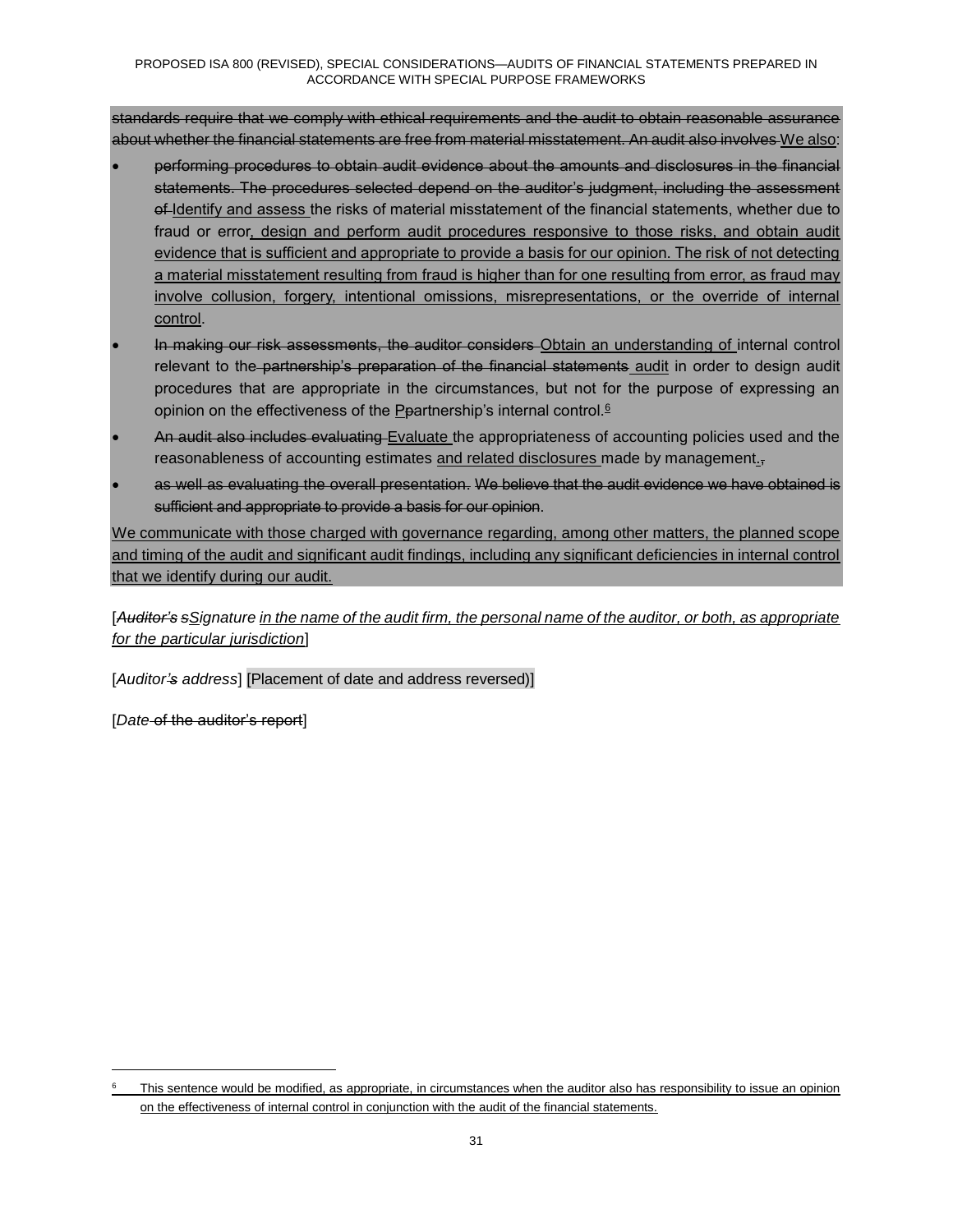Illustration 3: An auditor's report on a complete set of financial statements of a listed entity prepared in accordance with the financial reporting provisions established by a regulator (for purposes of this illustration, a fair presentation framework).

For purposes of this illustrative auditor's report, the following Gcircumstances include the following are assumed:

- Audit of a complete set of The financial statements of a listed entity that have been prepared by management of the entity in accordance with the financial reporting provisions established by a regulator (that is, a special purpose framework) to meet the requirements of that regulator. Management does not have a choice of financial reporting frameworks.
- The applicable financial reporting framework is a fair presentation framework.
- The terms of the audit engagement reflect the description of management's responsibility for the financial statements in ISA 210.
- The auditor has concluded an unmodified (i.e., "clean") opinion is appropriate based on the audit evidence obtained.
- The relevant ethical requirements that apply to the audit are those of the jurisdiction.
- The going concern basis of accounting is applicable in this framework and, accordingly, ISA 570 (Revised) applies. Based on the audit evidence obtained, the auditor has concluded that a material uncertainty does not exist related to events or conditions that may cast significant doubt on the entity's ability to continue as a going concern in accordance with ISA 570 (Revised).
- Distribution or use of the auditor's report is not restricted.
- The auditor is required by the regulator to communicate key audit matters in accordance with ISA 701.
- The Other Matter paragraph refers to the fact that the auditor has also issued an auditor's report on financial statements prepared by ABC Company for the same period in accordance with a general purpose framework.
- The auditor has determined that there is no other information (i.e., the requirements of ISA 720 (Revised) do not apply).
- Those responsible for oversight of the financial statements differ from those responsible for the preparation of the financial statements.
- The auditor has no other reporting responsibilities required under local law or regulation.

## **INDEPENDENT AUDITOR'S REPORT**

To the Shareholders of ABC Company [or Appropriate Addressee]

## **Opinion**

We have audited the accompanying financial statements of ABC Company (the Company), which comprise the balance sheet as at December 31, 20X1, and the income statement, statement of changes in equity and cash flow statement for the year then ended, and notes to the financial statements, including a summary of significant accounting policies and other explanatory information. The financial statements have been prepared by management based on the financial reporting provisions of Section Y of Regulation Z.

In our opinion, the accompanying financial statements present fairly, in all material respects, (or *give a true and fair view of*) the financial position of ABC the Company as at December 31, 20X1, and (*of*) its financial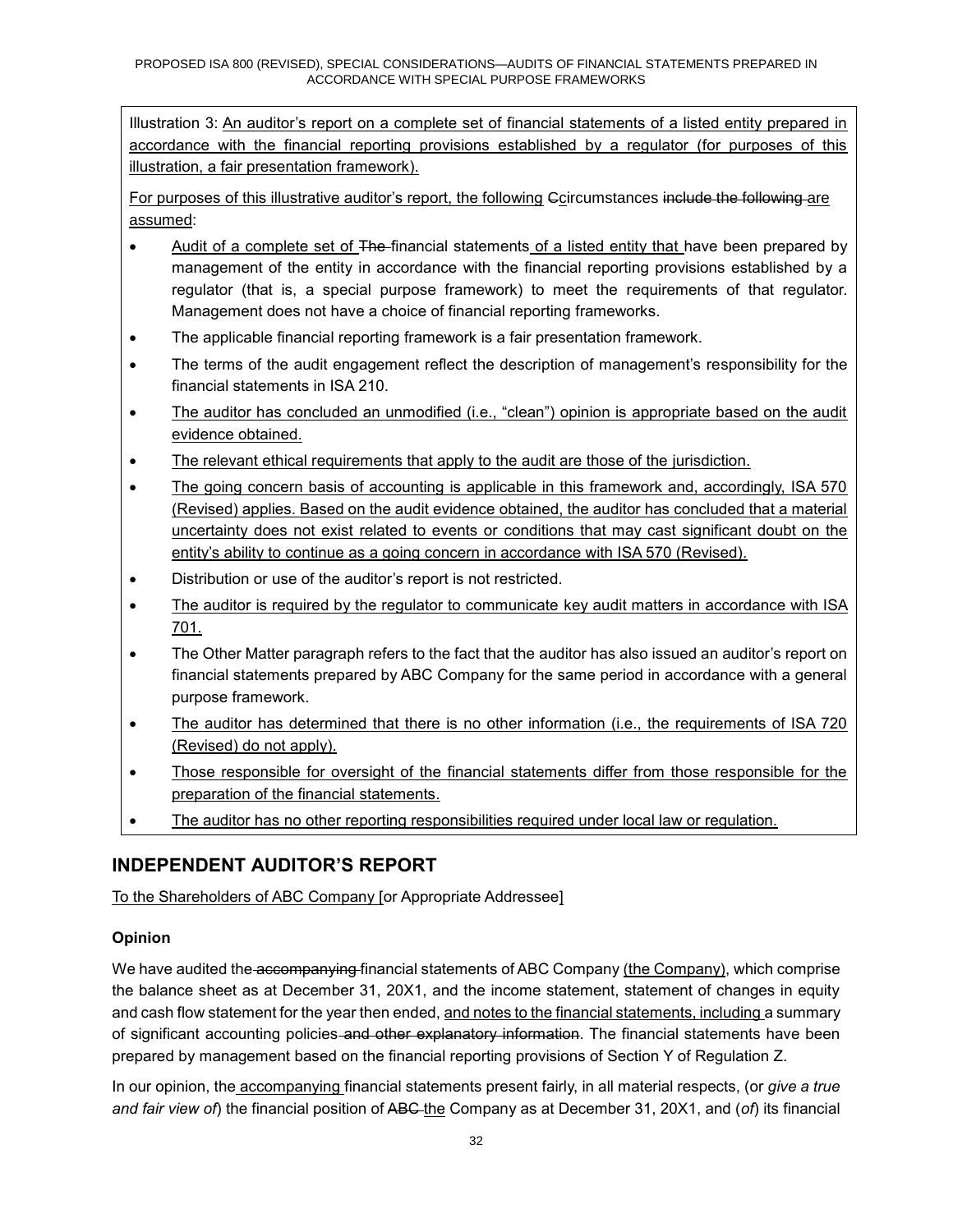performance and its cash flows for the year then ended in accordance with the financial reporting provisions of Section Y of Regulation Z. [Opinion section positioned first as required in ISA 700 (Revised)]

#### **Basis for Opinion**

We conducted our audit in accordance with International Standards on Auditing (ISAs). Our responsibilities under those standards are further described in the *Auditor's Responsibilities for the Audit of the Financial Statements* section of our report. We are independent of the Company in accordance with the ethical requirements that are relevant to our audit of the financial statements in [*jurisdiction*], and we have fulfilled our other ethical responsibilities in accordance with these requirements. We believe that the audit evidence we have obtained is sufficient and appropriate to provide a basis for our opinion. [The first and last sentences in this section used to be in the Auditor's Responsibility section. Also, the Basis for Opinion section is positioned immediately after the Opinion section as required in ISA 700 (Revised).]

#### **Emphasis of Matter – Basis of Accounting**

Without modifying our opinion, we draw attention to Note X to the financial statements, which describes the basis of accounting. The financial statements are prepared to assist ABC-the Company to meet the requirements of Regulator DEF. As a result, the financial statements may not be suitable for another purpose.

#### **Key Audit Matters**

Key audit matters are those matters that, in our professional judgment, were of most significance in our audit of the financial statements of the current period. These matters were addressed in the context of our audit of the financial statements as a whole, and in forming our opinion thereon, and we do not provide a separate opinion on these matters.

[*Description of each key audit matter in accordance with ISA 701 as applied to this audit.*]

#### **Other Matter**

l

ABC The Company has prepared a separate set of financial statements for the year ended December 31, 20X1 in accordance with International Financial Reporting Standards on which we issued a separate auditor's report to the shareholders of ABC-the Company dated March 31, 20X2.

#### **Responsibilities of Management's<sup>7</sup> Responsibility and Those Charged with Governance for the Financial Statements<sup>8</sup>**

Management is responsible for the preparation and fair presentation of these the financial statements in accordance with the financial reporting provisions of Section Y of Regulation Z<sup>9</sup> and for such internal control as management determines is necessary to enable the preparation of financial statements that are free from material misstatement, whether due to fraud or error.

<sup>7</sup> Or other term that is appropriate in the context of the legal framework in the particular jurisdiction

<sup>8</sup> Or other terms that is are appropriate in the context of the legal framework in the particular jurisdiction

<sup>9</sup> Where management's responsibility is to prepare financial statements that give a true and fair view, this may read: "Management is responsible for the preparation of a financial statements that give a true and fair view in accordance with the financial reporting provisions of section Y of Regulation Z and for such …"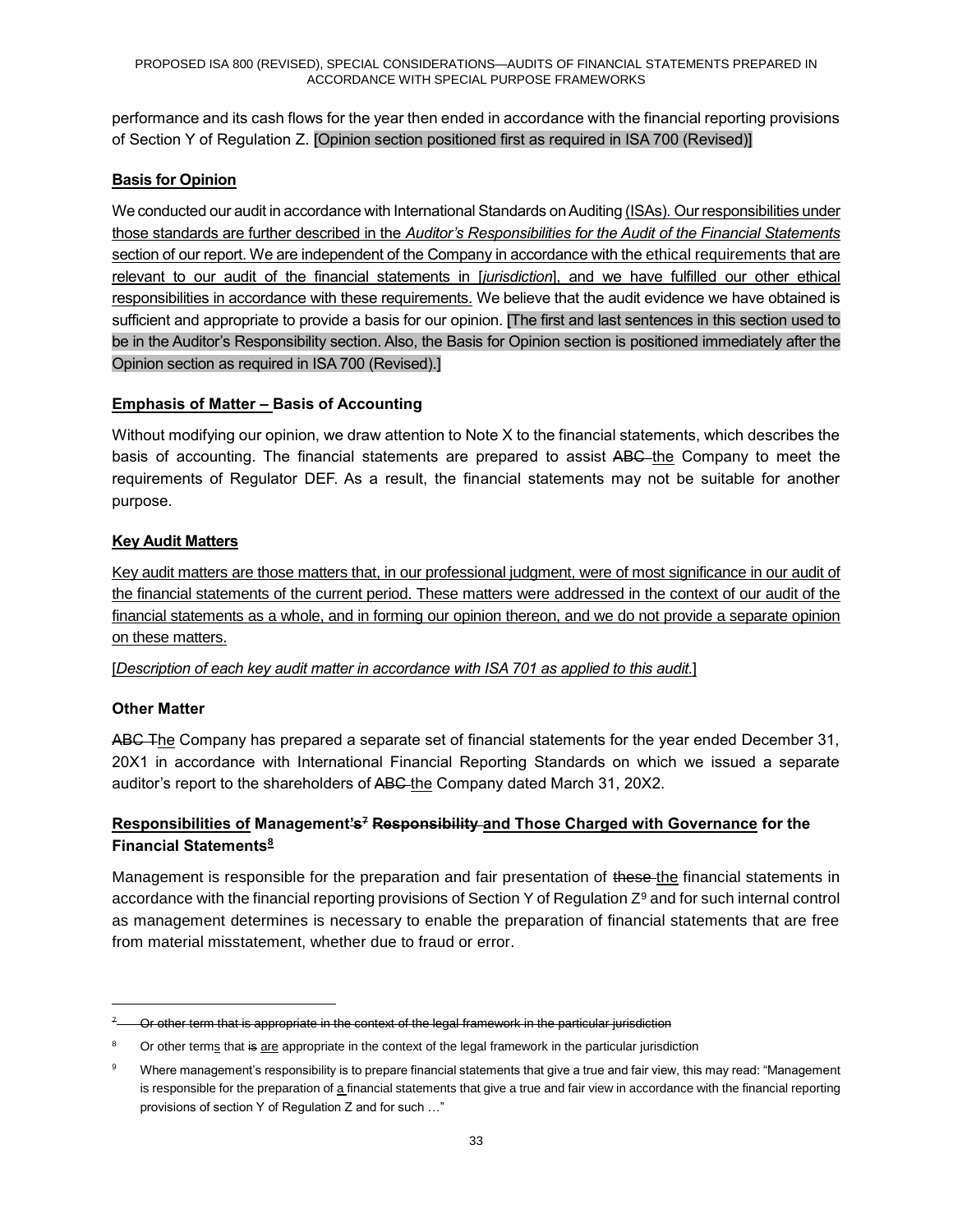In preparing the financial statements, management is responsible for assessing the Company's ability to continue as a going concern, disclosing, as applicable, matters relating to going concern and using the going concern basis of accounting unless management either intends to liquidate the Company or to cease operations, or has no realistic alternative but to do so.

Those charged with governance are responsible for overseeing the Company's financial reporting process.

#### **Auditor's Responsibility Responsibilities for the Audit of the Financial Statements**

Our responsibility is to express an on opinion on these financial statements based on our audit. Our objectives are to obtain reasonable assurance about whether the financial statements as a whole are free from material misstatement, whether due to fraud or error, and to issue an auditor's report that includes our opinion. Reasonable assurance is a high level of assurance, but is not a guarantee that an audit conducted in accordance with ISAs will always detect a material misstatement when it exists. Misstatements can arise from fraud or error and are considered material if, individually or in the aggregate, they could reasonably be expected to influence the economic decisions of users taken on the basis of these financial statements.

Paragraph 40(b) of ISA 700 (Revised) explains that the shaded material below can be located in an Appendix to the auditor's report. Paragraph 40(c) of ISA 700 (Revised) explains that when law, regulation or national auditing standards expressly permit, reference can be made to a website of an appropriate authority that contains the description of the auditor's responsibilities, rather than including this material in the auditor's report, provided that the description on the website addresses, and is not inconsistent with, the description of the auditor's responsibilities below.

We conducted our As part of an audit in accordance with International Standards on Auditing ISAs, we exercise professional judgment and maintain professional skepticism throughout the audit. Those standards require that we comply with ethical requirements and the audit to obtain reasonable assurance about whether the financial statements are free from material misstatement. An audit also involves We also:

- performing procedures to obtain audit evidence about the amounts and disclosures in the financial statements. The procedures selected depend on the auditor's judgment, including the assessment of-Identify and assess the risks of material misstatement of the financial statements, whether due to fraud or error, design and perform audit procedures responsive to those risks, and obtain audit evidence that is sufficient and appropriate to provide a basis for our opinion. The risk of not detecting a material misstatement resulting from fraud is higher than for one resulting from error, as fraud may involve collusion, forgery, intentional omissions, misrepresentations, or the override of internal control.
- In making our risk assessments, the auditor considers Obtain an understanding of internal control relevant to entity's preparation and fair presentation of the financial statements the audit in order to design audit procedures that are appropriate in the circumstances, but not for the purpose of expressing an opinion on the effectiveness of the entity's internal control.<sup>10</sup>
- An audit also includes evaluating Evaluate the appropriateness of accounting policies used and the reasonableness of accounting estimates and related disclosures made by management. $<sub>5</sub>$ </sub>

<sup>&</sup>lt;sup>10</sup> In circumstances when the auditor also has responsibility to express an opinion on the effectiveness of internal control in conjunction with the audit of the financial statements, this sentence would be worded as follows: "In making those risk assessments, the auditor considers internal control relevant to the entity's preparation and fair presentation of the financial statements in order to design audit procedures that are appropriate in the circumstances." In the case of footnote 4, this may read: "In making those risk assessments, the auditor considers internal control relevant to the entity's preparation of financial statements that give a true and fair view in order to design audit procedures that are appropriate in the circumstances." This sentence would be modified, as appropriate, in circumstances when the auditor also has responsibility to issue an opinion on the effectiveness of internal control in conjunction with the audit of the financial statements.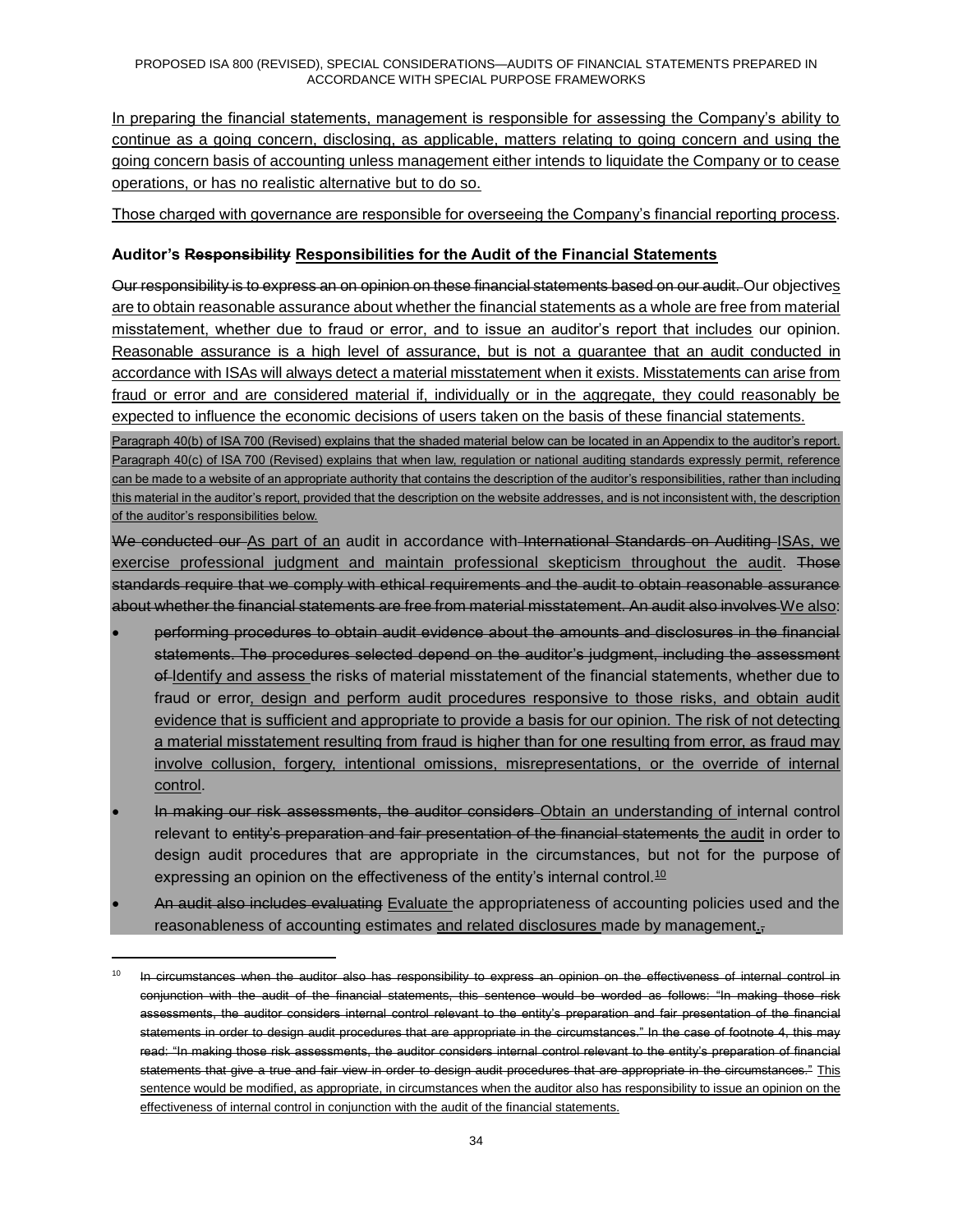- Conclude on the appropriateness of management's use of the going concern basis of accounting and, based on the audit evidence obtained, whether a material uncertainty exists related to events or conditions that may cast significant doubt on the Company's ability to continue as a going concern. If we conclude that a material uncertainty exists, we are required to draw attention in our auditor's report to the related disclosures in the financial statements or, if such disclosures are inadequate, to modify our opinion. Our conclusions are based on the audit evidence obtained up to the date of our auditor's report. However, future events or conditions may cause the Company to cease to continue as a going concern.
- as well as evaluating Evaluate the overall presentation, structure and content of the financial statements, including the disclosures, and whether the financial statements represent the underlying transactions and events in a manner that achieves fair presentation. We believe that the audit evidence we have obtained is sufficient and appropriate to provide a basis for our opinion

We communicate with those charged with governance regarding, among other matters, the planned scope and timing of the audit and significant audit findings, including any significant deficiencies in internal control that we identify during our audit.

We also provide those charged with governance with a statement that we have complied with relevant ethical requirements regarding independence, and to communicate with them all relationships and other matters that may reasonably be thought to bear on our independence, and where applicable, related safeguards.

From the matters communicated with those charged with governance, we determine those matters that were of most significance in the audit of the financial statements of the current period and are therefore the key audit matters. We describe these matters in our auditor's report unless law or regulation precludes public disclosure about the matter or when, in extremely rare circumstances, we determine that a matter should not be communicated in our report because the adverse consequences of doing so would reasonably be expected to outweigh the public interest benefits of such communication.

The engagement partner on the audit resulting in this independent auditor's report is [*name*].

[*Auditor's sSignature in the name of the audit firm, the personal name of the auditor, or both, as appropriate for the particular jurisdiction*]

[*Auditor's address*] [Placement of date and address reversed)]

[*Date* of the auditor's report]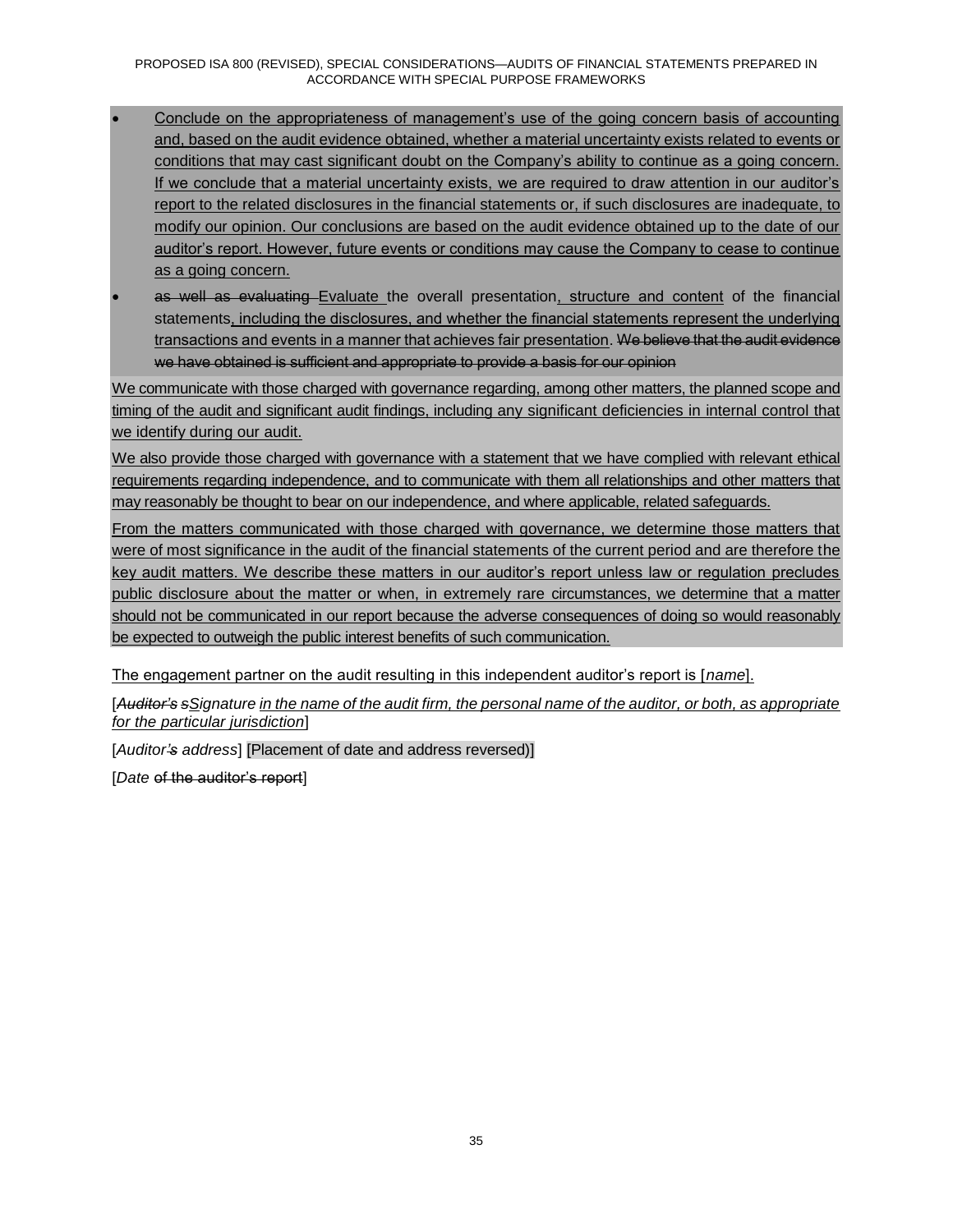# **PROPOSED INTERNATIONAL STANDARD ON AUDITING 805 (REVISED)**

# **SPECIAL CONSIDERATIONS—AUDITS OF SINGLE FINANCIAL STATEMENTS AND SPECIFIC ELEMENTS, ACCOUNTS OR ITEMS OF A FINANCIAL STATEMENT**

(Effective for audits for periods beginning ending on or after December 15, 20092016)

#### **[MARKED FROM EXTANT]**

#### **CONTENTS**

|                                                                                                                                                               | Paragraph      |
|---------------------------------------------------------------------------------------------------------------------------------------------------------------|----------------|
| <b>Introduction</b>                                                                                                                                           |                |
|                                                                                                                                                               | $1 - 3$        |
|                                                                                                                                                               | $\overline{4}$ |
|                                                                                                                                                               | 5              |
|                                                                                                                                                               | 6              |
| <b>Requirements</b>                                                                                                                                           |                |
|                                                                                                                                                               | $7 - 9$        |
|                                                                                                                                                               | 10             |
|                                                                                                                                                               | $11 - 1719$    |
| <b>Application and Other Explanatory Material</b>                                                                                                             |                |
|                                                                                                                                                               | $A1 - A4$      |
|                                                                                                                                                               | $A5 - A9$      |
|                                                                                                                                                               | A10-A14        |
|                                                                                                                                                               | A15-A4826      |
| Appendix 1: Examples of Specific Elements, Accounts or Items of a<br><b>Financial Statement</b>                                                               |                |
| Appendix 2: Illustrations of Independent Auditor's <sup>2</sup> Reports on a Single Financial<br>Statement and on a Specific Element of a Financial Statement |                |

Proposed International Standard on Auditing (ISA) 805 (Revised), *Special Considerations—Audits of Single Financial Statements and Specific Elements, Accounts or Items of a Financial Statement*, should be read in conjunction with ISA 200, *Overall Objectives of the Independent Auditor and the Conduct of an Audit in Accordance with International Standards on Auditing*.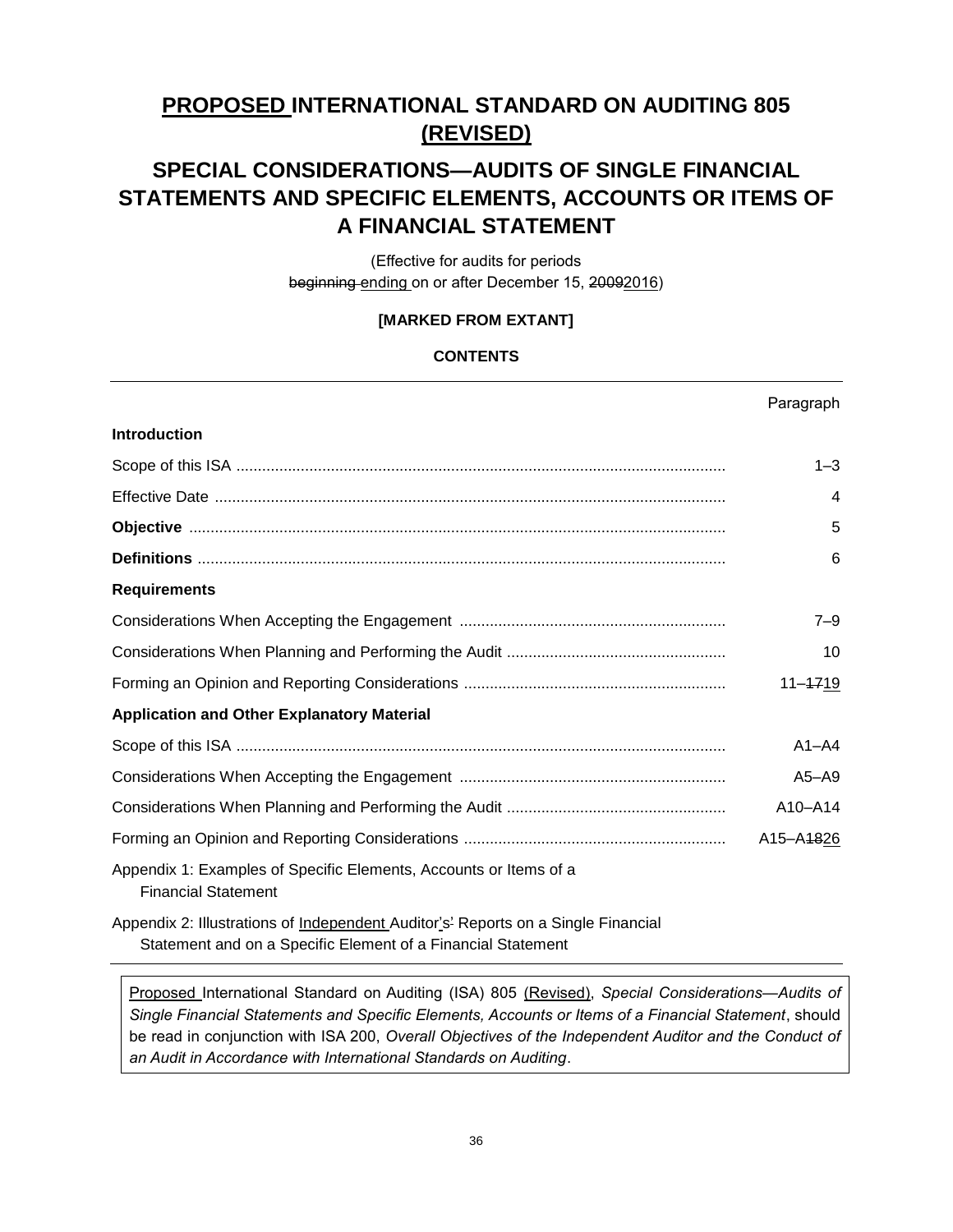## **Introduction**

#### **Scope of this ISA**

- 1. The International Standards on Auditing (ISAs) in the 100–700 series apply to an audit of financial statements and are to be adapted as necessary in the circumstances when applied to audits of other historical financial information. This ISA deals with special considerations in the application of those ISAs to an audit of a single financial statement or of a specific element, account or item of a financial statement. The single financial statement or the specific element, account or item of a financial statement may be prepared in accordance with a general or special purpose framework. If prepared in accordance with a special purpose framework, proposed ISA 800 (Revised)<sup>1</sup> also applies to the audit. (Ref: Para. A1–A4)
- 2. This ISA does not apply to the report of a component auditor, issued as a result of work performed on the financial information of a component at the request of a group engagement team for purposes of an audit of group financial statements (see ISA 600<sup>2</sup>).
- 3. This ISA does not override the requirements of the other ISAs; nor does it purport to deal with all special considerations that may be relevant in the circumstances of the engagement.

#### **Effective Date**

4. This ISA is effective for audits of single financial statements or of specific elements, accounts or items for periods beginning ending on or after December 15, 2009 2016. In the case of audits of single financial statements or of specific elements, accounts or items of a financial statement prepared as at a specific date, this ISA is effective for audits of such information prepared as at a date on or after December 4415, 2010-2016.

#### **Objective**

- 5. The objective of the auditor, when applying ISAs in an audit of a single financial statement or of a specific element, account or item of a financial statement, is to address appropriately the special considerations that are relevant to:
	- (a) The acceptance of the engagement;
	- (b) The planning and performance of that engagement; and
	- (c) Forming an opinion and reporting on the single financial statement or on the specific element, account or item of a financial statement.

## **Definitions**

- 6. For purposes of this ISA, reference to:
	- (a) "Element of a financial statement" or "element" means an "element, account or item of a financial statement;"

<sup>1</sup> Proposed ISA 800 (Revised), *Special Considerations—Audits of Financial Statements Prepared in Accordance with Special Purpose Frameworks*

<sup>2</sup> ISA 600, *Special Considerations—Audits of Group Financial Statements (Including the Work of Component Auditors)*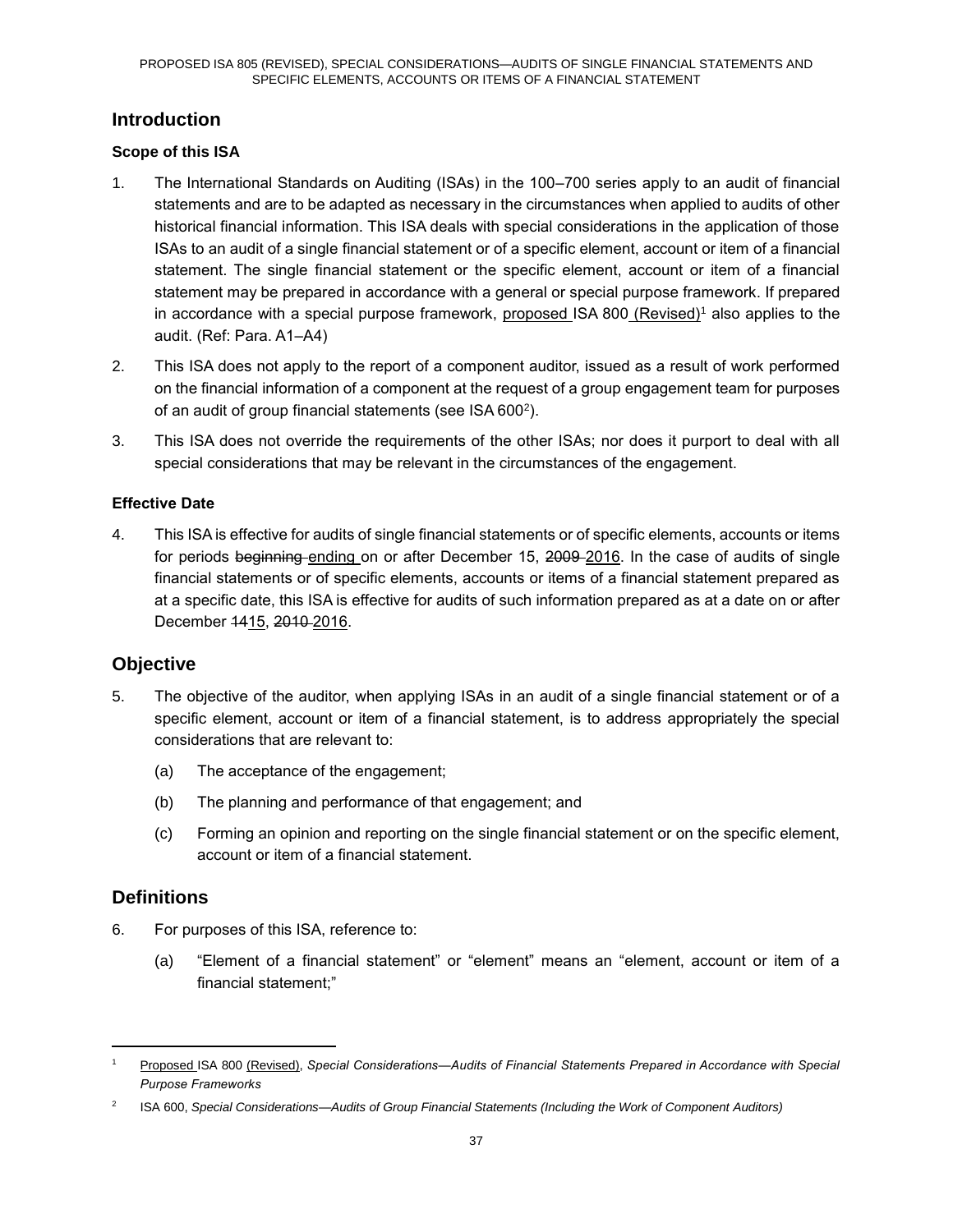- (b) "International Financial Reporting Standards" means the International Financial Reporting Standards (IFRSs) issued by the International Accounting Standards Board; and
- (c) A single financial statement or to a specific element of a financial statement includes the related notes. The related notes ordinarily comprise a summary of significant accounting policies and other explanatory information relevant to the financial statement or to the element.

## **Requirements**

#### **Considerations When Accepting the Engagement**

#### *Application of ISAs*

7. ISA 200 requires the auditor to comply with all ISAs relevant to the audit.**<sup>3</sup>** In the case of an audit of a single financial statement or of a specific element of a financial statement, this requirement applies irrespective of whether the auditor is also engaged to audit the entity's complete set of financial statements. If the auditor is not also engaged to audit the entity's complete set of financial statements, the auditor shall determine whether the audit of a single financial statement or of a specific element of those financial statements in accordance with ISAs is practicable. (Ref: Para. A5–A6)

#### *Acceptability of the Financial Reporting Framework*

8. ISA 210 requires the auditor to determine the acceptability of the financial reporting framework applied in the preparation of the financial statements.**<sup>4</sup>** In the case of an audit of a single financial statement or of a specific element of a financial statement, this shall include whether application of the financial reporting framework will result in a presentation that provides adequate disclosures to enable the intended users to understand the information conveyed in the financial statement or the element, and the effect of material transactions and events on the information conveyed in the financial statement or the element. (Ref: Para. A7)

#### *Form of Opinion*

9. ISA 210 requires that the agreed terms of the audit engagement include the expected form of any reports to be issued by the auditor.<sup>5</sup> In the case of an audit of a single financial statement or of a specific element of a financial statement, the auditor shall consider whether the expected form of opinion is appropriate in the circumstances. (Ref: Para. A8–A9)

#### **Considerations When Planning and Performing the Audit**

10. ISA 200 states that ISAs are written in the context of an audit of financial statements; they are to be adapted as necessary in the circumstances when applied to audits of other historical financial information.<sup>6,7</sup> In planning and performing the audit of a single financial statement or of a specific

<sup>3</sup> ISA 200, *Overall Objectives of the Independent Auditor and the Conduct of an Audit in Accordance with International Standards on Auditing*, paragraph 18

<sup>4</sup> ISA 210, *Agreeing the Terms of Audit Engagements*, paragraph 6(a)

<sup>5</sup> ISA 210, paragraph 10(e)

<sup>6</sup> ISA 200, paragraph 2

<sup>7</sup> ISA 200, paragraph 13(f), explains that the term "financial statements" ordinarily refers to a complete set of financial statements as determined by the requirements of the applicable financial reporting framework.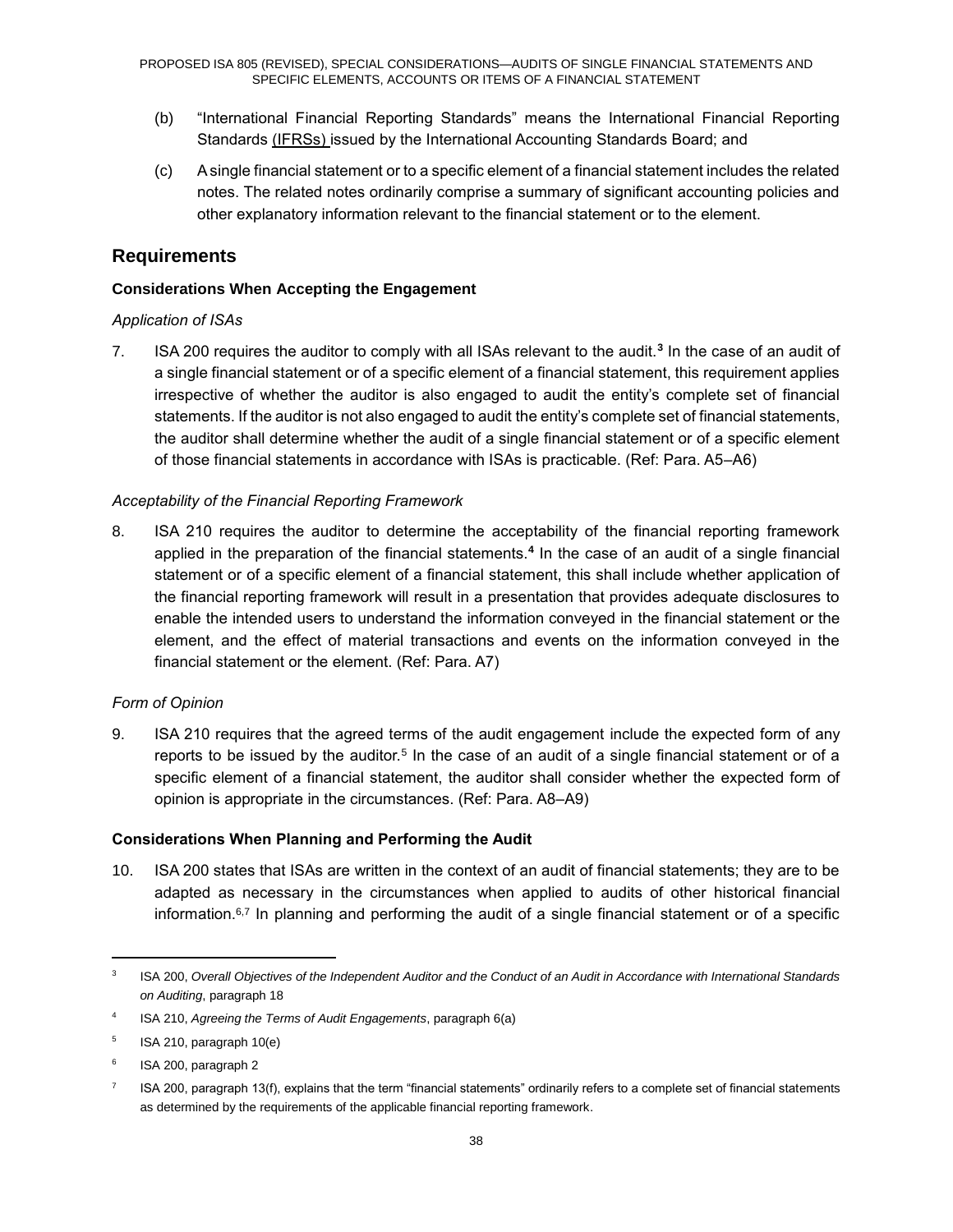element of a financial statement, the auditor shall adapt all ISAs relevant to the audit as necessary in the circumstances of the engagement. (Ref: Para. A10–A14)

#### **Forming an Opinion and Reporting Considerations**

11. When forming an opinion and reporting on a single financial statement or on a specific element of a financial statement, the auditor shall apply the requirements in ISA 700 (Revised),<sup>8</sup> adapted as necessary in the circumstances of the engagement. (Ref: Para. A15–A21)

### *Reporting on the Entity's Complete Set of Financial Statements and on a Single Financial Statement or on a Specific Element of Those Financial Statements*

- 12. If the auditor undertakes an engagement to report on a single financial statement or on a specific element of a financial statement in conjunction with an engagement to audit the entity's complete set of financial statements, the auditor shall express a separate opinion for each engagement.
- 13. An audited single financial statement or an audited specific element of a financial statement may be published together with the entity's audited complete set of financial statements. If the auditor concludes that the presentation of the single financial statement or of the specific element of a financial statement does not differentiate it sufficiently from the complete set of financial statements, the auditor shall ask management to rectify the situation. Subject to paragraphs 45 17 and 46 18, the auditor shall also differentiate the opinion on the single financial statement or on the specific element of a financial statement from the opinion on the complete set of financial statements. The auditor shall not issue the auditor's report containing the opinion on the single financial statement or on the specific element of a financial statement until satisfied with the differentiation.

Modified Opinion, Emphasis of Matter Paragraph or Other Matter Paragraph Additional Information Contained in the Auditor's Report on the Entity's Complete Set of Financial Statements (Ref: Para. A22– A24)

- 14. If the opinion in the auditor's report on an entity's complete set of financial statements is modified, or that report includes an Emphasis of Matter paragraph or an Other Matter paragraph, the auditor shall determine the effect that this may have on the auditor's report on a single financial statement or on a specific element of those financial statements. When deemed appropriate, the auditor shall modify the opinion on the single financial statement or on the specific element of a financial statement, or include an Emphasis of Matter paragraph or an Other Matter paragraph in the auditor's report on the single financial statement or on the specific element of a financial statement, accordingly. (Ref: Para.  $47)$
- 15. When a "Material Uncertainty Related to Going Concern" section that highlights the existence of a material uncertainty related to events or conditions that may cast significant doubt on the entity's ability to continue as a going concern, or a statement that describes an uncorrected material

<sup>8</sup> ISA 700 (Revised), *Forming an Opinion and Reporting on Financial Statements*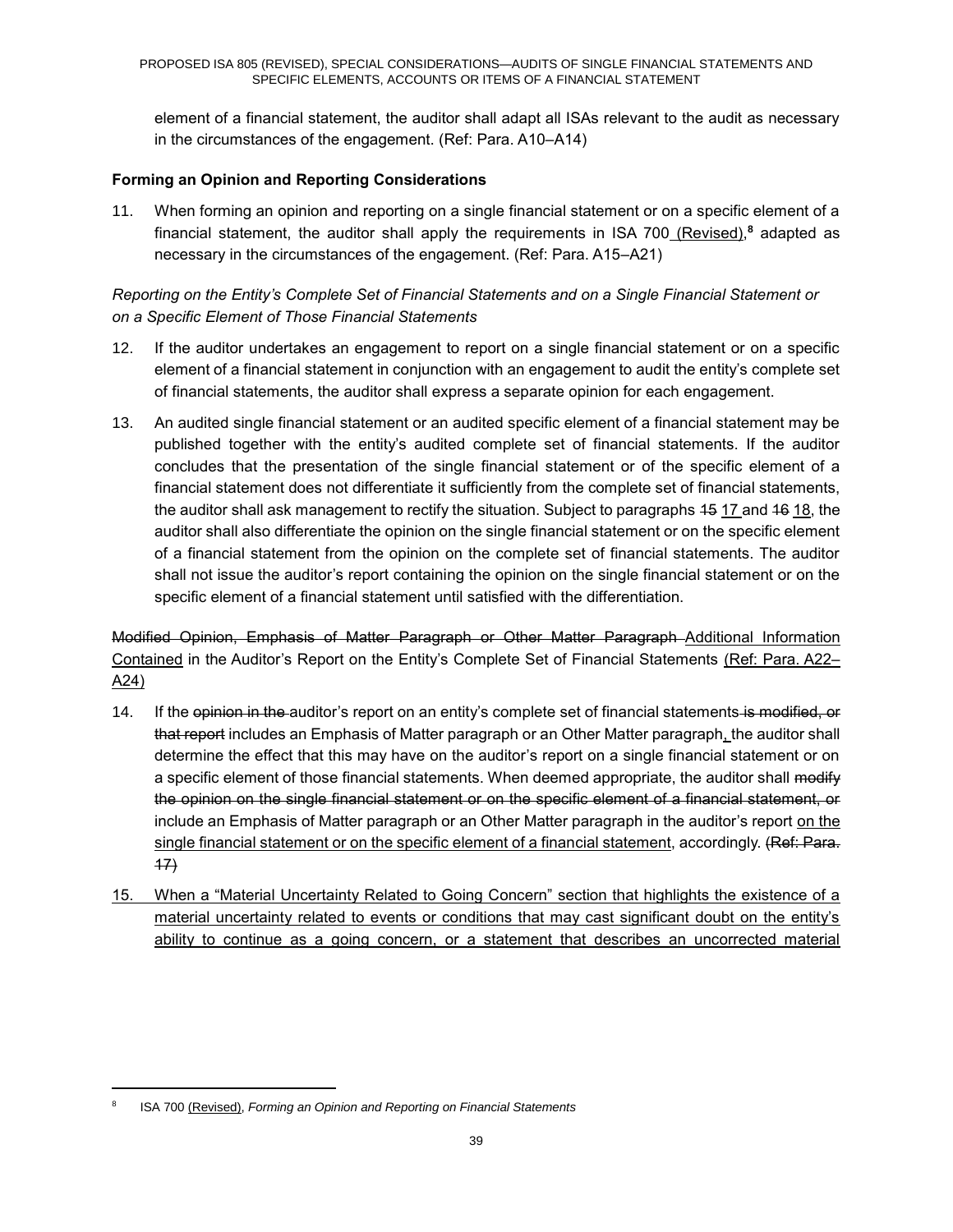misstatement of the other information, is included in the auditor's report on the entity's complete set of financial statements, the auditor shall:

- (a) Determine the effect that this may have on the auditor's report on a single financial statement or on a specific element of those financial statements; and
- (b) Include the "Material Uncertainty Related to Going Concern" section or, when deemed appropriate, the statement that describes an uncorrected material misstatement of the other information in the auditor's report on the single financial statement or on the specific element of a financial statement, accordingly.

#### Modified Opinion in the Auditor's Report on the Entity's Complete Set of Financial Statements

- 1416. If the opinion in the auditor's report on an entity's complete set of financial statements is modified, or that report includes an Emphasis of Matter paragraph or an Other Matter paragraph the auditor shall determine the effect that this may have on the auditor's report on a single financial statement or on a specific element of those financial statements. When deemed appropriate, the auditor shall modify the opinion on the single financial statement or on the specific element of a financial statement, or include an Emphasis of Matter paragraph or an Other Matter paragraph in the auditor's report, accordingly. (Ref: Para. A1725) [Requirement in paragraph 14 of extant ISA 805 related to modified opinions moved to a separate paragraph]
- 1517. If the auditor concludes that it is necessary to express an adverse opinion or disclaim an opinion on the entity's complete set of financial statements as a whole, ISA 705 (Revised) does not permit the auditor to include in the same auditor's report an unmodified opinion on a single financial statement that forms part of those financial statements or on a specific element that forms part of those financial statements.<sup>9</sup> This is because such an unmodified opinion would contradict the adverse opinion or disclaimer of opinion on the entity's complete set of financial statements as a whole. (Ref: Para. A1826)
- 1618. If the auditor concludes that it is necessary to express an adverse opinion or disclaim an opinion on the entity's complete set of financial statements as a whole but, in the context of a separate audit of a specific element that is included in those financial statements, the auditor nevertheless considers it appropriate to express an unmodified opinion on that element, the auditor shall only do so if:
	- (a) The auditor is not prohibited by law or regulation from doing so;
	- (b) That opinion is expressed in an auditor's report that is not published together with the auditor's report containing the adverse opinion or disclaimer of opinion; and
	- (c) The specific element does not constitute a major portion of the entity's complete set of financial statements.
- 1719. The auditor shall not express an unmodified opinion on a single financial statement of a complete set of financial statements if the auditor has expressed an adverse opinion or disclaimed an opinion on the complete set of financial statements as a whole. This is the case even if the auditor's report on the single financial statement is not published together with the auditor's report containing the adverse opinion or disclaimer of opinion. This is because a single financial statement is deemed to constitute a major portion of those financial statements.

<sup>9</sup> ISA 705 (Revised), *Modifications to the Opinion in the Independent Auditor's Report*, paragraph 15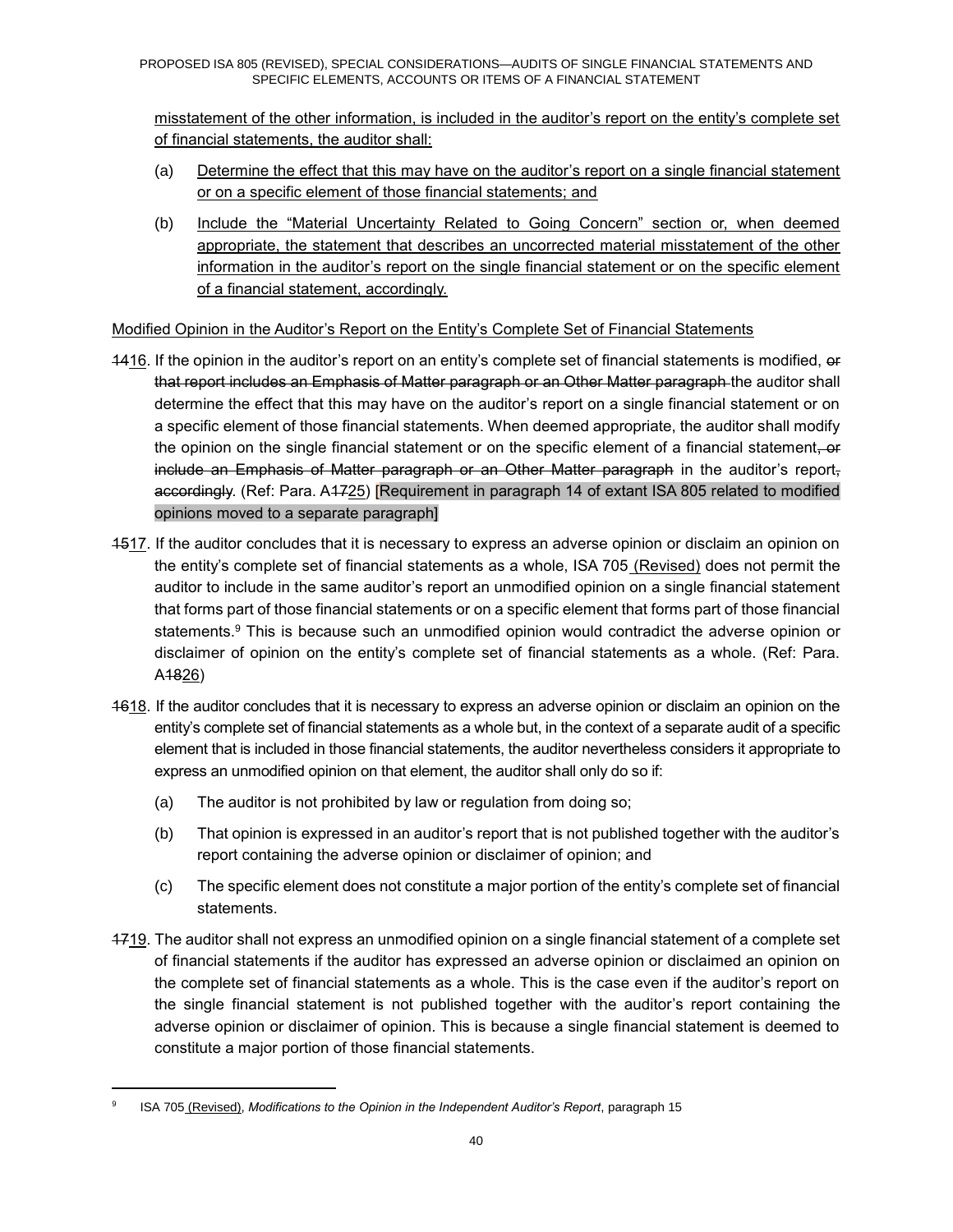**\*\*\***

## **Application and Other Explanatory Material**

#### **Scope of this ISA (Ref: Para. 1)**

- A1. ISA 200 defines the term "historical financial information" as information expressed in financial terms in relation to a particular entity, derived primarily from that entity's accounting system, about economic events occurring in past time periods or about economic conditions or circumstances at points in time in the past.<sup>10</sup>
- A2. ISA 200 defines the term "financial statements" as a structured representation of historical financial information, including related notes, intended to communicate an entity's economic resources or obligations at a point in time or the changes therein for a period of time in accordance with a financial reporting framework. The term ordinarily refers to a complete set of financial statements as determined by the requirements of the applicable financial reporting framework.<sup>11</sup>
- A3. ISAs are written in the context of an audit of financial statements;<sup>12</sup> they are to be adapted as necessary in the circumstances when applied to an audit of other historical financial information, such as a single financial statement or a specific element of a financial statement. This ISA assists in this regard. (Appendix 1 lists examples of such other historical financial information.)
- A4. A reasonable assurance engagement other than an audit of historical financial information is performed in accordance with International Standard on Assurance Engagements (ISAE) 3000 (Revised). 13

#### **Considerations When Accepting the Engagement**

#### *Application of ISAs* (Ref: Para. 7)

- A5. ISA 200 requires the auditor to comply with (a) relevant ethical requirements, including those pertaining to independence, relating to financial statement audit engagements, and (b) all ISAs relevant to the audit. It also requires the auditor to comply with each requirement of an ISA unless, in the circumstances of the audit, the entire ISA is not relevant or the requirement is not relevant because it is conditional and the condition does not exist. In exceptional circumstances, the auditor may judge it necessary to depart from a relevant requirement in an ISA by performing alternative audit procedures to achieve the aim of that requirement.<sup>14</sup>
- A6. Compliance with the requirements of ISAs relevant to the audit of a single financial statement or of a specific element of a financial statement may not be practicable when the auditor is not also engaged to audit the entity's complete set of financial statements. In such cases, the auditor often does not have the same understanding of the entity and its environment, including its internal control, as an auditor who also audits the entity's complete set of financial statements. The auditor also does not have the audit evidence about the general quality of the accounting records or other accounting

 $10$  ISA 200, paragraph 13(g)

 $11$  ISA 200, paragraph 13(f)

<sup>12</sup> ISA 200, paragraph 2

<sup>13</sup> ISAE 3000 (Revised), *Assurance Engagements Other than Audits or Reviews of Historical Financial Information*

<sup>14</sup> ISA 200, paragraphs 14, 18, and 22–23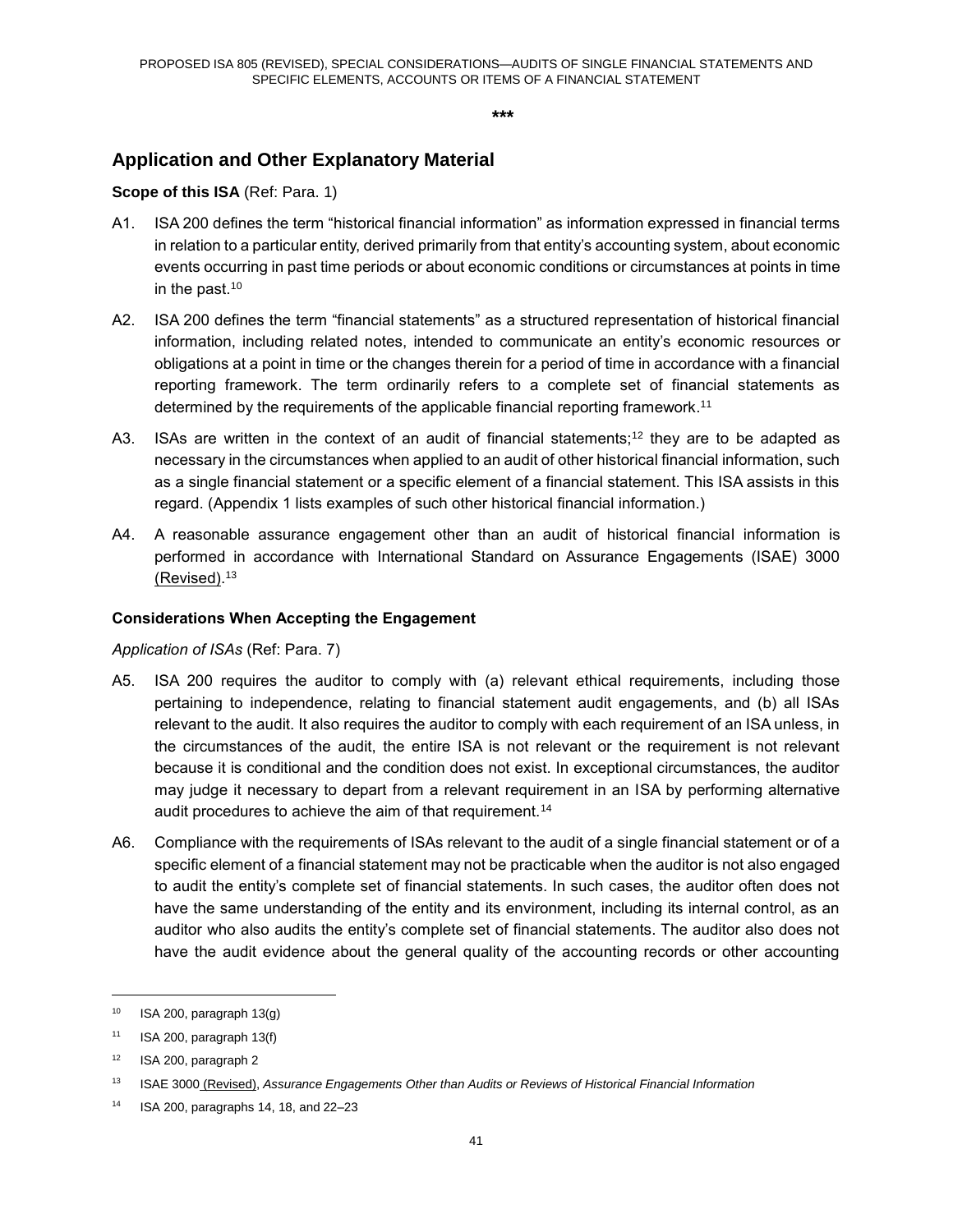information that would be acquired in an audit of the entity's complete set of financial statements. Accordingly, the auditor may need further evidence to corroborate audit evidence acquired from the accounting records. In the case of an audit of a specific element of a financial statement, certain ISAs require audit work that may be disproportionate to the element being audited. For example, although the requirements of ISA 570 (Revised)**<sup>15</sup>** are likely to be relevant in the circumstances of an audit of a schedule of accounts receivable, complying with those requirements may not be practicable because of the audit effort required. If the auditor concludes that an audit of a single financial statement or of a specific element of a financial statement in accordance with ISAs may not be practicable, the auditor may discuss with management whether another type of engagement might be more practicable.

#### *Acceptability of the Financial Reporting Framework* (Ref: Para. 8)

A7. A single financial statement or a specific element of a financial statement may be prepared in accordance with an applicable financial reporting framework that is based on a financial reporting framework established by an authorized or recognized standards setting organization for the preparation of a complete set of financial statements (for example, International Financial Reporting Standards IFRSs). If this is the case, determination of the acceptability of the applicable framework may involve considering whether that framework includes all the requirements of the framework on which it is based that are relevant to the presentation of a single financial statement or of a specific element of a financial statement that provides adequate disclosures.

#### *Form of Opinion* (Ref: Para. 9)

- A8. The form of opinion to be expressed by the auditor depends on the applicable financial reporting framework and any applicable laws or regulations.<sup>16</sup> In accordance with ISA 700 (Revised):<sup>17</sup>
	- (a) When expressing an unmodified opinion on a complete set of financial statements prepared in accordance with a fair presentation framework, the auditor's opinion, unless otherwise required by law or regulation, uses one of the following phrases:
		- (i) the financial statements present fairly, in all material respects, in accordance with [the applicable financial reporting framework]; or
		- (ii) the financial statements give a true and fair view in accordance with [the applicable financial reporting framework]; and
	- (b) When expressing an unmodified opinion on a complete set of financial statements prepared in accordance with a compliance framework, the auditor's opinion states that the financial statements are prepared, in all material respects, in accordance with [the applicable financial reporting framework].
- A9. In the case of a single financial statement or of a specific element of a financial statement, the applicable financial reporting framework may not explicitly address the presentation of the financial statement or of the element. This may be the case when the applicable financial reporting framework is based on a financial reporting framework established by an authorized or recognized standards

<sup>15</sup> ISA 570 (Revised), *Going Concern*

<sup>16</sup> ISA 200, paragraph 8

<sup>17</sup> ISA 700 (Revised), paragraphs 3525-3626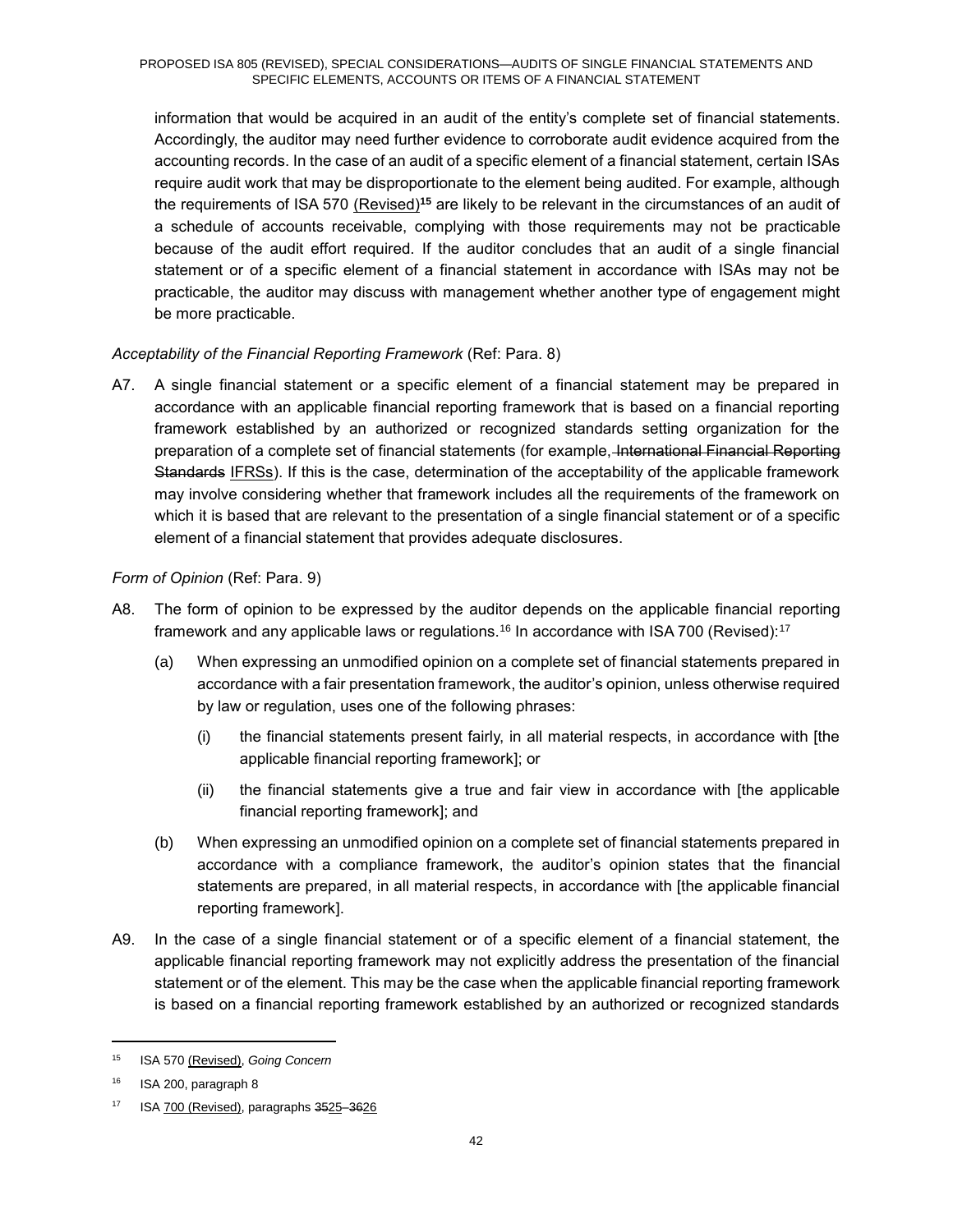setting organization for the preparation of a complete set of financial statements (for example, International Financial Reporting Standards IFRSs). The auditor therefore considers whether the expected form of opinion is appropriate in the light of the applicable financial reporting framework. Factors that may affect the auditor's consideration as to whether to use the phrases "presents fairly, in all material respects," or "gives a true and fair view" in the auditor's opinion include:

- Whether the applicable financial reporting framework is explicitly or implicitly restricted to the preparation of a complete set of financial statements.
- Whether the single financial statement or the specific element of a financial statement will:
	- Comply fully with each of those requirements of the framework relevant to the particular financial statement or the particular element, and the presentation of the financial statement or the element include the related notes.
	- If necessary to achieve fair presentation, provide disclosures beyond those specifically required by the framework or, in exceptional circumstances, depart from a requirement of the framework.

The auditor's decision as to the expected form of opinion is a matter of professional judgment. It may be affected by whether use of the phrases "presents fairly, in all material respects," or "gives a true and fair view" in the auditor's opinion on a single financial statement or on a specific element of a financial statement prepared in accordance with a fair presentation framework is generally accepted in the particular jurisdiction.

#### **Considerations When Planning and Performing the Audit** (Ref: Para. 10)

- A10. The relevance of each of the ISAs requires careful consideration. Even when only a specific element of a financial statement is the subject of the audit, ISAs such as ISA 240,<sup>18</sup> ISA 550<sup>19</sup> and ISA 570 (Revised) are, in principle, relevant. This is because the element could be misstated as a result of fraud, the effect of related party transactions, or the incorrect application of the going concern assumption under the applicable financial reporting framework.
- A11. Furthermore, ISAs are written in the context of an audit of financial statements; they are to be adapted as necessary in the circumstances when applied to the audit of a single financial statement or of a specific element of a financial statement.<sup>20</sup> For example, written representations from management about the complete set of financial statements would be replaced by written representations about the presentation of the financial statement or the element in accordance with the applicable financial reporting framework.
- A12. When auditing a single financial statement or a specific element of a financial statement in conjunction with the audit of the entity's complete set of financial statements, the auditor may be able to use audit evidence obtained as part of the audit of the entity's complete set of financial statements in the audit of the financial statement or the element. ISAs, however, require the auditor to plan and perform the audit of the financial statement or element to obtain sufficient appropriate audit evidence on which to base the opinion on the financial statement or on the element.

<sup>18</sup> ISA 240, *The Auditor's Responsibilities Relating to Fraud in an Audit of Financial Statements*

<sup>19</sup> ISA 550, *Related Parties*

<sup>20</sup> ISA 200, paragraph 2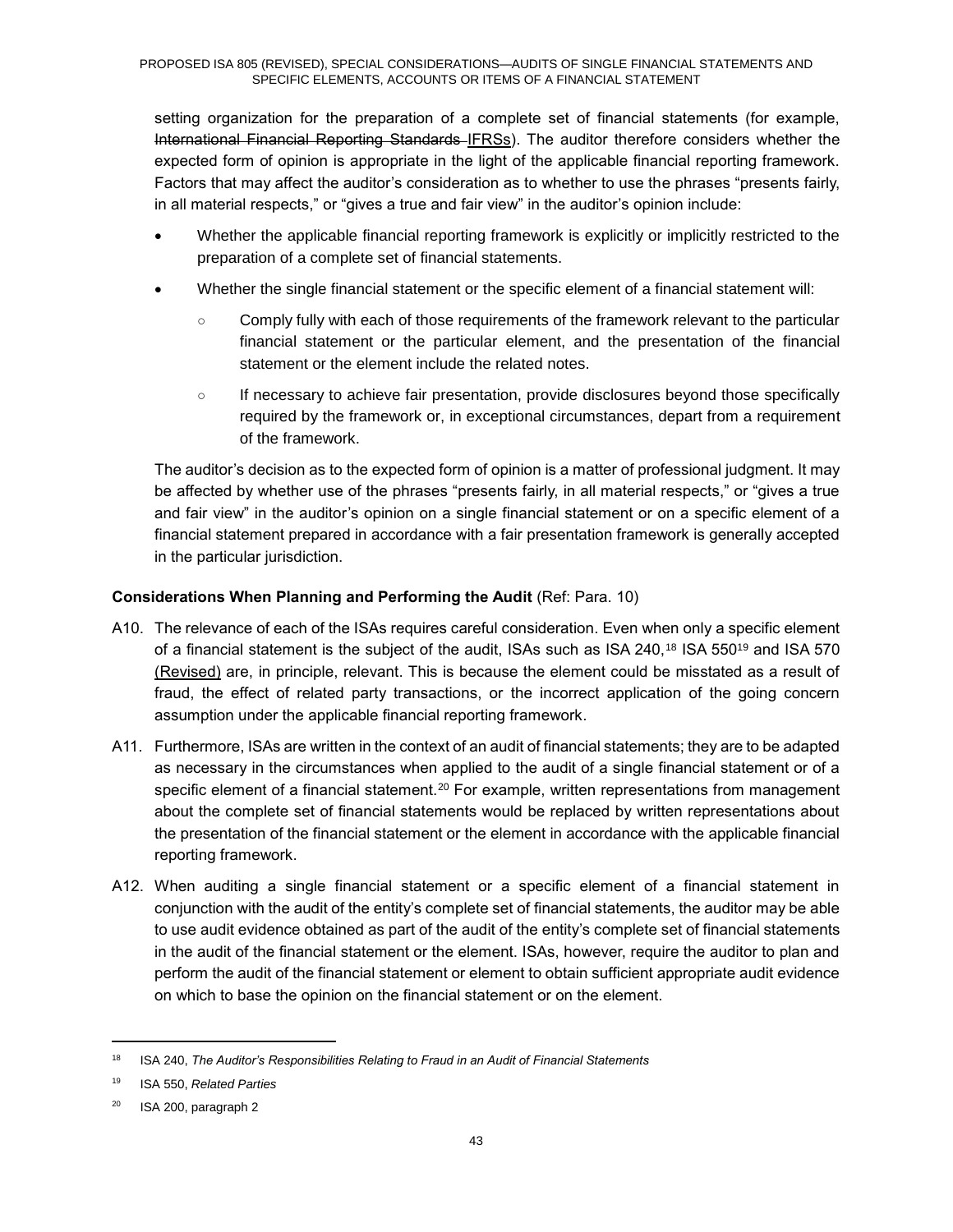- A13. The individual financial statements that comprise a complete set of financial statements, and many of the elements of those financial statements, including their related notes, are interrelated. Accordingly, when auditing a single financial statement or a specific element of a financial statement, the auditor may not be able to consider the financial statement or the element in isolation. Consequently, the auditor may need to perform procedures in relation to the interrelated items to meet the objective of the audit.
- A14. Furthermore, the materiality determined for a single financial statement or for a specific element of a financial statement may be lower than the materiality determined for the entity's complete set of financial statements; this will affect the nature, timing and extent of the audit procedures and the evaluation of uncorrected misstatements.

#### **Forming an Opinion and Reporting Considerations** (Ref: Para. 11)

- A15. ISA 700 (Revised) requires the auditor, in forming an opinion, to evaluate whether the financial statements provide adequate disclosures to enable the intended users to understand the effect of material transactions and events on the information conveyed in the financial statements.<sup>21</sup> In the case of a single financial statement or of a specific element of a financial statement, it is important that the financial statement or the element, including the related notes, in view of the requirements of the applicable financial reporting framework, provides adequate disclosures to enable the intended users to understand the information conveyed in the financial statement or the element, and the effect of material transactions and events on the information conveyed in the financial statement or the element.
- A16. Appendix 2 of this ISA contains illustrations of auditors' auditor's reports on a single financial statement and on a specific element of a financial statement.

## *Application of ISA 700 (Revised) When Reporting on a Single Financial Statement or on a Specific Element of a Financial Statement*

A17. Paragraph 11 of this ISA explains that the auditor is required to apply the requirements in ISA 700 (Revised), adapted as necessary in the circumstances of the engagement, when forming an opinion and reporting on a single financial statement or on a specific element of a financial statement. In doing so, the auditor is also required to apply the reporting requirements in other ISAs adapted as necessary in the circumstances of the engagement, taking into account the special considerations addressed in paragraphs A18–A26 below.

#### Going Concern

l

A18. A single financial statement or a specific element of a financial statement may be prepared in accordance with a special purpose financial reporting framework for which the going concern basis of accounting is not relevant.<sup>22</sup> When the going concern basis of accounting is not relevant, ISA 570 (Revised) is not applicable and the requirements in paragraphs 33(b) and 38(b)(iv) of ISA 700 (Revised) to describe in the auditor's report the respective responsibilities of management and the auditor relating to going concern do not apply.

 $21$  ISA 700 (Revised), paragraph 13(e)

<sup>22</sup> ISA 570 (Revised), paragraph 2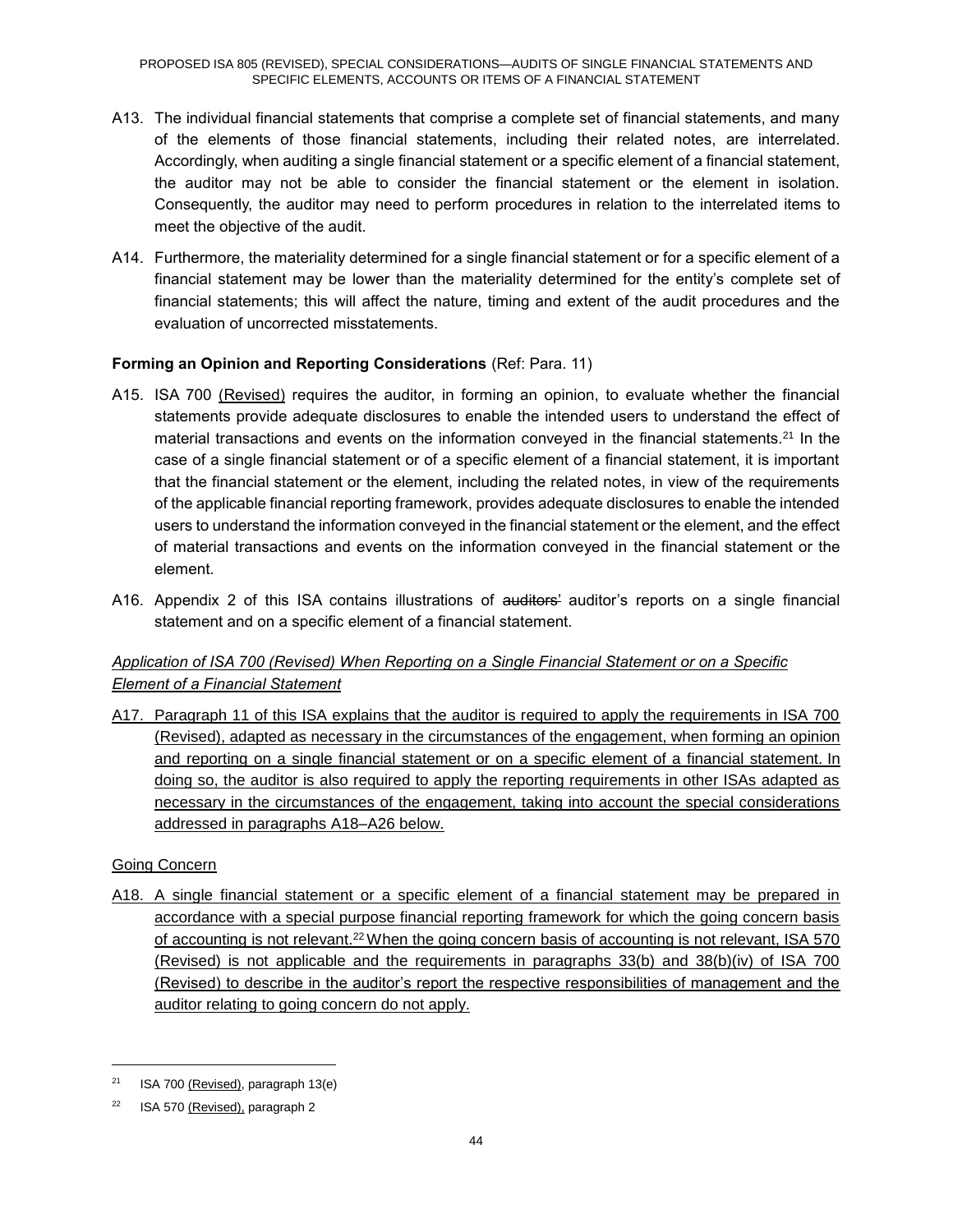#### Key Audit Matters

A19. ISA 700 (Revised) requires the auditor to communicate key audit matters in the auditor's report in accordance with ISA 701<sup>23</sup> for audits of complete sets of general purpose financial statements of listed entities.<sup>24</sup> For audits of a single financial statement or a specific element of a financial statement, ISA 701 is not applicable unless communication of key audit matters in the auditor's report on such financial statements or elements is required by law or regulation, or the auditor otherwise decides to communicate key audit matters. When key audit matters are communicated in the auditor's report on a single financial statement or a specific element of a financial statement, ISA 701 applies in its entirety.<sup>25</sup> Paragraph A23 below addresses circumstances when key audit matters have been communicated in the auditor's report on complete sets of financial statements.

#### Other Information

A20. When the auditor determines that the entity plans to issue an annual report, as defined by ISA 720  $(Revised),<sup>26</sup> containing or accompanying the single financial statement or a specific element of a$ financial statement, the requirements in ISA 720 (Revised) apply to the audit of the single financial statement or specific element of the financial statement.

Name of the Engagement Partner

A21. The auditor is required to include the name of the engagement partner in the auditor's report on a single financial statement of a listed entity or a specific element of a financial statement of a listed entity.<sup>27</sup> The auditor may be required by law or regulation to include the name of the engagement partner in the auditor's report or may otherwise decide to do so when reporting on a single financial statement or on a specific element of a financial statement of entities other than listed entities.

Modified Opinion, Emphasis of Matter Paragraph or Other Matter Paragraph in Additional Information Contained in the Auditor's Report on the Entity's Complete Set of Financial Statements (Ref: Para.14–15)

- A1722. Even when the modified opinion on the entity's complete set of financial statements. Emphasis of Matter paragraph or Other Matter paragraph contained in the auditor's report on the entity's complete set of financial statements does not relate to the audited financial statement or the audited element, the auditor may still deem it appropriate to refer to such paragraphs the modification-in an Other Matter paragraph in an auditor's report on the financial statement or on the element because the auditor judges it to be relevant to the users' understanding of the audited financial statement or the audited element or the related auditor's report (see ISA 706 (Revised)).<sup>28</sup>
- A23. The auditor may consider whether it is relevant to communicate, in the auditor's report on the single financial statement, or on a specific element of a financial statement, that key audit matters are communicated in the auditor's report on the complete set of financial statements. If the auditor

<sup>1</sup>SA 701, *Communicating Key Audit Matters in the Independent Auditor's Report* 

<sup>24</sup> ISA 700 (Revised)*,* paragraph 30

<sup>&</sup>lt;sup>25</sup> See ISA 700 (Revised), paragraph 31.

<sup>26</sup> ISA 720 (Revised), *The Auditor's Responsibilities Relating to Other Information*

<sup>&</sup>lt;sup>27</sup> See [proposed conforming amendment to] ISA 700 (Revised), paragraphs 45 and A56-A57.

<sup>28</sup> ISA 706 (Revised), *Emphasis of Matter Paragraphs and Other Matter Paragraphs in the Independent Auditor's Report*, paragraphs 6 8 and 10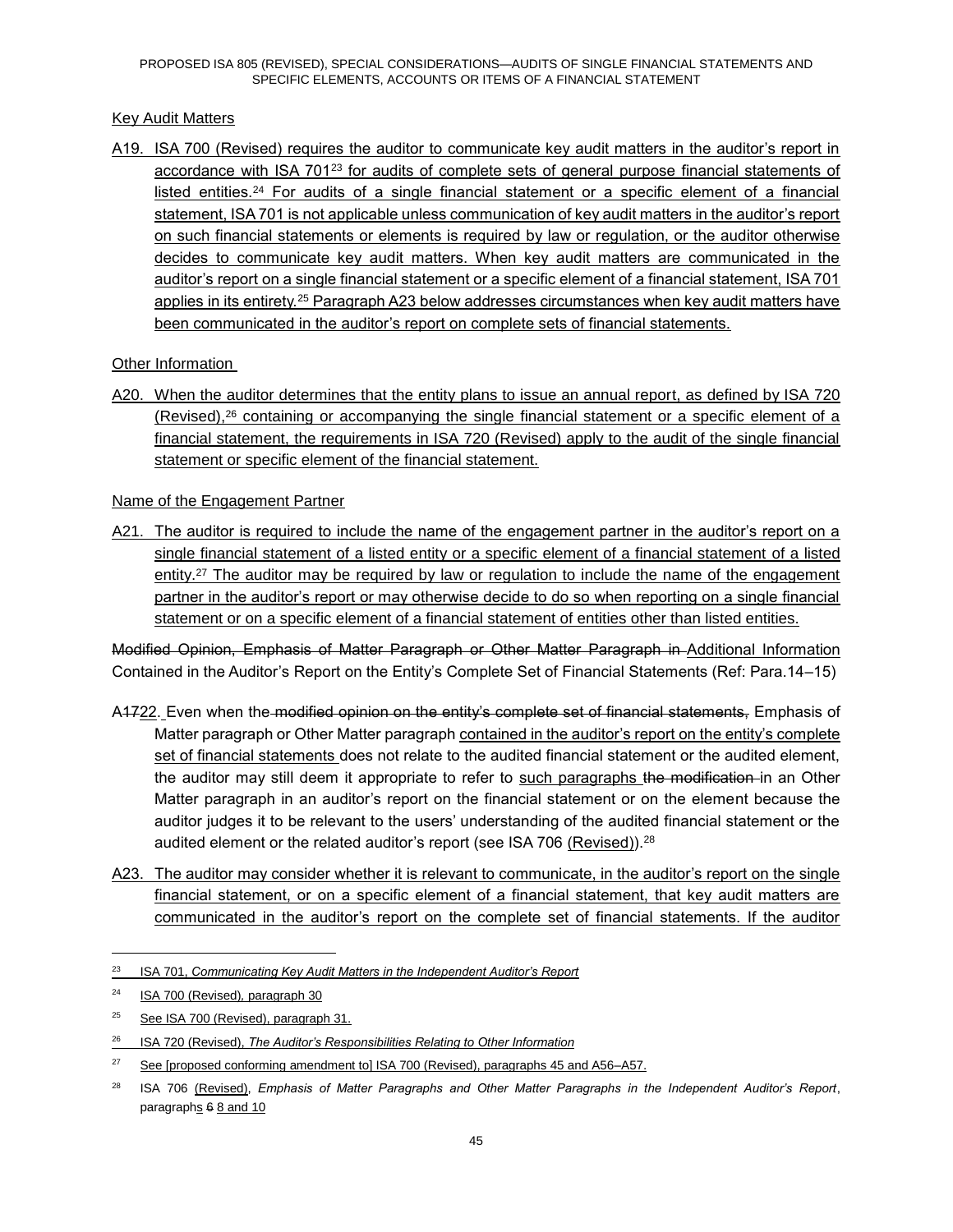considers it appropriate to do so, a reference to that communication may be included in an Other Matter paragraph in the auditor's report on the single financial statement, or a specific element of a financial statement, in accordance with ISA 706 (Revised) (see Illustration 3 in Appendix 2 to this ISA). As part of this consideration, it may be important for the auditor to consider whether there are any restrictions on the availability of the complete set of financial statements that would affect the ability of the intended users to access the auditor's report thereon, for example when key audit matters have been applied on a voluntary basis in connection with the audit of an entity other than a listed entity. In addition, it may be important for the auditor to consider whether the application of ISA 701 in the context of the audit of the single financial statement, or a specific element of a financial statement, would result in the communication of additional key audit matters, in which case the guidance in paragraph A19 may be applied, resulting in the communication of all key audit matters relevant to this audit in a separate section of the auditor's report.

A24. When the auditor's report on the entity's complete set of financial statements includes a "Material Uncertainty Related to Going Concern" section, paragraph 15 of this ISA requires that the auditor include this section in the auditor's report on the financial statement or on the specific element of those financial statements because matters related to going concern are deemed to always be relevant to the users' understanding of the financial statement or the specific element or the related auditor's report.

Modified Opinion, Emphasis of Matter Paragraph or Other Matter Paragraph in the Auditor's Report on the Entity's Complete Set of Financial Statements (Ref: Para. 1416–1517)

- A1725. Even when the modified opinion on the entity's complete set of financial statements. Emphasis of Matter paragraph or Other Matter paragraph does not relate to the audited financial statement or the audited element, the auditor may still deem it appropriate to refer to the modification in an Other Matter paragraph in an auditor's report on the financial statement or on the element because the auditor judges it to be relevant to the users' understanding of the audited financial statement or the audited element or the related auditor's report (see ISA 706 (Revised)).<sup>29</sup>
- A1826. In the auditor's report on an entity's complete set of financial statements, the expression of a disclaimer of opinion regarding the results of operations and cash flows, where relevant, and an unmodified opinion regarding the financial position is permitted since the disclaimer of opinion is being issued in respect of the results of operations and cash flows only and not in respect of the financial statements as a whole.<sup>30</sup>

<sup>29</sup> ISA 706 (Revised), *Emphasis of Matter Paragraphs and Other Matter Paragraphs in the Independent Auditor's Report*, paragraphs 6 8 and 10

<sup>30</sup> ISA 510, *Initial Audit Engagements—Opening Balances*, paragraph A8, and ISA 705 (Revised), paragraph A16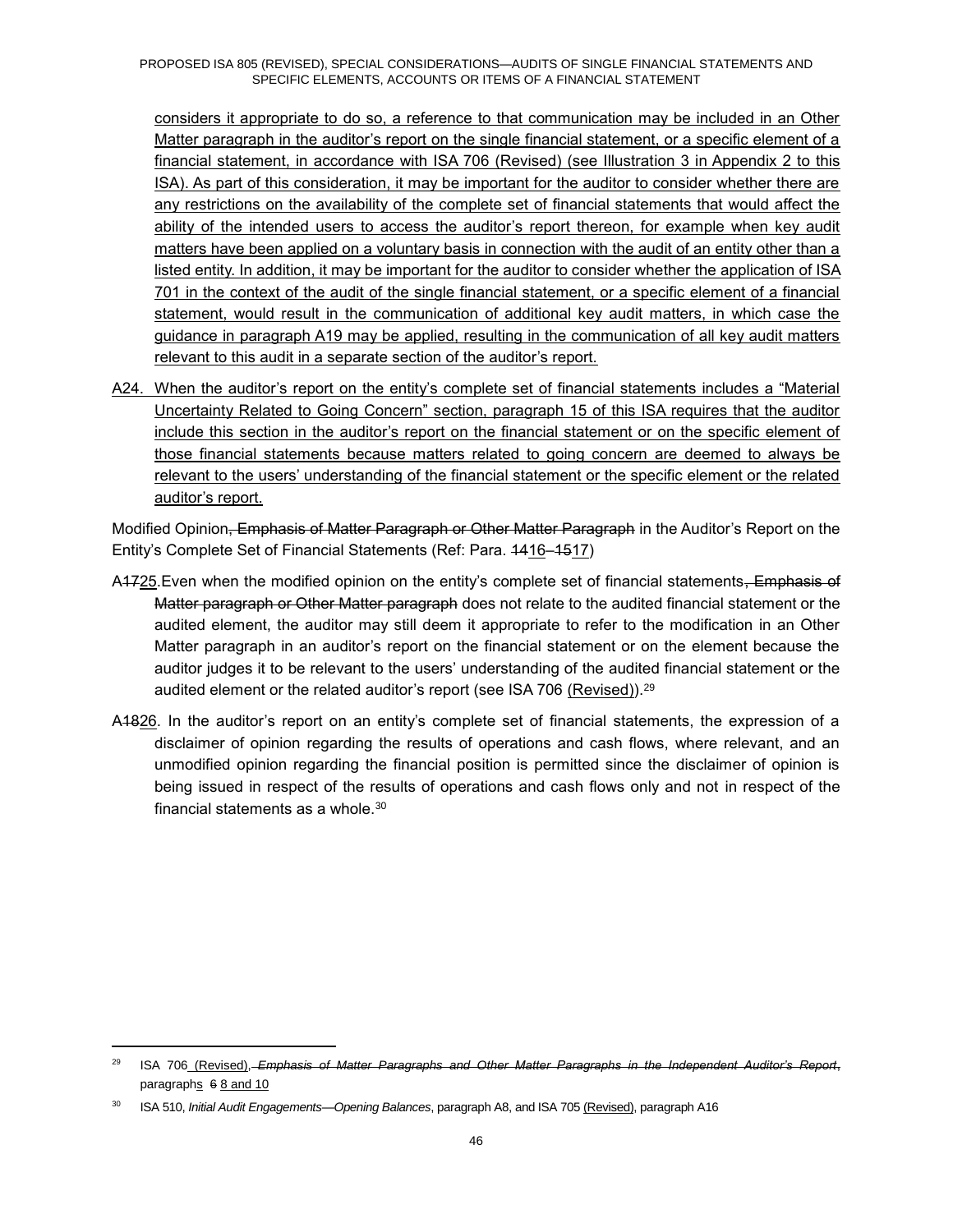#### **Appendix 1**

(Ref: Para. A3)

## **Examples of Specific Elements, Accounts or Items of a Financial Statement**

- Accounts receivable, allowance for doubtful accounts receivable, inventory, the liability for accrued benefits of a private pension plan, the recorded value of identified intangible assets, or the liability for "incurred but not reported" claims in an insurance portfolio, including related notes.
- A schedule of externally managed assets and income of a private pension plan, including related notes.
- A schedule of net tangible assets, including related notes.
- A schedule of disbursements in relation to a lease property, including explanatory notes.
- A schedule of profit participation or employee bonuses, including explanatory notes.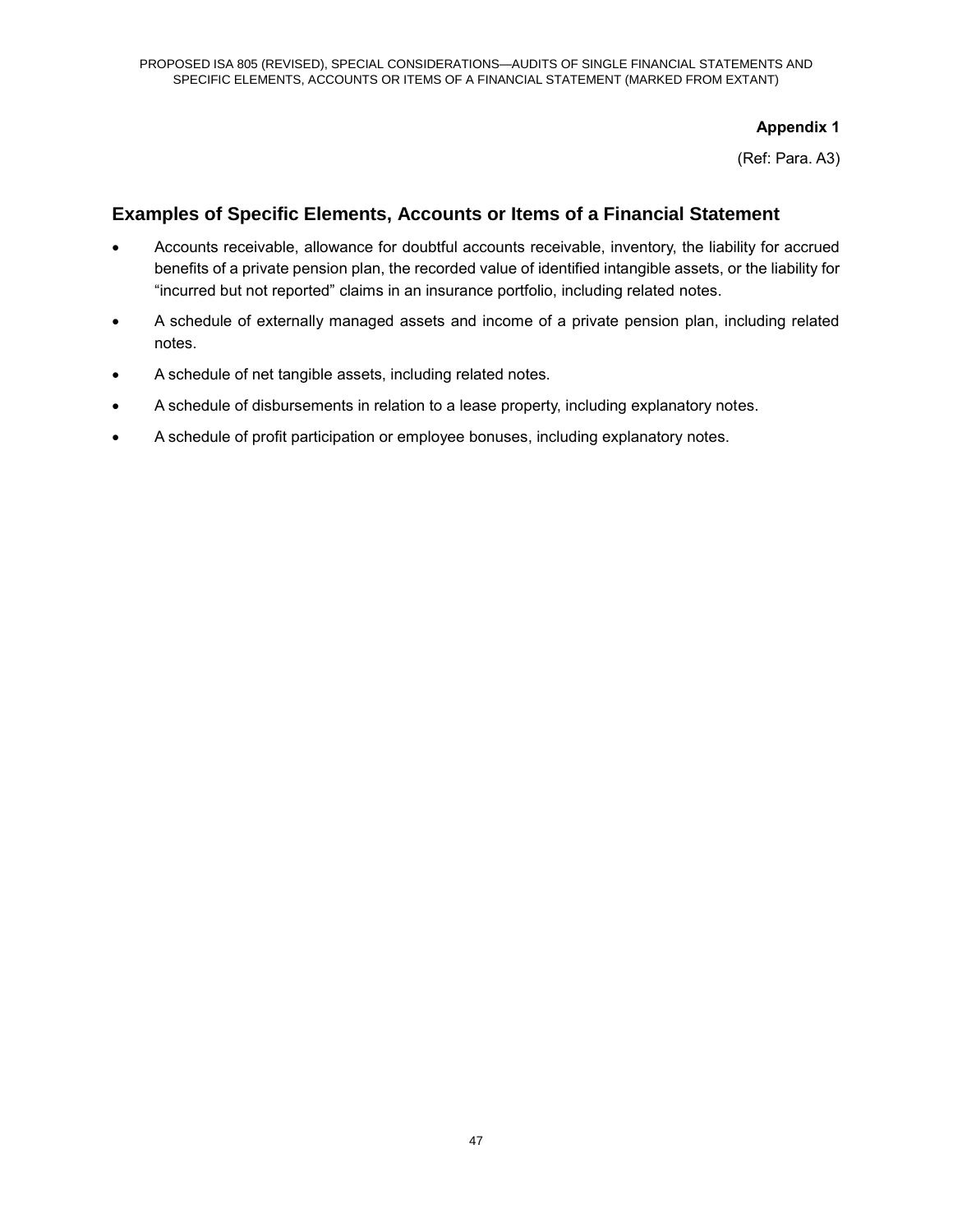#### **Appendix 2**

(Ref: Para. A16)

## **Illustrations of Independent Auditor's' Reports on a Single Financial Statement and on a Specific Element of a Financial Statement**

- Illustration 1: An auditor's report on a single financial statement of an entity other than a listed entity prepared in accordance with a general purpose framework (for purposes of this illustration, a fair presentation framework).
- Illustration 2: An auditor's report on a single financial statement of an entity other than a listed entity prepared in accordance with a special purpose framework (for purposes of this illustration, a fair presentation framework).
- Illustration 3: An auditor's report on a specific element, account or item of a financial statement of a listed entity prepared in accordance with a special purpose framework (for purposes of this illustration, a compliance framework).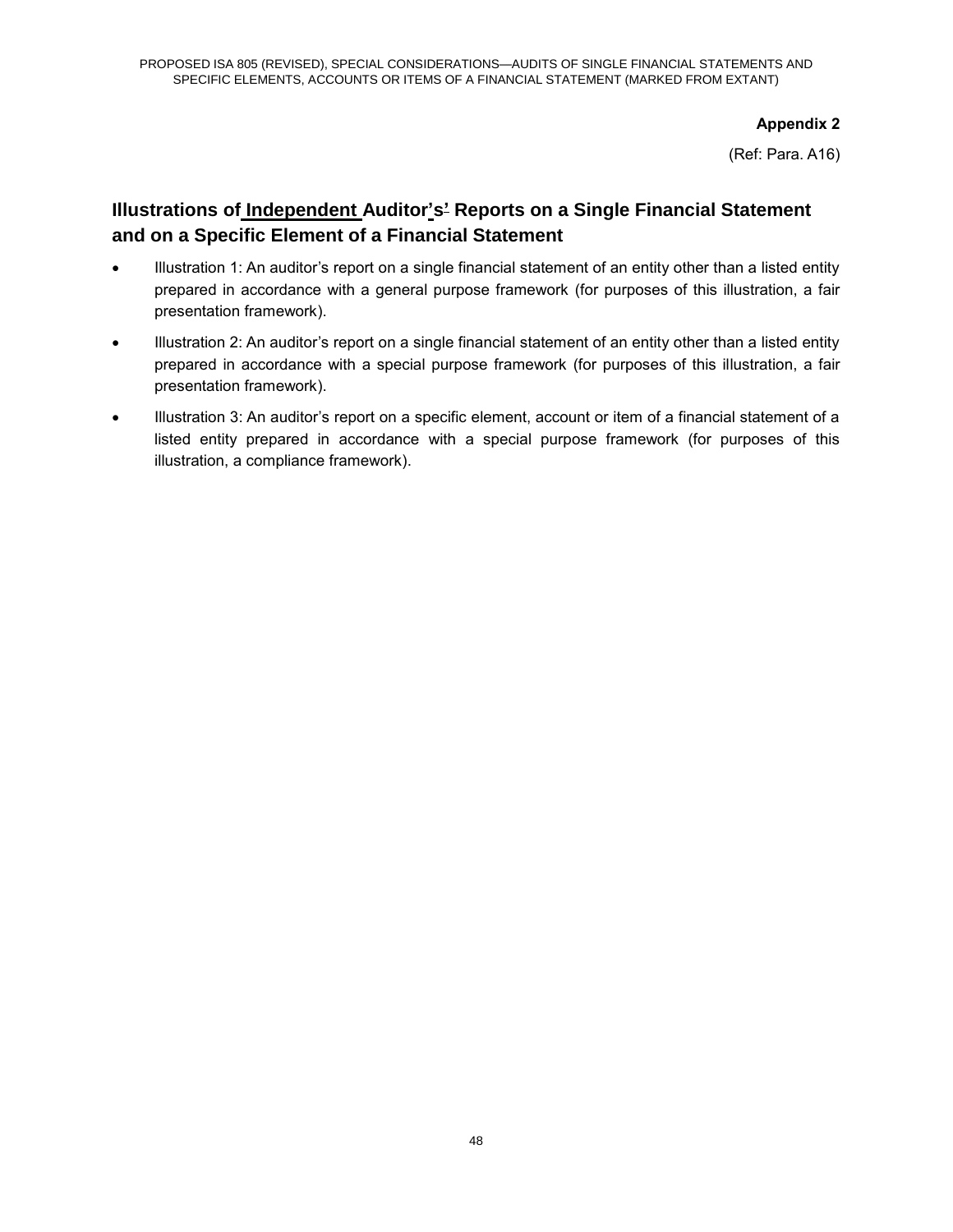Illustration 1: An auditor's report on a single financial statement of an entity other than a listed entity prepared in accordance with a general purpose framework (for purposes of this illustration, a fair presentation framework).

For purposes of this illustrative auditor's report, the following Gcircumstances include the following are assumed:

- Audit of a balance sheet (that is, a single financial statement) of an entity other than a listed entity.
- The balance sheet has been prepared by management of the entity in accordance with the requirements of the Financial Reporting Framework in Jurisdiction X relevant to preparing a balance sheet.
- The terms of the audit engagement reflect the description of management's responsibility for the financial statements in ISA 210.
- The applicable financial reporting framework is a fair presentation framework designed to meet the common financial information needs of a wide range of users.
- The auditor has determined that it is appropriate to use the phrase "presents fairly, in all material respects," in the auditor's opinion.
- The relevant ethical requirements that apply to the audit are those of the jurisdiction.
- The going concern basis of accounting is applicable in this framework and, accordingly, ISA 570 (Revised) applies. Based on the audit evidence obtained, the auditor has concluded that a material uncertainty does not exist related to events or conditions that may cast significant doubt on the entity's ability to continue as a going concern in accordance with ISA 570 (Revised).
- The auditor is not required, and has otherwise not decided, to communicate key audit matters in accordance with ISA 701.
- The auditor has determined that there is no other information (i.e., the requirements of ISA 720 (Revised) do not apply).
- Those responsible for oversight of the financial statement differ from those responsible for the preparation of the financial statement.
- The auditor has no other reporting responsibilities required under local law or regulation.

## **INDEPENDENT AUDITOR'S REPORT**

[Appropriate Addressee]

#### **Opinion**

We have audited the accompanying-balance sheet of ABC Company (the Company) as at December 31, 20X1 and notes to the financial statement, including a summary of significant accounting policies and other explanatory information (together "the financial statement").

In our opinion, the accompanying financial statement presents fairly, in all material respects, the financial position of ABC the Company as at December 31, 20X1 in accordance with those requirements of the Financial Reporting Framework in Jurisdiction X relevant to preparing such a financial statement.[Opinion section positioned first as required in ISA 700 (Revised)]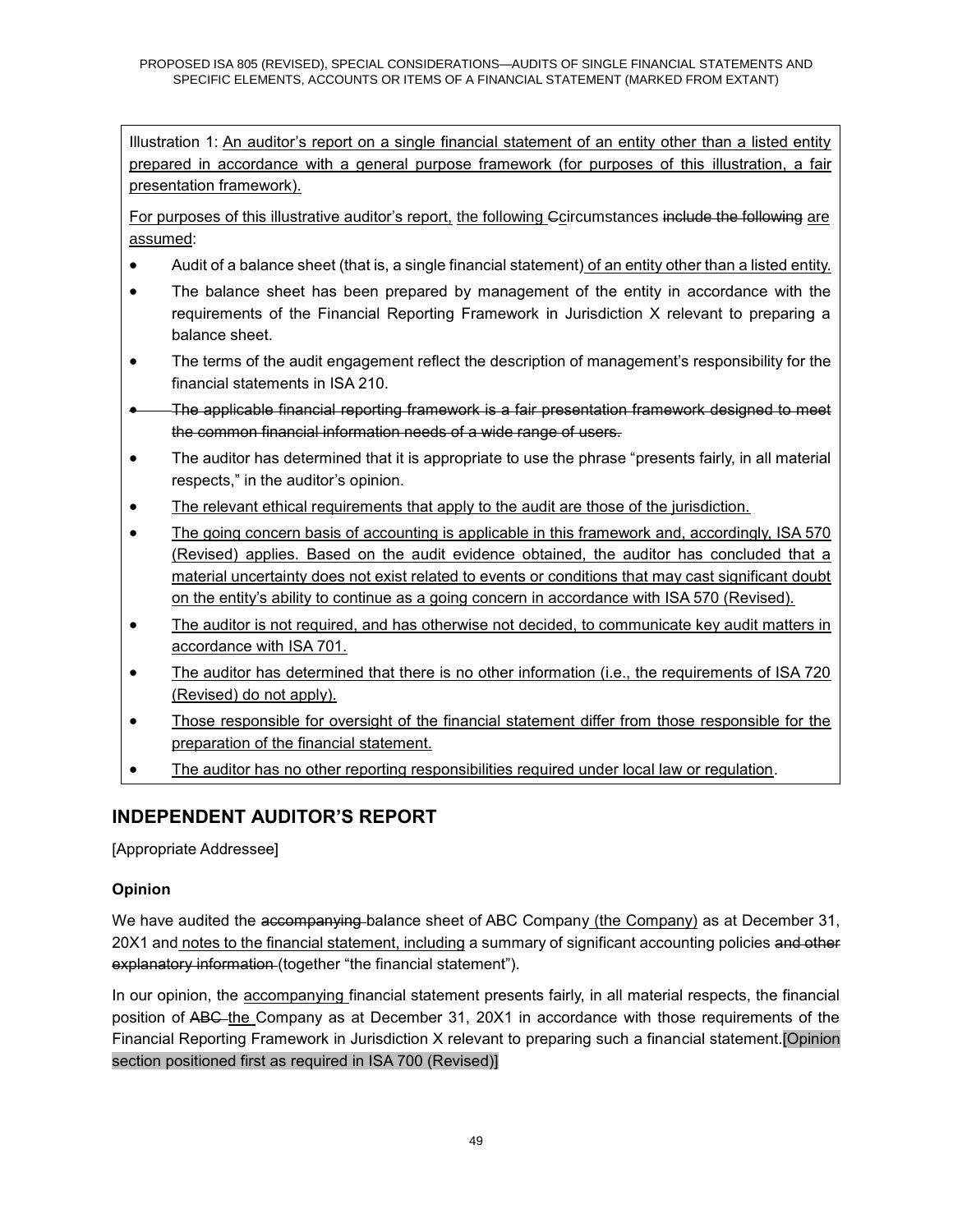#### **Basis for Opinion**

l

We conducted our audit in accordance with International Standards on Auditing (ISAs). Our responsibilities under those standards are further described in the *Auditor's Responsibilities for the Audit of the Financial Statement* section of our report. We are independent of the Company in accordance with the ethical requirements that are relevant to our audit of the financial statement in [*jurisdiction*], and we have fulfilled our other ethical responsibilities in accordance with these requirements. We believe that the audit evidence we have obtained is sufficient and appropriate to provide a basis for our opinion. [The first and last sentences in this section used to be in the Auditor's Responsibility section. Also, the Basis for Opinion section is positioned immediately after the Opinion section as required in ISA 700 (Revised).]

#### **Responsibilities of Management's<sup>1</sup> Responsibility and Those Charged with Governance for the Financial Statement<sup>2</sup>**

Management is responsible for the preparation and fair presentation of this the financial statement in accordance with those requirements of the Financial Reporting Framework in Jurisdiction X relevant to preparing such a financial statement, and for such internal control as management determines is necessary to enable the preparation of a financial statement that is free from material misstatement, whether due to fraud or error.

In preparing the financial statement, management is responsible for assessing the Company's ability to continue as a going concern, disclosing, as applicable, matters relating to going concern and using the going concern basis of accounting unless management either intends to liquidate the Company or to cease operations, or has no realistic alternative but to do so.

Those charged with governance are responsible for overseeing the Company's financial reporting process.

#### **Auditor's Responsibility Responsibilities for the Audit of the Financial Statement**

Our responsibility is to express an on opinion on these financial statement based on our audit. Our objectives are to obtain reasonable assurance about whether the financial statement as a whole is free from material misstatement, whether due to fraud or error, and to issue an auditor's report that includes our opinion. Reasonable assurance is a high level of assurance, but is not a guarantee that an audit conducted in accordance with ISAs will always detect a material misstatement when it exists. Misstatements can arise from fraud or error and are considered material if, individually or in the aggregate, they could reasonably be expected to influence the economic decisions of users taken on the basis of this financial statement.

Paragraph 40(b) of ISA 700 (Revised) explains that the shaded material below can be located in an Appendix to the auditor's report. Paragraph 40(c) of ISA 700 (Revised) explains that when law, regulation or national auditing standards expressly permit, reference can be made to a website of an appropriate authority that contains the description of the auditor's responsibilities, rather than including this material in the auditor's report, provided that the description on the website addresses, and is not inconsistent with, the description of the auditor's responsibilities below.

We conducted our As part of an audit in accordance with International Standards on Auditing ISAs, we exercise professional judgment and maintain professional skepticism throughout the audit. Those standards require that we comply with ethical requirements and plan and perform the audit to obtain

<sup>1</sup> Or other term that is appropriate in the context of the legal framework in the particular jurisdiction

<sup>&</sup>lt;sup>2</sup> Throughout these illustrative auditor's reports, the terms management and those charged with governance may need to be replaced by another term that is appropriate in the context of the legal framework in the particular jurisdiction.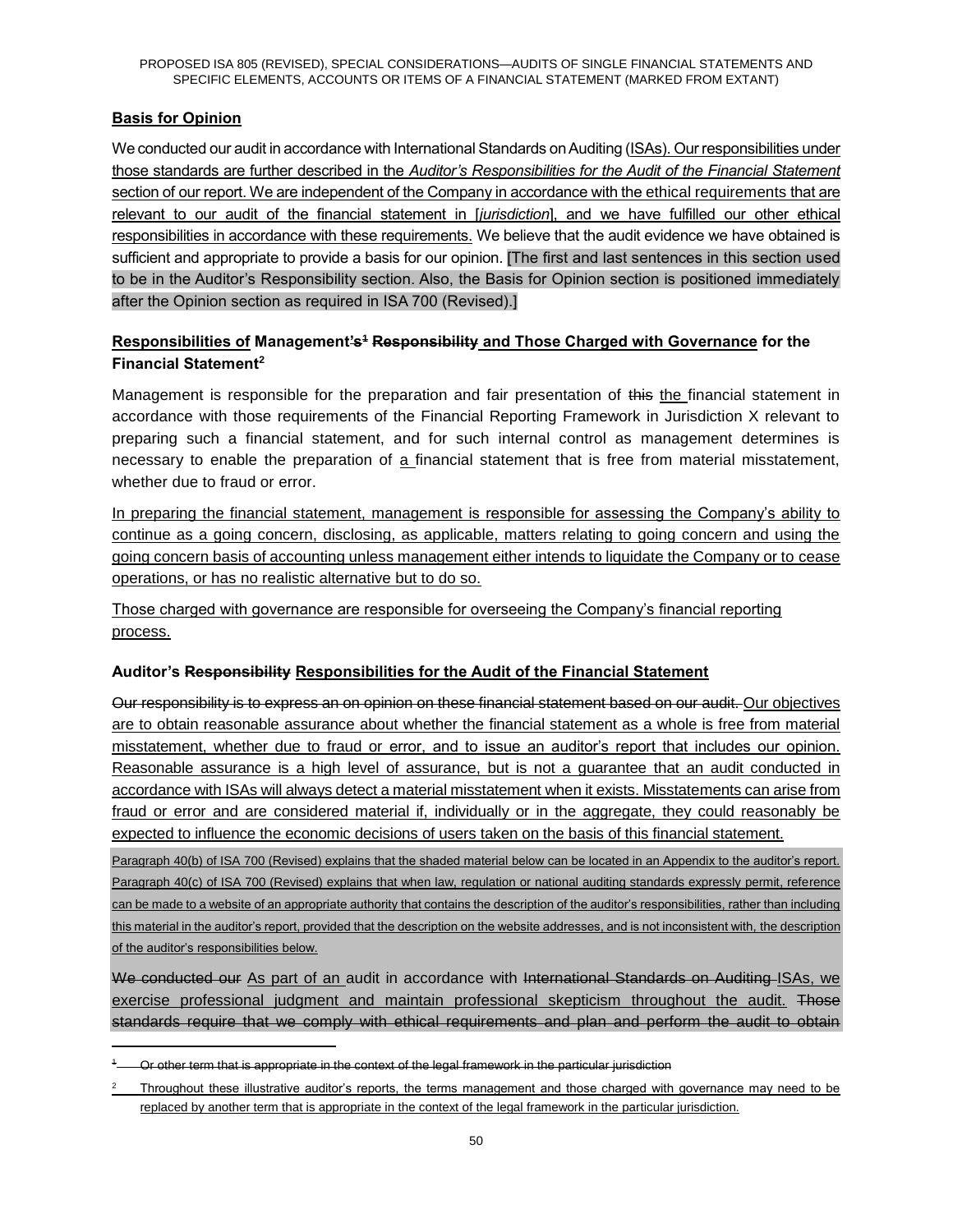reasonable assurance about whether the financial statement is free from material misstatement. An audit involves We also:

- performing procedures to obtain audit evidence about the amounts and disclosures in the financial statement. The procedures selected depend on the auditor's judgment, including the assessment of Identify and assess the risks of material misstatement of the financial statement, whether due to fraud or error, design and perform audit procedures responsive to those risks, and obtain audit evidence that is sufficient and appropriate to provide a basis for our opinion. The risk of not detecting a material misstatement resulting from fraud is higher than for one resulting from error, as fraud may involve collusion, forgery, intentional omissions, misrepresentations, or the override of internal control.
- In making our risk assessments, the auditor considers Obtain an understanding of internal control relevant to the entity's preparation and fair presentation of the financial statement audit in order to design audit procedures that are appropriate in the circumstances, but not for the purpose of expressing an opinion on the effectiveness of the Company's entity's internal control.<sup>3</sup>
- An audit also includes evaluating Evaluate the appropriateness of accounting policies used and the reasonableness of accounting estimates, if any, and related disclosures made by management. $\frac{1}{2}$
- Conclude on the appropriateness of management's use of the going concern basis of accounting and, based on the audit evidence obtained, whether a material uncertainty exists related to events or conditions that may cast significant doubt on the Company's ability to continue as a going concern. If we conclude that a material uncertainty exists, we are required to draw attention in our auditor's report to the related disclosures in the financial statements or, if such disclosures are inadequate, to modify our opinion. Our conclusions are based on the audit evidence obtained up to the date of our auditor's report. However, future events or conditions may cause the Company to cease to continue as a going concern.
- as well as evaluating Evaluate the overall presentation, structure and content of the financial statement, including the disclosures, and whether the financial statement represents the underlying transactions and events in a manner that achieves fair presentation. We believe that the audit evidence we have obtained is sufficient and appropriate to provide a basis for our opinion.

We communicate with those charged with governance regarding, among other matters, the planned scope and timing of the audit and significant audit findings, including any significant deficiencies in internal control that we identify during our audit.

[*Auditor's sSignature in the name of the audit firm, the personal name of the auditor, or both, as appropriate for the particular jurisdiction*]

[*Auditor's address*] [Placement of date and address reversed)]

[*Date* of the auditor's report]

<sup>3</sup> In circumstances when the auditor also has responsibility to express an opinion on the effectiveness of internal control in conjunction with the audit of the financial statement, this sentence would be worded as follows: "In making those assessments, the auditor considers internal control relevant to the entity's preparation and fair presentation of the financial statement in order to design audit procedures that are appropriate in the circumstances." This sentence would be modified, as appropriate, in circumstances when the auditor also has responsibility to issue an opinion on the effectiveness of internal control in conjunction with the audit of the financial statement.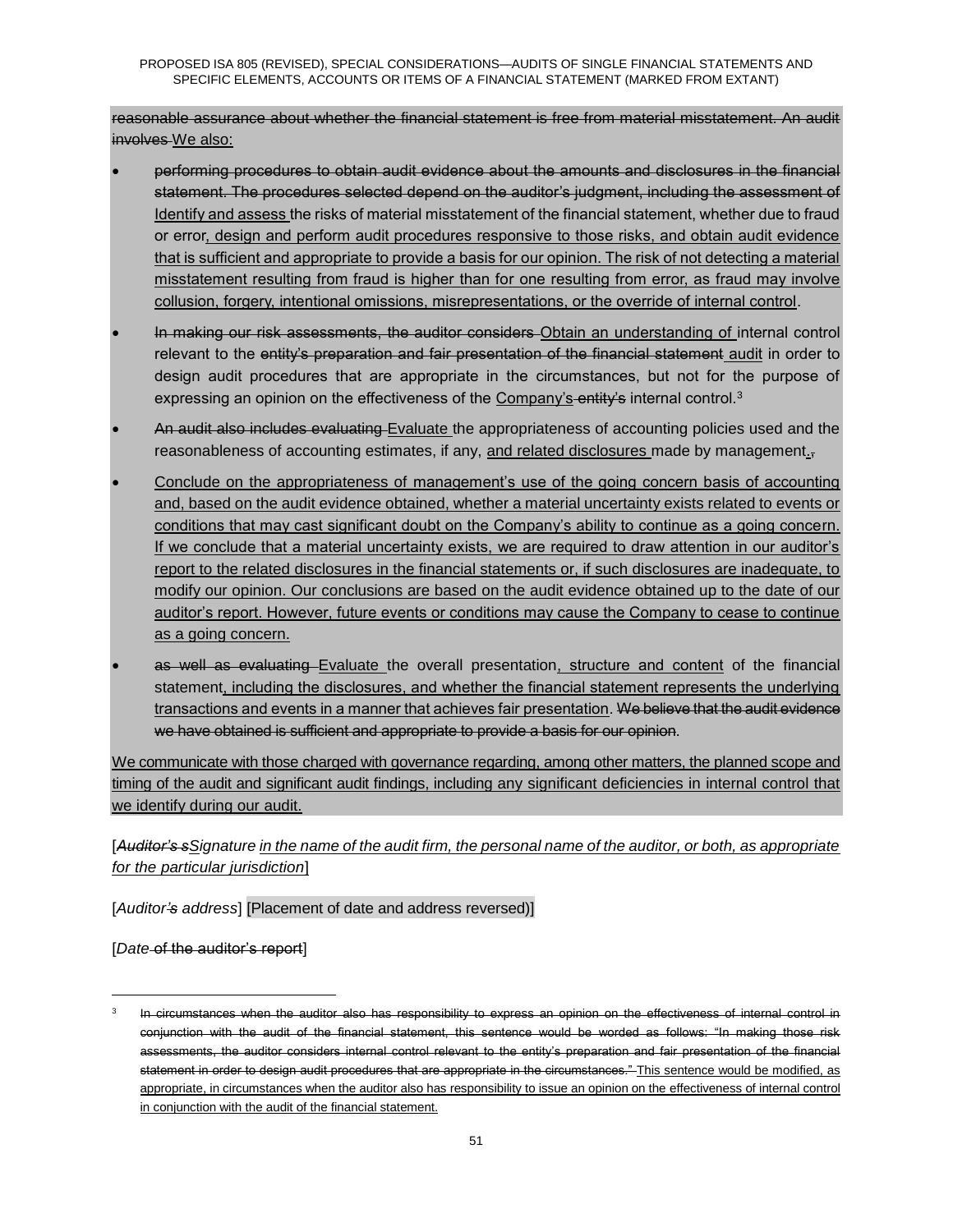Illustration 2: An auditor's report on a single financial statement of an entity other than a listed entity prepared in accordance with a special purpose framework.

For purposes of this illustrative auditor's report, the following eCircumstances include the following are assumed:

- Audit of a statement of cash receipts and disbursements (that is, a single financial statement) of an entity other than a listed entity.
- The financial statement has been prepared by management of the entity in accordance with the cash receipts and disbursements basis of accounting to respond to a request for cash flow information received from a creditor. Management has a choice of financial reporting frameworks. The going concern basis of accounting is not applicable in this framework and accordingly, ISA 570 (Revised) does not apply.
- The applicable financial reporting framework is a fair presentation framework designed to meet the financial information needs of specific users.<sup>4</sup>
- The auditor has concluded an unmodified (i.e., "clean") opinion is appropriate based on the audit evidence obtained.
- The auditor has determined that it is appropriate to use the phrase "presents fairly, in all material respects," in the auditor's opinion.
- The relevant ethical requirements that apply to the audit are those of the jurisdiction.
- Distribution or use of the auditor's report is not restricted.
- The auditor is not required, and has otherwise not decided, to communicate key audit matters in accordance with ISA 701.
- The auditor has determined that there is no other information (i.e., the requirements of ISA 720 (Revised) do not apply).
- Those responsible for oversight of the financial statement differ from those responsible for the preparation of the financial statement.
- The auditor has no other reporting responsibilities required under local law or regulation.

## **INDEPENDENT AUDITOR'S REPORT**

[Appropriate Addressee]

#### **Opinion**

l

We have audited the accompanying statement of cash receipts and disbursements of ABC Company (the Company) for the year ended December 31, 20X1 and notes to the statement of cash receipts and disbursements, including a summary of significant accounting policies-and other explanatory information (together "the financial statement"). The financial statement has been prepared by management using the cash receipts and disbursements basis of accounting described in Note X.

In our opinion, the accompanying financial statement presents fairly, in all material respects, the cash receipts and disbursements of ABC the Company for the year ended December 31, 20X1 in accordance

Proposed ISA 800 (Revised) contains requirements and guidance on the form and content of financial statements prepared in accordance with a special purpose framework.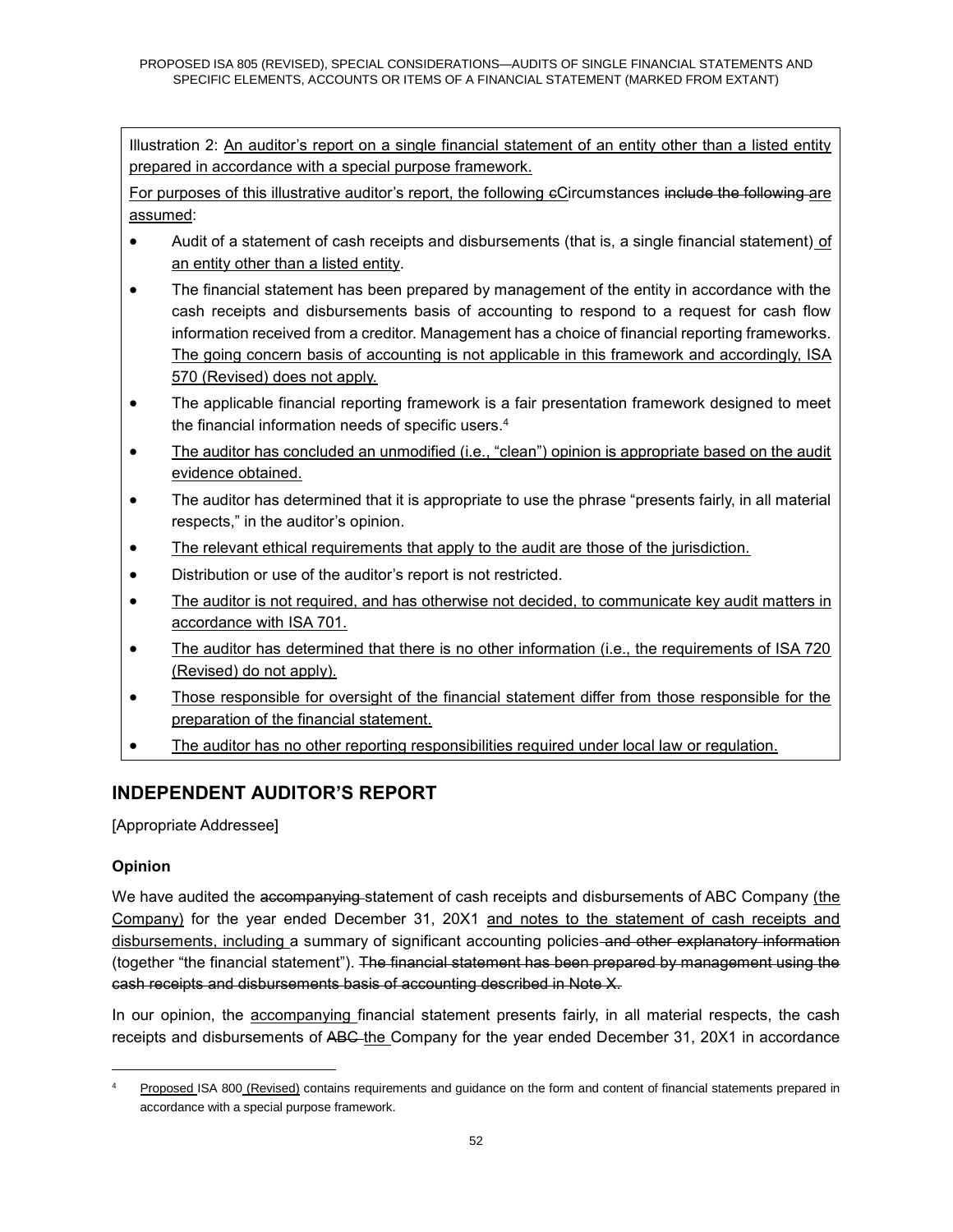with the cash receipts and disbursements basis of accounting described in Note X. [Opinion section positioned first as required in ISA 700 (Revised)]

#### **Basis for Opinion**

l

We conducted our audit in accordance with International Standards on Auditing (ISAs). Our responsibilities under those standards are further described in the *Auditor's Responsibilities for the Audit of the Financial Statement* section of our report. We are independent of the Company in accordance with the ethical requirements that are relevant to our audit of the financial statement in [*jurisdiction*], and we have fulfilled our other ethical responsibilities in accordance with these requirements. We believe that the audit evidence we have obtained is sufficient and appropriate to provide a basis for our opinion. [The first and last sentences in this section used to be in the Auditor's Responsibility section. Also, the Basis for Opinion section is positioned immediately after the Opinion section as required in ISA 700 (Revised).]

#### **Emphasis of Matter – Basis of Accounting**

Without modifying our opinion, we draw attention to Note X to the financial statement, which describes the basis of accounting. The financial statement is prepared to provide information to XYZ Creditor. As a result, the statement may not be suitable for another purpose.

#### **Responsibilities of Management's<sup>5</sup> Responsibility and Those Charged with Governance for the Financial Statement<sup>6</sup>**

Management is responsible for preparation and fair presentation of this -the financial statement in accordance with the cash receipts and disbursements basis of accounting described in Note X; this includes determining that the cash receipts and disbursements basis of accounting is an acceptable basis for the preparation of the financial statement in the circumstances, and for such internal control as management determines is necessary to enable the preparation of a financial statement that is free from material misstatement, whether due to fraud or error.

Those charged with governance are responsible for overseeing the Company's financial reporting process.

#### **Auditor's Responsibility Responsibilities for the Audit of the Financial Statement**

Our responsibility is to express an on opinion on these financial statement based on our audit. Our objectives are to obtain reasonable assurance about whether the financial statement as a whole is free from material misstatement, whether due to fraud or error, and to issue an auditor's report that includes our opinion. Reasonable assurance is a high level of assurance, but is not a guarantee that an audit conducted in accordance with ISAs will always detect a material misstatement when it exists. Misstatements can arise from fraud or error and are considered material if, individually or in the aggregate, they could reasonably be expected to influence the economic decisions of users taken on the basis of this financial statement.

Paragraph 40(b) of ISA 700 (Revised) explains that the shaded material below can be located in an Appendix to the auditor's report. Paragraph 40(c) of ISA 700 (Revised) explains that when law, regulation or national auditing standards expressly permit, reference can be made to a website of an appropriate authority that contains the description of the auditor's responsibilities, rather than including

<sup>5</sup> Or other term that is appropriate in the context of the legal framework in the particular jurisdiction

<sup>6</sup> Or other terms that is are appropriate in the context of the legal framework in the particular jurisdiction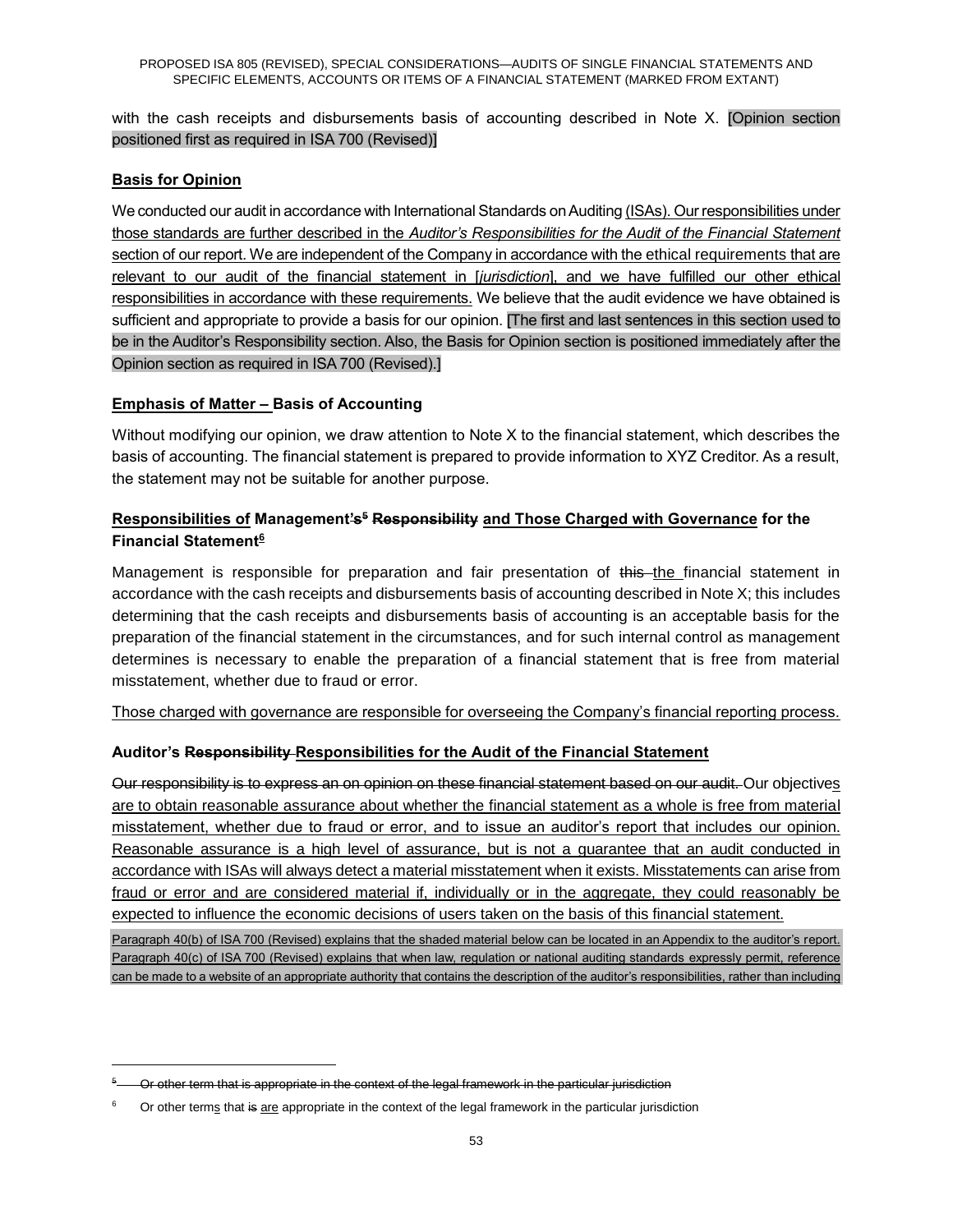this material in the auditor's report, provided that the description on the website addresses, and is not inconsistent with, the description of the auditor's responsibilities below.

We conducted our As part of an audit in accordance with International Standards on Auditing ISAs, we exercise professional judgment and maintain professional skepticism throughout the audit. Those standards require that we comply with ethical requirements and the audit to obtain reasonable assurance about whether the financial statements are free from material misstatement. An audit also involves We also:

- performing procedures to obtain audit evidence about the amounts and disclosures in the financial statement. The procedures selected depend on the auditor's judgment, including the assessment of Identify and assess the risks of material misstatement of the financial statement, whether due to fraud or error, design and perform audit procedures responsive to those risks, and obtain audit evidence that is sufficient and appropriate to provide a basis for our opinion. The risk of not detecting a material misstatement resulting from fraud is higher than for one resulting from error, as fraud may involve collusion, forgery, intentional omissions, misrepresentations, or the override of internal control.
- In making our risk assessments, the auditor considers Obtain an understanding of internal control relevant to the entity's preparation and fair presentation of the financial statement audit in order to design audit procedures that are appropriate in the circumstances, but not for the purpose of expressing an opinion on the effectiveness of the Company's entity's internal control.<sup>7</sup>
- An audit also includes evaluating Evaluate the appropriateness of accounting policies used and the reasonableness of accounting estimates, if any, and related disclosures made by management. $\frac{1}{2}$
- as well as evaluating Evaluate the overall presentation, structure and content of the financial statement, including the disclosures, and whether the financial statement represents the underlying transactions and events in a manner that achieves fair presentation. We believe that the audit evidence we have obtained is sufficient and appropriate to provide a basis for our opinion.

We communicate with those charged with governance regarding, among other matters, the planned scope and timing of the audit and significant audit findings, including any significant deficiencies in internal control that we identify during our audit.

[*Auditor's address*] [Placement of date and address reversed)]

[*Date* of the auditor's report]

<sup>[</sup>*Auditor's sSignature in the name of the audit firm, the personal name of the auditor, or both, as appropriate for the particular jurisdiction*]

<sup>7</sup> This sentence would be modified, as appropriate, in circumstances when the auditor also has responsibility to issue an opinion on the effectiveness of internal control in conjunction with the audit of the financial statement.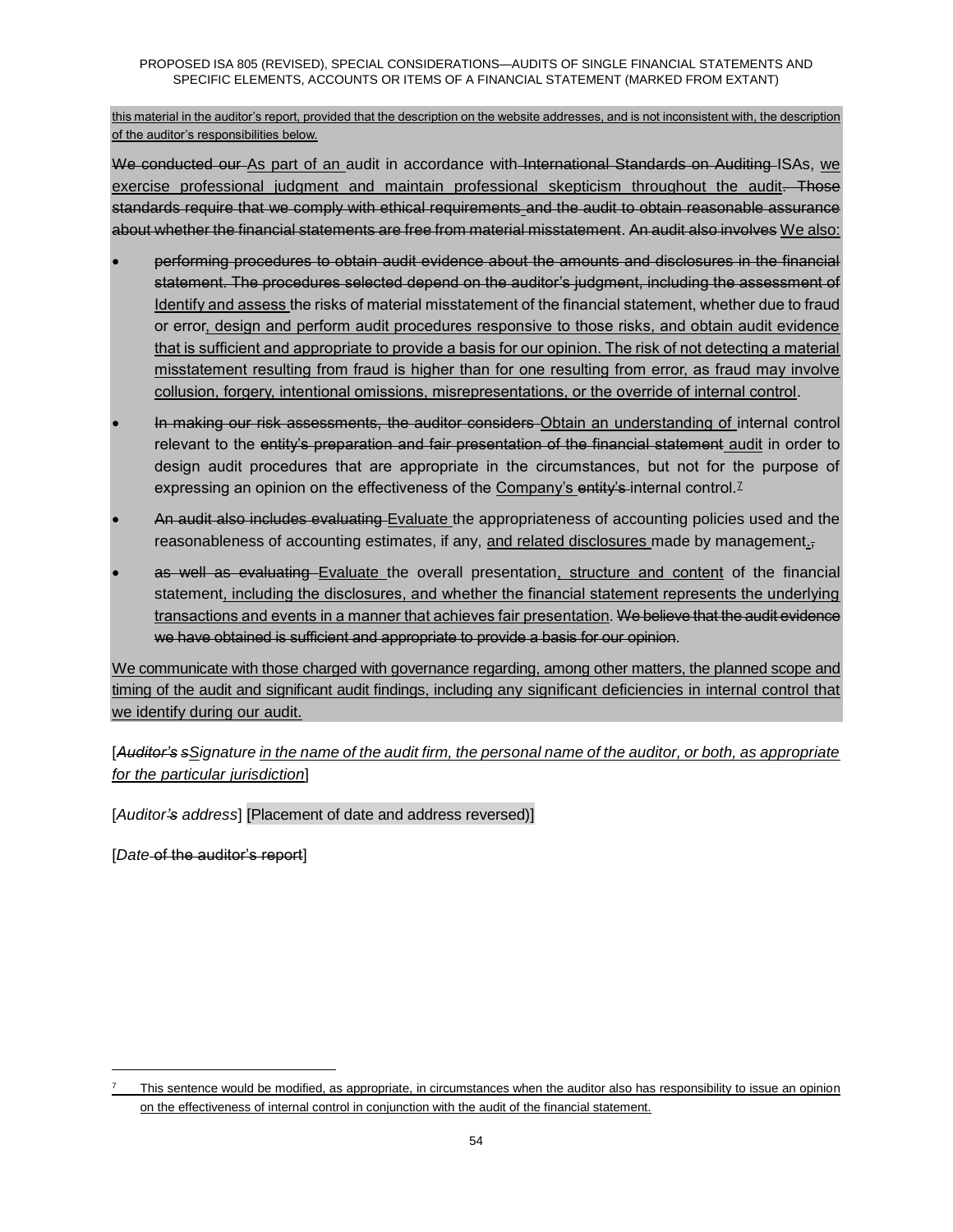Illustration 3: An auditor's report on a specific element, account or item of a financial statement of a listed entity prepared in accordance with a special purpose framework.

For purposes of this illustrative auditor's report, the following Ccircumstances include the following are assumed:

- Audit of the liability for "incurred but not reported" claims in an insurance portfolio an accounts receivable schedule (that is, element, account or item of a financial statement).
- The financial information has been prepared by management of the entity in accordance with the financial reporting provisions established by a regulator to meet the requirements of that regulator. Management does not have a choice of financial reporting frameworks.
- The applicable financial reporting framework is a compliance framework designed to meet the financial information needs of specific users.**<sup>8</sup>**
- The terms of the audit engagement reflect the description of management's responsibility for the financial statements in ISA 210.
- The auditor has concluded an unmodified (i.e., "clean") opinion is appropriate based on the audit evidence obtained.
- The relevant ethical requirements that apply to the audit are those of the jurisdiction.
- The going concern basis of accounting is applicable in this framework and accordingly, ISA 570 (Revised) applies. Based on the audit evidence obtained, the auditor has concluded that a material uncertainty does not exist related to events or conditions that may cast significant doubt on the entity's ability to continue as a going concern in accordance with ISA 570 (Revised).
- Distribution of the auditor's report is restricted.
- There were key audit matters communicated in the auditor's report on the complete set of audited financial statements and the auditor has judged those matters to be relevant to users' understanding of the auditor's report on the schedule.
- The auditor has determined that there is no other information (i.e., the requirements of ISA 720 (Revised) do not apply).
- Those responsible for oversight of the financial statement differ from those responsible for the preparation of the financial statement.
- The auditor has no other reporting responsibilities required under local law or regulation.

# **INDEPENDENT AUDITOR'S REPORT**

[Appropriate Addressee]

#### **Opinion**

l

We have audited the accompanying accounts receivable schedule of the liability for "incurred but not reported" claims of ABC Insurance Company (the Company) as at December 31, 20X1 ("the schedule"). The schedule has been prepared by management based on [describe the financial reporting provisions established by the regulator].

<sup>8</sup> Proposed ISA 800 (Revised) contains requirements and guidance on the form and content of financial statements prepared in accordance with a special purpose framework.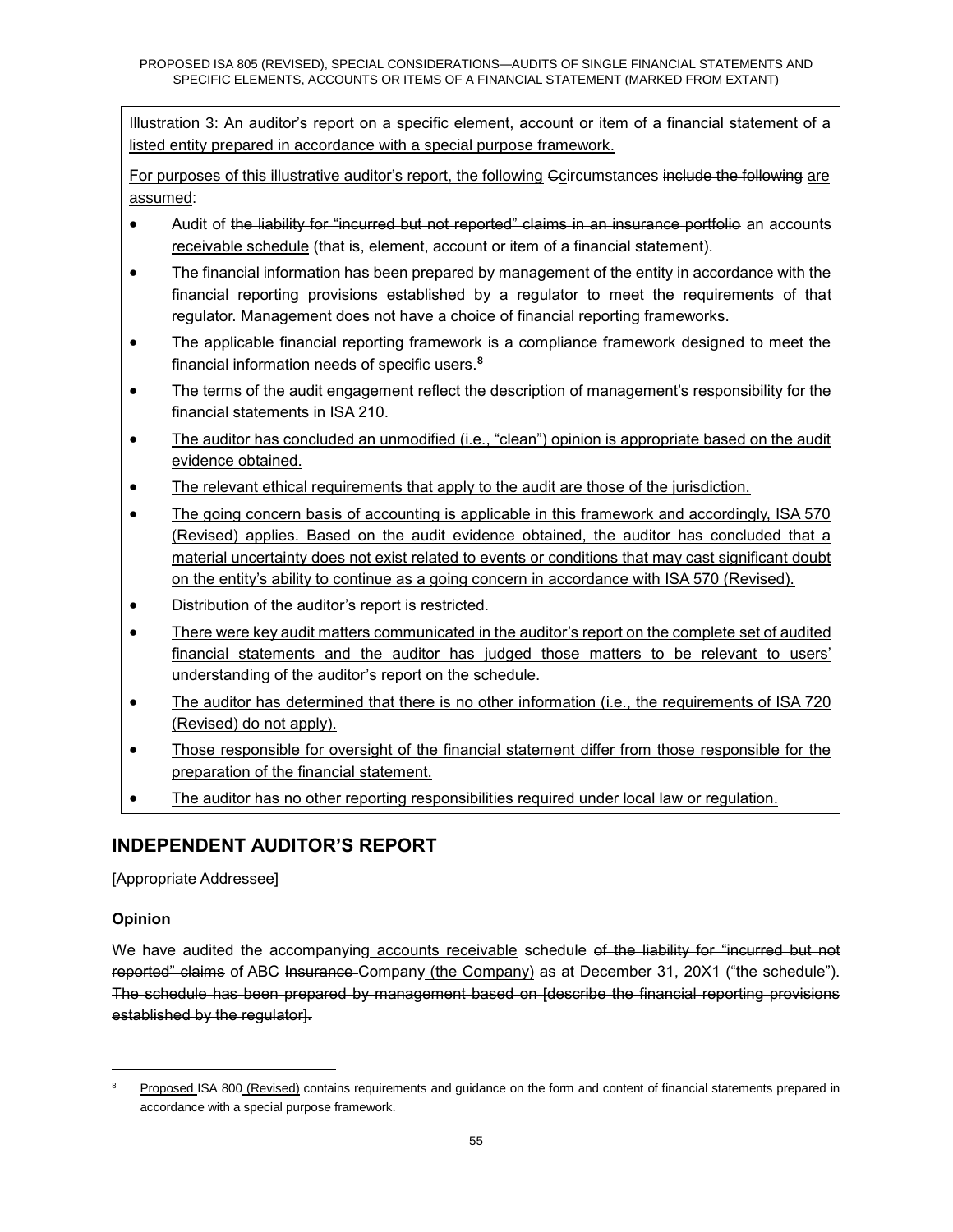In our opinion, the financial information in the schedule of the liability for "incurred but not reported" claims of ABC Insurance the Company as at December 31, 20X1 is prepared, in all material respects, in accordance with [describe the financial reporting provisions established by the regulator]. [Opinion section positioned first as required ISA 700 (Revised)]

### **Basis for Opinion**

We conducted our audit in accordance with International Standards on Auditing (ISAs). Our responsibilities under those standards are further described in the *Auditor's Responsibilities for the Audit of the Schedule* section of our report. We are independent of the Company in accordance with the ethical requirements that are relevant to our audit of the schedule in [*jurisdiction*], and we have fulfilled our other ethical responsibilities in accordance with these requirements. We believe that the audit evidence we have obtained is sufficient and appropriate to provide a basis for our opinion. [The first and last sentences in this section used to be in the Auditor's Responsibility section. Also, the Basis for Opinion section is positioned immediately after opinion section as required in ISA 700 (Revised).]

#### **Emphasis of Matter – Basis of Accounting and Restriction on Distribution**

Without modifying our opinion, we draw attention to Note X to the schedule, which describes the basis of accounting. The schedule is prepared to assist ABC Insurance the Company to meet the requirements of Regulator DEF. As a result, the schedule may not be suitable for another purpose. Our report is intended solely for ABC Insurance the Company and Regulator DEF and should not be distributed to parties other than ABC Insurance the Company or Regulator DEF.

#### **Other Matter**

l

Our auditor's report on the complete set of audited financial statements of the Company for the year ended December 31, 20X1 included the communication of key audit matters.

#### **Responsibilities of Management's<sup>9</sup> Responsibility and Those Charged with Governance for the Schedule<sup>10</sup>**

Management is responsible for the preparation of the schedule in accordance with [describe the financial reporting provisions established by the regulator], and for such internal control as management determines is necessary to enable the preparation of the schedule that is free from material misstatement, whether due to fraud or error.

Those charged with governance are responsible for overseeing the Company's financial reporting process.

#### **Auditor's Responsibility Responsibilities for the Audit of the Schedule**

Our responsibility is to express an on opinion on this schedule based on our audit. Our objectives are to obtain reasonable assurance about whether the schedule is free from material misstatement, whether due to fraud or error, and to issue an auditor's report that includes our opinion. Reasonable assurance is a high level of assurance, but is not a guarantee that an audit conducted in accordance with ISAs will always detect a material misstatement when it exists. Misstatements can arise from fraud or error and are considered material

<sup>9</sup> Or other term that is appropriate in the context of the legal framework in the particular jurisdiction

<sup>&</sup>lt;sup>10</sup> Or other terms that is are appropriate in the context of the legal framework in the particular jurisdiction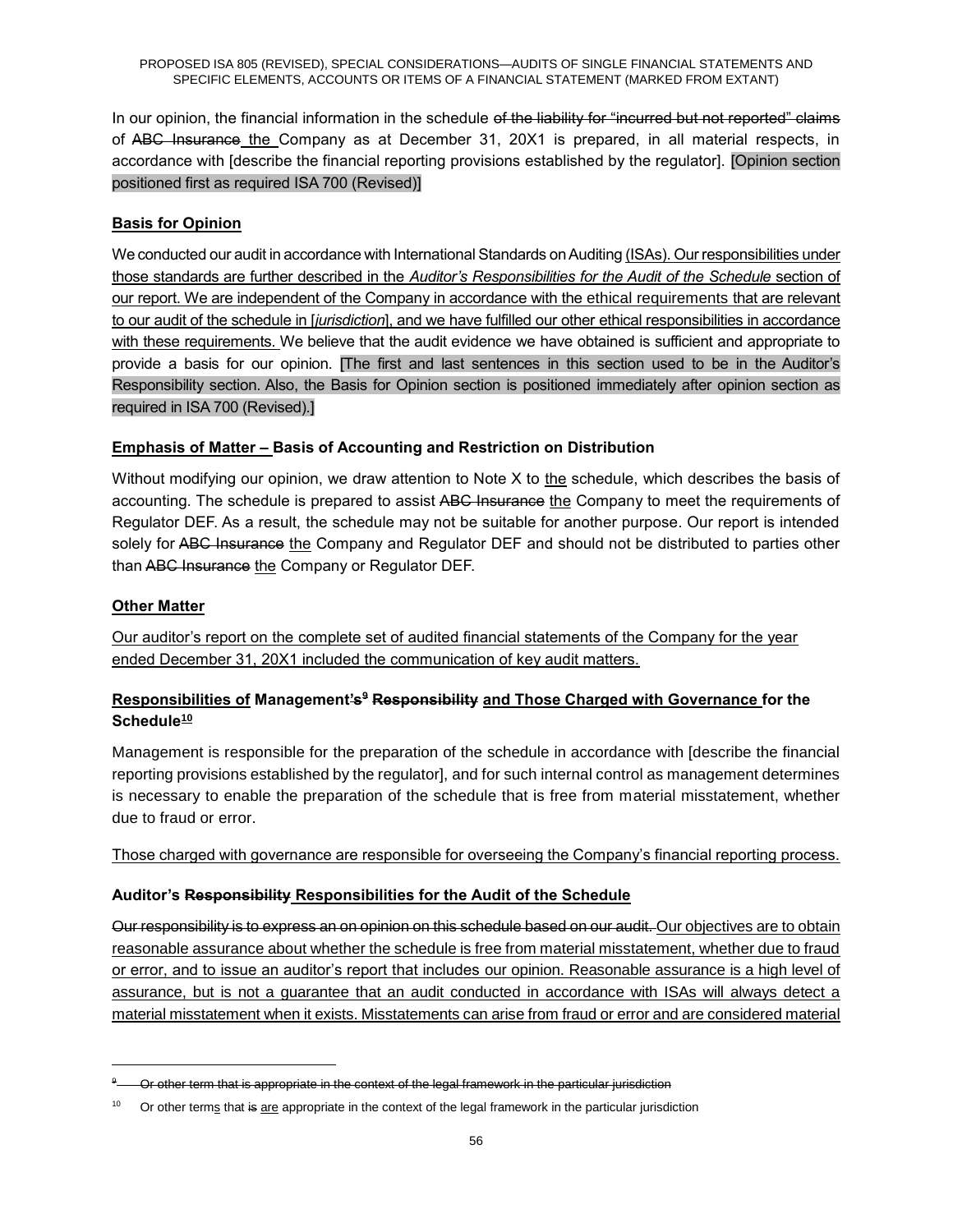#### PROPOSED ISA 805 (REVISED), SPECIAL CONSIDERATIONS—AUDITS OF SINGLE FINANCIAL STATEMENTS AND SPECIFIC ELEMENTS, ACCOUNTS OR ITEMS OF A FINANCIAL STATEMENT (MARKED FROM EXTANT)

if, individually or in the aggregate, they could reasonably be expected to influence the economic decisions of users taken on the basis of this schedule.

Paragraph 40(b) of ISA 700 (Revised) explains that the shaded material below can be located in an Appendix to the auditor's report. Paragraph 40(c) of ISA 700 (Revised) explains that when law, regulation or national auditing standards expressly permit, reference can be made to a website of an appropriate authority that contains the description of the auditor's responsibilities, rather than including this material in the auditor's report, provided that the description on the website addresses, and is not inconsistent with, the description of the auditor's responsibilities below.

We conducted our As part of an audit in accordance with International Standards on Auditing ISAs, we exercise professional judgment and maintain professional skepticism throughout the audit. Those standards require that we comply with ethical requirements and the audit to obtain reasonable assurance about whether the financial statements are free from material misstatement. An audit involves We also:

- performing procedures to obtain audit evidence about the amounts and disclosures in the schedule. The procedures selected depend on the auditor's judgment, including the assessment of Identify and assess the risks of material misstatement of the schedule, whether due to fraud or error, design and perform audit procedures responsive to those risks, and obtain audit evidence that is sufficient and appropriate to provide a basis for our opinion. The risk of not detecting a material misstatement resulting from fraud is higher than for one resulting from error, as fraud may involve collusion, forgery, intentional omissions, misrepresentations, or the override of internal control.
- In making those risk assessments, the auditor Obtain an understanding of considers internal control relevant to the entity's preparation and fair presentation of the schedule audit in order to design audit procedures that are appropriate in the circumstances, but not for the purpose of expressing an opinion on the effectiveness of the Company's entity's internal control.<sup>11</sup>
- Conclude on the appropriateness of management's use of the going concern basis of accounting and, based on the audit evidence obtained, whether a material uncertainty exists related to events or conditions that may cast significant doubt on the Company's ability to continue as a going concern. If we conclude that a material uncertainty exists, we are required to draw attention in our auditor's report to the related disclosures in the schedule or, if such disclosures are inadequate, to modify our opinion. Our conclusions are based on the audit evidence obtained up to the date of our auditor's report. However, future events or conditions may cause the Company to cease to continue as a going concern.
- An audit also includes evaluating Evaluate the appropriateness of accounting policies used and the reasonableness of accounting estimates, if any, and related disclosures made by management, as well as evaluating the overall presentation of the schedule.

We believe that the audit evidence we have obtained is sufficient and appropriate to provide a basis for our audit opinion.

We communicate with those charged with governance regarding, among other matters, the planned scope and timing of the audit and significant audit findings, including any significant deficiencies in internal control that we identify during our audit.

<sup>&</sup>lt;sup>11</sup> This sentence would be modified, as appropriate, in circumstances when the auditor also has responsibility to issue an opinion on the effectiveness of internal control in conjunction with the audit of the schedule.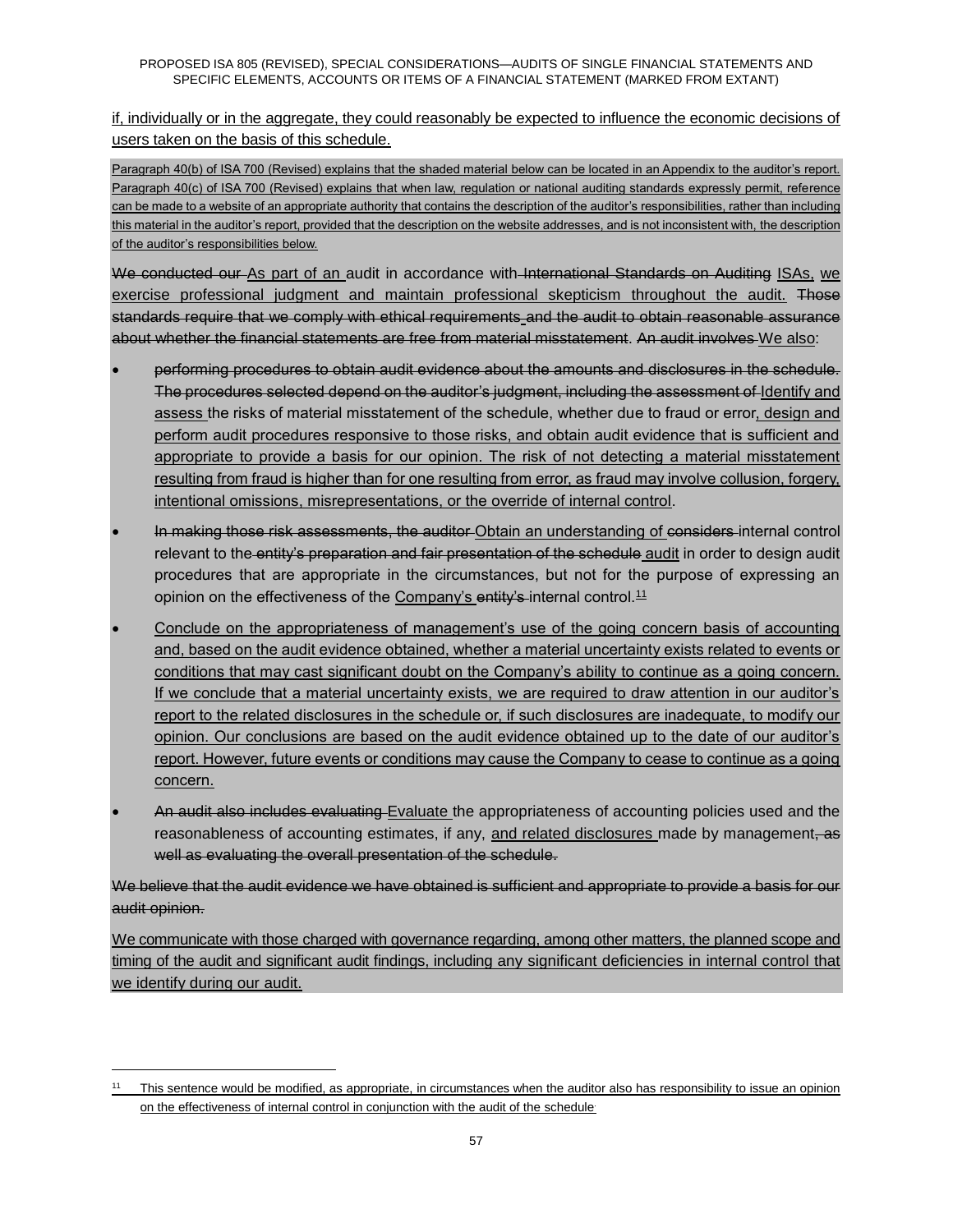PROPOSED ISA 805 (REVISED), SPECIAL CONSIDERATIONS—AUDITS OF SINGLE FINANCIAL STATEMENTS AND SPECIFIC ELEMENTS, ACCOUNTS OR ITEMS OF A FINANCIAL STATEMENT (MARKED FROM EXTANT)

We also provide those charged with governance with a statement that we have complied with relevant ethical requirements regarding independence, and to communicate with them all relationships and other matters that may reasonably be thought to bear on our independence, and where applicable, related safeguards.

The engagement partner on the audit resulting in this independent auditor's report is [*name*].

[Auditor's s*Signature in the name of the audit firm, the personal name of the auditor, or both, as appropriate for the particular jurisdiction*]

[*Auditor's address*] [Placement of date and address reversed)]

[Date of the auditor's report]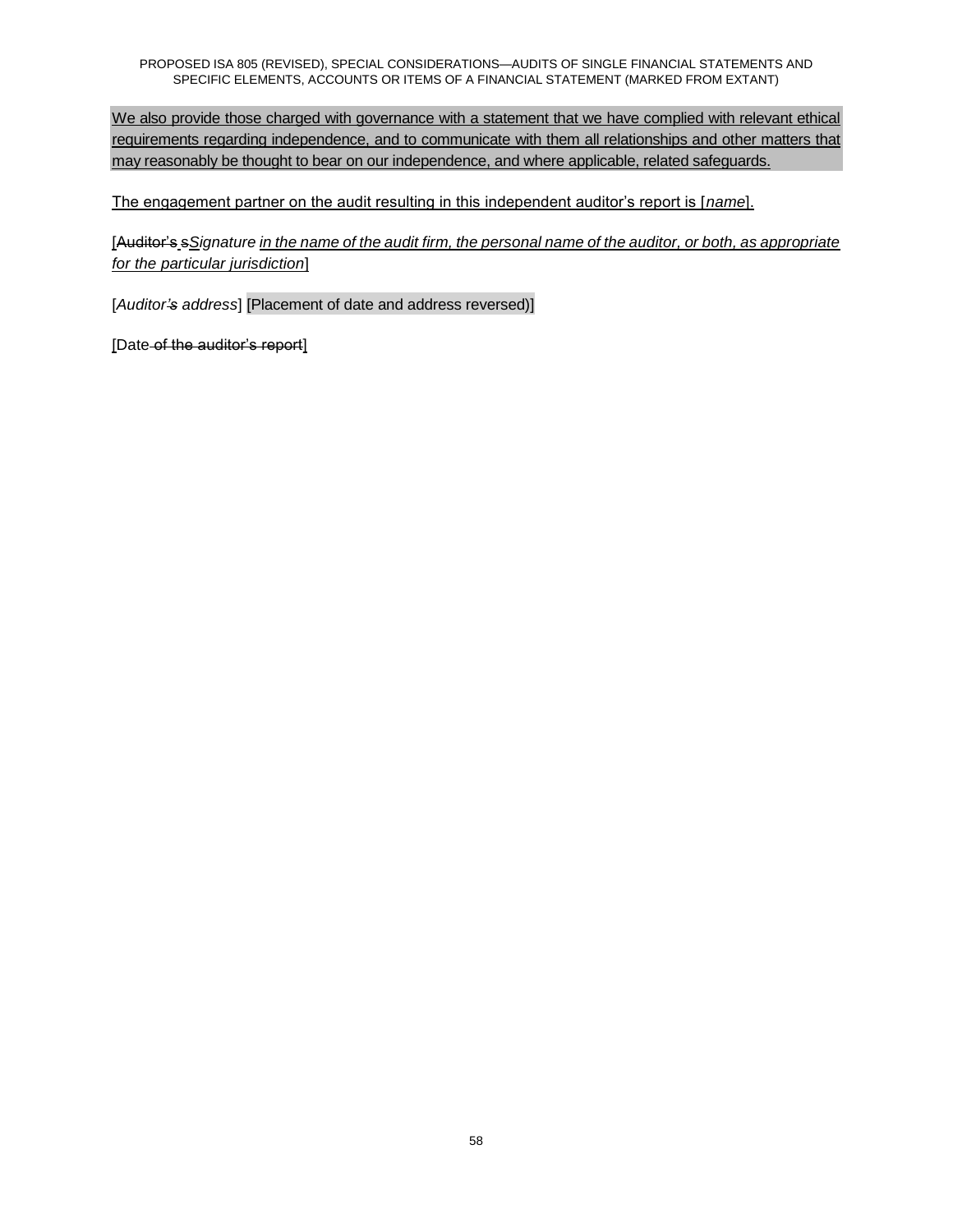# **PROPOSED CONFORMING AMENDMENTS TO ANOTHER ISA**

**Note**: The following are proposed conforming amendments to ISA 700 (Revised) as a result of the proposals to revise ISA 800 and ISA 805. These proposed amendments will become effective at the same time as ISA 800 (Revised) and ISA 805 (Revised), as well as the new and revised Auditor Reporting standards. The footnote numbers within these proposed amendments do not align with the ISA that is amended, and reference should be made to that ISA.

# *ISA 700 (Revised), Forming an Opinion and Reporting on Financial Statements* **Requirements**

#### **Name of the Engagement Partner**

45. The name of the engagement partner shall be included in the auditor's report for audits of complete sets of general purpose on financial statements of listed entities unless, in rare circumstances, such disclosure is reasonably expected to lead to a significant personal security threat. In the rare circumstances that the auditor intends not to include the name of the engagement partner in the auditor's report, the auditor shall discuss this intention with those charged with governance to inform the auditor's assessment of the likelihood and severity of a significant personal security threat. (Ref: Para. A56–A58)

## **Application and Other Explanatory Material**

Name of the Engagement Partner (Ref: Para. 45)

- A56. ISQC 1<sup>31</sup> requires that the firm establish policies and procedures to provide reasonable assurance that engagements are performed in accordance with professional standards and applicable legal and regulatory requirements. Notwithstanding these ISQC 1 requirements, naming the engagement partner in the auditor's report is intended to provide further transparency to the users of the auditor's report of complete sets of general purpose of on financial statements of a listed entity.
- A57. Law, regulation or national auditing standards may require that the auditor's report include the name of the engagement partner responsible for audits other than those of complete sets of general purpose financial statements of listed entities. The auditor may also be required by law, regulation or national auditing standards, or may decide to include additional information beyond the engagement partner's name in the auditor's report to further identify the engagement partner, for example, the engagement partner's professional license number that is relevant to the jurisdiction where the auditor practices.

<sup>31</sup> ISQC 1, *Quality Control for Firms that Perform Audits and Reviews of Financial Statements, and Other Assurance and Related Services Engagements,* paragraph 32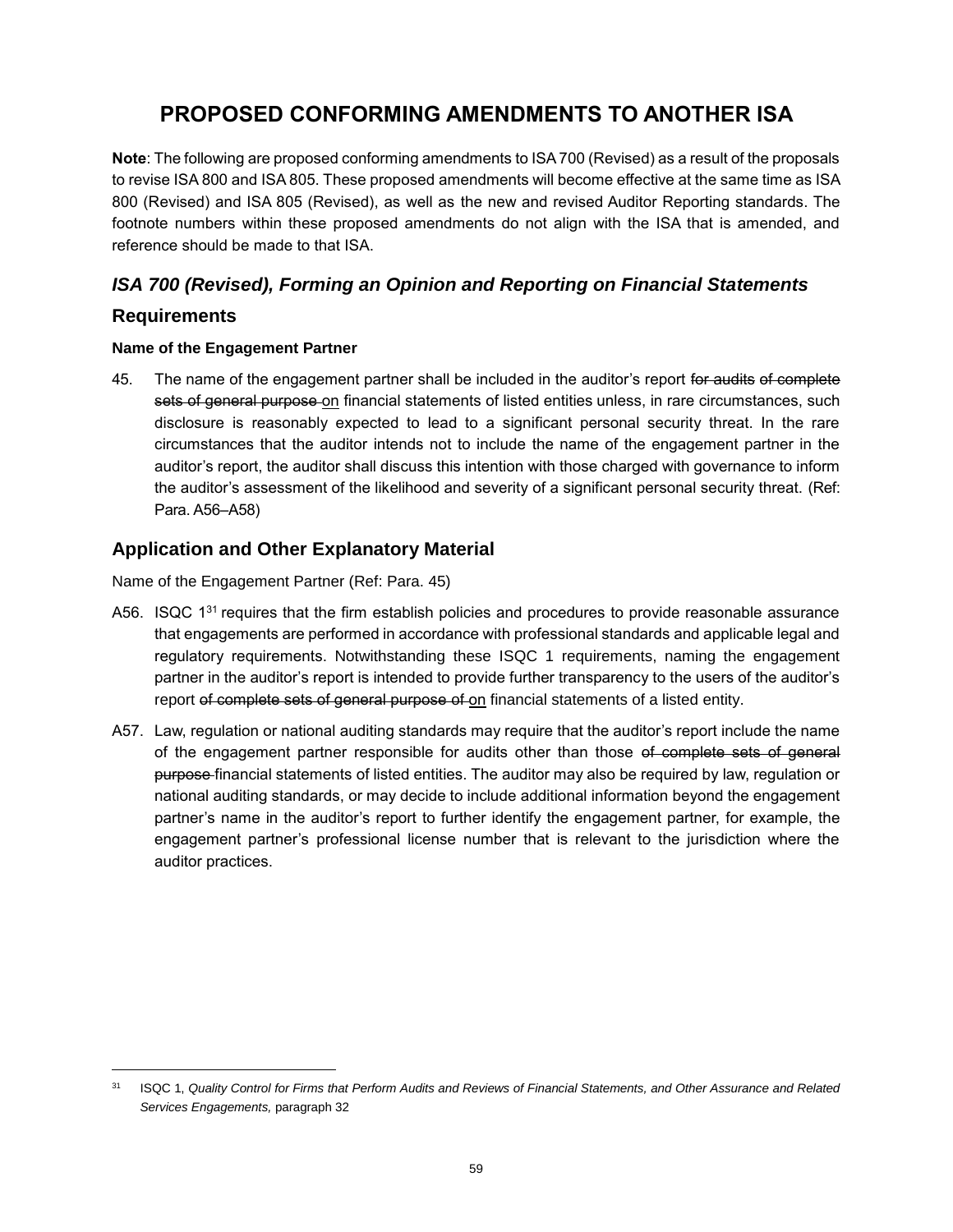International Standards on Auditing™, International Standards on Assurance Engagements™, International Standards on Review Engagements™, International Standards on Related Services™, International Standards on Quality Control™, International Auditing Practice Notes™, Exposure Drafts, Consultation Papers, and other IAASB® publications are published by, and copyright of, the International Federation of Accountants® (IFAC®).

The IAASB and IFAC do not accept responsibility for loss caused to any person who acts or refrains from acting in reliance on the material in this publication, whether such loss is caused by negligence or otherwise.

The IAASB logo, 'International Auditing and Assurance Standards Board®', 'IAASB', 'International Standard on Auditing™', 'ISA™', 'International Standard on Assurance Engagements', 'ISAE™', 'International Standards on Review Engagements', 'ISRE™', 'International Standards on Related Services', 'ISRS™', 'International Standards on Quality Control', 'ISQC™', 'International Auditing Practice Note', 'IAPN™', the IFAC logo, 'International Federation of Accountants®', and 'IFAC' are trademarks or registered trademarks and service marks of IFAC.

Copyright © January 2015 by the International Federation of Accountants (IFAC). All rights reserved. Permission is granted to make copies of this work to achieve maximum exposure and feedback provided that each copy bears the following credit line: "*Copyright © [Month and Year] by the International Federation of Accountants (IFAC). All rights reserved. Used with permission of IFAC. Permission is granted to make copies of this work to achieve maximum exposure and feedback.*"